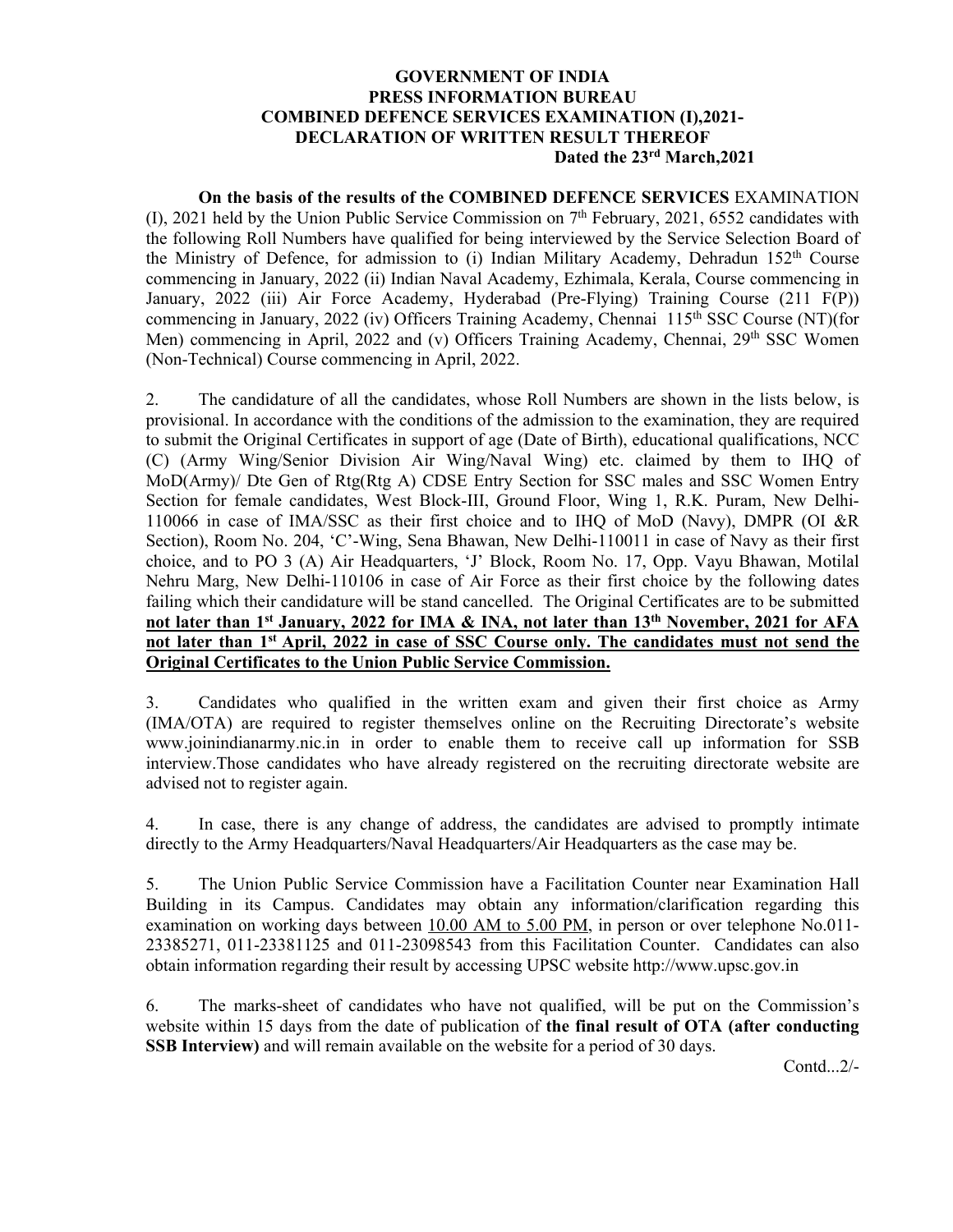|         | <b>INDIAN MILITARY ACADEMY</b> |         |         |         |         |         |         |         |
|---------|--------------------------------|---------|---------|---------|---------|---------|---------|---------|
| 0100011 | 0100205                        | 0100222 | 0100239 | 0100265 | 0100311 | 0100330 | 0100373 | 0100451 |
| 0100516 | 0100544                        | 0100556 | 0100570 | 0100593 | 0100637 | 0100664 | 0100673 | 0100750 |
| 0100753 | 0100784                        | 0100828 | 0100845 | 0101011 | 0101053 | 0101084 | 0101101 | 0101145 |
| 0101152 | 0101182                        | 0101246 | 0101248 | 0101320 | 0101324 | 0101335 | 0101512 | 0101561 |
| 0101596 | 0101660                        | 0101695 | 0101710 | 0101752 | 0101769 | 0200013 | 0200058 | 0200093 |
| 0200117 | 0200149                        | 0200234 | 0200304 | 0200391 | 0200395 | 0200488 | 0200549 | 0200579 |
| 0200608 | 0200616                        | 0200697 | 0200720 | 0200723 | 0200859 | 0200866 | 0200898 | 0200906 |
| 0200947 | 0201004                        | 0201072 | 0201080 | 0201085 | 0201092 | 0201141 | 0201163 | 0201195 |
| 0201212 | 0201258                        | 0201287 | 0201331 | 0201362 | 0201448 | 0201593 | 0201607 | 0201686 |
| 0201716 | 0201744                        | 0201852 | 0201863 | 0202013 | 0202059 | 0202099 | 0202114 | 0202217 |
| 0202411 | 0202433                        | 0202434 | 0202488 | 0202494 | 0202495 | 0202525 | 0202543 | 0202558 |
| 0202571 | 0202609                        | 0202667 | 0202721 | 0202889 | 0202921 | 0203093 | 0203121 | 0203163 |
| 0203194 | 0203196                        | 0203214 | 0203247 | 0203270 | 0203329 | 0203462 | 0203530 | 0203534 |
| 0203631 | 0203638                        | 0203667 | 0203732 | 0203759 | 0203829 | 0203848 | 0203899 | 0203930 |
| 0204013 | 0204014                        | 0204029 | 0204095 | 0204292 | 0204323 | 0204336 | 0204357 | 0204396 |
| 0204426 | 0204466                        | 0204535 | 0204553 | 0204630 | 0204690 | 0204706 | 0204898 | 0204918 |
| 0204997 | 0205016                        | 0205039 | 0205078 | 0205125 | 0205149 | 0205162 | 0300156 | 0300231 |
| 0300407 | 0300476                        | 0300533 | 0300604 | 0300868 | 0300873 | 0300875 | 0300922 | 0300972 |
| 0301080 | 0301140                        | 0301351 | 0301439 | 0301465 | 0301862 | 0301925 | 0301931 | 0301984 |
| 0302001 | 0302066                        | 0302492 | 0302627 | 0302672 | 0400008 | 0400025 | 0400159 | 0400181 |
| 0400266 | 0400291                        | 0400334 | 0400415 | 0400452 | 0400455 | 0400481 | 0400510 | 0400529 |
| 0400537 | 0400647                        | 0400663 | 0400670 | 0400756 | 0400757 | 0400767 | 0400791 | 0400802 |
| 0400808 | 0400829                        | 0400839 | 0400868 | 0400900 | 0400909 | 0400924 | 0400941 | 0400979 |
| 0401042 | 0401104                        | 0401108 | 0401132 | 0401142 | 0401177 | 0401214 | 0401276 | 0401314 |
| 0401342 | 0401346                        | 0401408 | 0401426 | 0401537 | 0401566 | 0401629 | 0401652 | 0401654 |
| 0401724 | 0401756                        | 0401763 | 0401770 | 0401775 | 0401809 | 0401811 | 0401813 | 0401877 |
| 0401889 | 0402053                        | 0402072 | 0402095 | 0402110 | 0402177 | 0402287 | 0402310 | 0402342 |
| 0402356 | 0402400                        | 0402446 | 0402455 | 0402465 | 0402497 | 0402525 | 0402582 | 0402599 |
| 0402605 | 0402665                        | 0402793 | 0402803 | 0402835 | 0402841 | 0402851 | 0402921 | 0402980 |
| 0403047 | 0403051                        | 0403058 | 0403114 | 0403218 | 0403265 | 0403295 | 0403339 | 0403345 |
| 0403418 | 0403424                        | 0403533 | 0403563 | 0403593 | 0500026 | 0500205 | 0500255 | 0500276 |
| 0500450 | 0500512                        | 0500534 | 0500558 | 0500658 | 0500720 | 0500721 | 0500774 | 0500820 |
| 0500860 | 0500867                        | 0500920 | 0500928 | 0500978 | 0501094 | 0501270 | 0501320 | 0501387 |
| 0501419 | 0501477                        | 0501575 | 0501683 | 0501728 | 0501742 | 0501959 | 0501964 | 0501965 |
| 0502053 | 0502132                        | 0502228 | 0502316 | 0502321 | 0502337 | 0502441 | 0502508 | 0502577 |
| 0502632 | 0502652                        | 0502733 | 0502736 | 0502762 | 0502940 | 0502983 | 0503013 | 0503046 |
| 0503060 | 0503068                        | 0503088 | 0503132 | 0503211 | 0503242 | 0503246 | 0503343 | 0503401 |
| 0503412 | 0503438                        | 0503492 | 0503540 | 0503575 | 0503654 | 0503679 | 0503685 | 0503735 |
| 0503752 | 0503759                        | 0503767 | 0503769 | 0503777 | 0503778 | 0503855 | 0503897 | 0503903 |
| 0503981 | 0504042                        | 0504069 | 0504163 | 0504238 | 0504252 | 0504367 | 0504372 | 0504419 |
| 0504436 | 0504477                        | 0504534 | 0504624 | 0504637 | 0504647 | 0504717 | 0504738 | 0504751 |
| 0504824 | 0504890                        | 0504931 | 0505044 | 0505045 | 0505048 | 0505053 | 0505126 | 0505154 |
| 0505181 | 0505184                        | 0505215 | 0505219 | 0505269 | 0505289 | 0505320 | 0505331 | 0505357 |
| 0505373 | 0505379                        | 0505400 | 0505499 | 0505511 | 0505580 | 0505681 | 0505798 | 0505847 |
| 0505881 | 0505951                        | 0505973 | 0506061 | 0506226 | 0506259 | 0506303 | 0506394 | 0600177 |
| 0600312 | 0600457                        | 0600545 | 0600605 | 0600643 | 0600682 | 0600737 | 0600765 | 0600826 |
| 0600917 | 0601020                        | 0601067 | 0601132 | 0601161 | 0601162 | 0601225 | 0601286 | 0601296 |
| 0601393 | 0601420                        | 0601491 | 0601624 | 0601893 | 0601954 | 0601973 | 0602016 | 0602042 |
| 0602128 | 0602232                        | 0602286 | 0602457 | 0602583 | 0700167 | 0700255 | 0700262 | 0700313 |
| 0700344 | 0700378                        | 0700495 | 0700581 | 0700694 | 0700922 | 0701051 | 0701141 | 0701397 |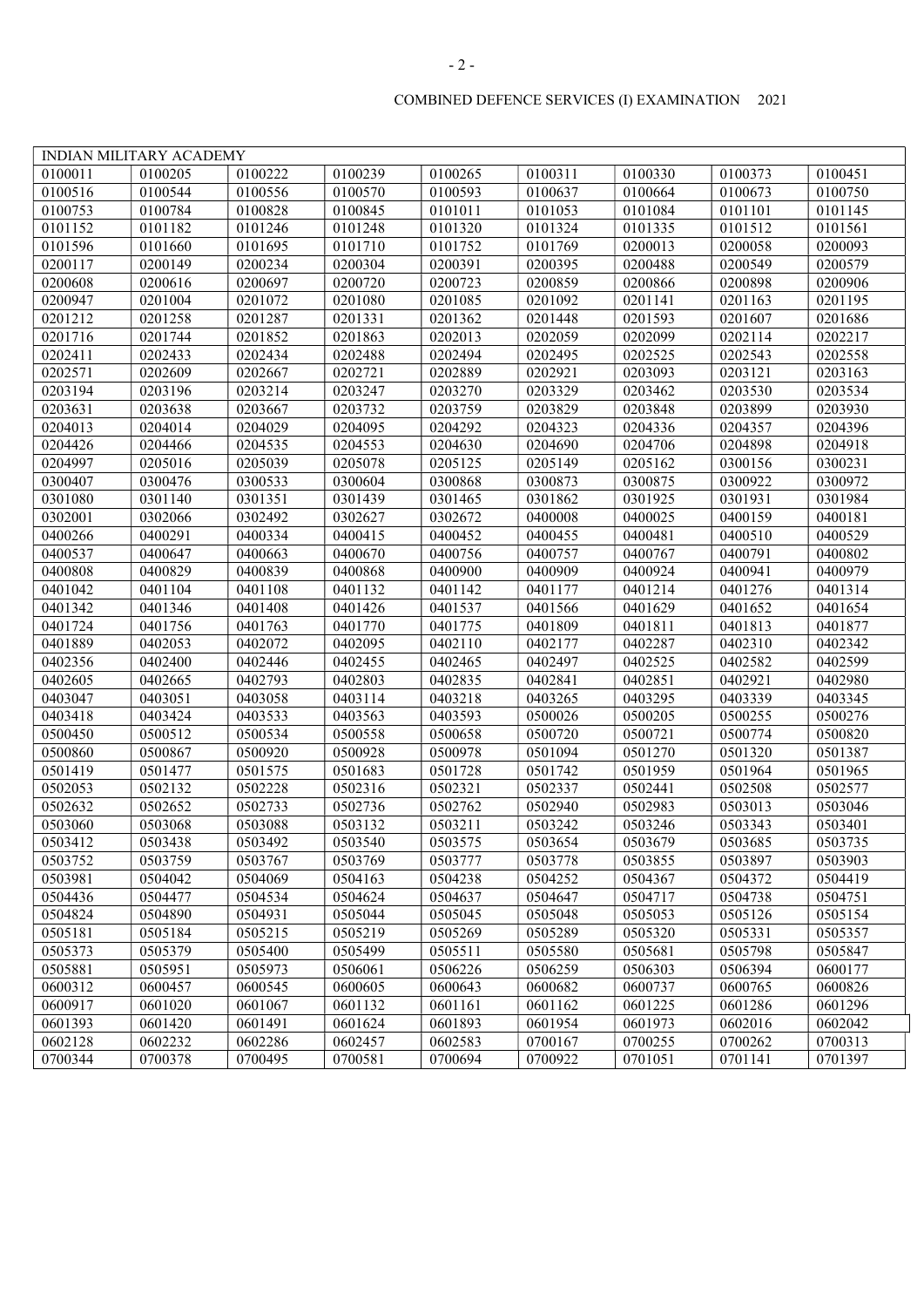|         | INDIAN MILITARY ACADEMY |         |         |         |         |         |         |         |
|---------|-------------------------|---------|---------|---------|---------|---------|---------|---------|
| 0701438 | 0701525                 | 0701640 | 0701654 | 0701684 | 0701710 | 0701773 | 0701849 | 0800016 |
| 0800025 | 0800027                 | 0800037 | 0800099 | 0800132 | 0800154 | 0800155 | 0800163 | 0800258 |
| 0800275 | 0800277                 | 0800280 | 0800305 | 0800325 | 0800399 | 0800404 | 0800410 | 0800411 |
| 0800415 | 0800461                 | 0800489 | 0800551 | 0800564 | 0800621 | 0800636 | 0800643 | 0800645 |
| 0800655 | 0800689                 | 0800704 | 0800724 | 0800738 | 0800752 | 0800799 | 0800826 | 0800842 |
| 0800875 | 0800936                 | 0800945 | 0800972 | 0800982 | 0800983 | 0801000 | 0801006 | 0801105 |
| 0801172 | 0801192                 | 0801193 | 0801209 | 0801233 | 0801247 | 0801314 | 0801362 | 0801414 |
| 0801461 |                         | 0801477 |         | 0801529 | 0801571 | 0801578 | 0801587 | 0801590 |
|         | 0801463                 | 0801673 | 0801503 |         |         | 0801724 |         |         |
| 0801613 | 0801625                 |         | 0801682 | 0801695 | 0801708 |         | 0801736 | 0801782 |
| 0801794 | 0801808                 | 0801842 | 0801849 | 0801952 | 0801966 | 0801968 | 0801977 | 0802089 |
| 0802091 | 0802098                 | 0802134 | 0802146 | 0802164 | 0802182 | 0802185 | 0802188 | 0802200 |
| 0802228 | 0802234                 | 0802267 | 0802279 | 0802374 | 0802390 | 0802439 | 0802461 | 0802470 |
| 0802481 | 0802498                 | 0802508 | 0802525 | 0802564 | 0802573 | 0802627 | 0802668 | 0802715 |
| 0802726 | 0802738                 | 0802763 | 0802766 | 0802785 | 0802802 | 0802820 | 0802825 | 0802829 |
| 0802861 | 0802883                 | 0802893 | 0802921 | 0802984 | 0802990 | 0803030 | 0803037 | 0803051 |
| 0803054 | 0803067                 | 0803084 | 0803124 | 0803135 | 0803141 | 0803142 | 0803158 | 0803161 |
| 0803162 | 0803178                 | 0803194 | 0803196 | 0803246 | 0803247 | 0803265 | 0803299 | 0803302 |
| 0803303 | 0803354                 | 0803382 | 0803412 | 0803461 | 0803469 | 0803470 | 0803476 | 0803478 |
| 0803495 | 0803500                 | 0803503 | 0803515 | 0803521 | 0803531 | 0803573 | 0803577 | 0803580 |
| 0803618 | 0803655                 | 0803669 | 0803673 | 0803678 | 0803679 | 0803718 | 0803724 | 0803731 |
| 0803735 | 0803747                 | 0803751 | 0803794 | 0803819 | 0803837 | 0803882 | 0803895 | 0803899 |
| 0803906 | 0803937                 | 0803941 | 0803949 | 0803970 | 0803980 | 0804005 | 0804013 | 0804018 |
| 0804030 | 0804051                 | 0804107 | 0804144 | 0804153 | 0804165 | 0804189 | 0804213 | 0804237 |
| 0804249 | 0804293                 | 0804338 | 0804381 | 0804391 | 0804397 | 0804405 | 0804424 | 0804434 |
| 0804489 | 0804498                 | 0804528 | 0804554 | 0804561 | 0804576 | 0804602 | 0804657 | 0804671 |
| 0804681 | 0804725                 | 0804735 | 0804738 | 0804761 | 0804799 | 0804815 | 0804829 | 0804830 |
| 0804845 | 0804857                 | 0804862 | 0804864 | 0804865 | 0804866 | 0804873 | 0804883 | 0804896 |
| 0804907 | 0804908                 | 0804921 | 0804942 | 0804947 | 0804953 | 0804958 | 0804992 | 0805011 |
| 0805020 | 0805053                 | 0805139 | 0805161 | 0805183 | 0805189 | 0805214 | 0805231 | 0805273 |
| 0805284 | 0805285                 | 0805395 | 0805397 | 0805432 | 0805458 | 0805468 | 0805478 | 0805576 |
| 0805594 | 0805648                 | 0805657 | 0805733 | 0805736 | 0805761 | 0805777 | 0805778 | 0805779 |
| 0805780 | 0805843                 | 0805859 | 0805868 | 0805877 | 0805881 | 0805890 | 0805906 | 0805909 |
| 0805955 | 0805965                 | 0805982 | 0806040 | 0806044 | 0806068 | 0806118 | 0806153 | 0806178 |
| 0806230 | 0806257                 | 0806267 | 0806268 | 0806292 | 0806315 | 0806316 | 0806317 | 0806336 |
| 0806367 | 0806402                 | 0806411 | 0806412 | 0806422 | 0806432 | 0806454 | 0806456 | 0806457 |
| 0806458 | 0806473                 | 0806479 | 0806511 | 0806569 | 0806581 | 0806583 | 0806592 | 0806599 |
| 0806605 | 0806640                 | 0806661 | 0806687 | 0806718 | 0806728 | 0806731 | 0806750 | 0806757 |
| 0806779 | 0806851                 | 0806855 | 0806936 | 0806957 | 0806971 | 0807001 | 0807011 | 0807023 |
| 0807067 | 0807092                 | 0807104 | 0807108 | 0807155 | 0807160 | 0807194 | 0807235 | 0807238 |
| 0807258 | 0807269                 | 0807295 | 0807296 | 0807312 | 0807316 | 0807348 | 0807364 | 0807368 |
| 0807371 | 0807387                 | 0807419 | 0807435 | 0807468 | 0807565 | 0807580 | 0807584 | 0807602 |
| 0807619 | 0807654                 | 0807723 | 0807740 | 0807751 | 0807757 | 0807771 | 0807795 | 0807857 |
| 0807889 | 0807928                 | 0807947 | 0807952 | 0807960 | 0807981 | 0807995 | 0807997 | 0808010 |
| 0808084 | 0808090                 | 0808091 | 0808106 | 0808143 | 0808177 | 0808183 | 0808196 | 0808206 |
| 0808252 | 0808254                 | 0808259 | 0808310 | 0808347 | 0808358 | 0808400 | 0808404 | 0808434 |
| 0808482 | 0808485                 | 0808502 | 0808510 | 0808556 | 0808587 | 0808600 | 0808613 | 0808664 |
| 0808686 | 0808688                 | 0808692 | 0808736 | 0808749 | 0808764 | 0808822 | 0808826 | 0808830 |
| 0808881 | 0808887                 | 0808893 | 0808896 | 0808932 | 0808937 | 0808972 | 0808978 | 0808983 |
| 0809018 | 0809025                 | 0809040 | 0809102 | 0809107 | 0809262 | 0809284 | 0809320 | 0809346 |
| 0809380 | 0809481                 | 0809515 | 0809592 | 0809620 | 0809665 | 0809674 | 0809675 | 0809701 |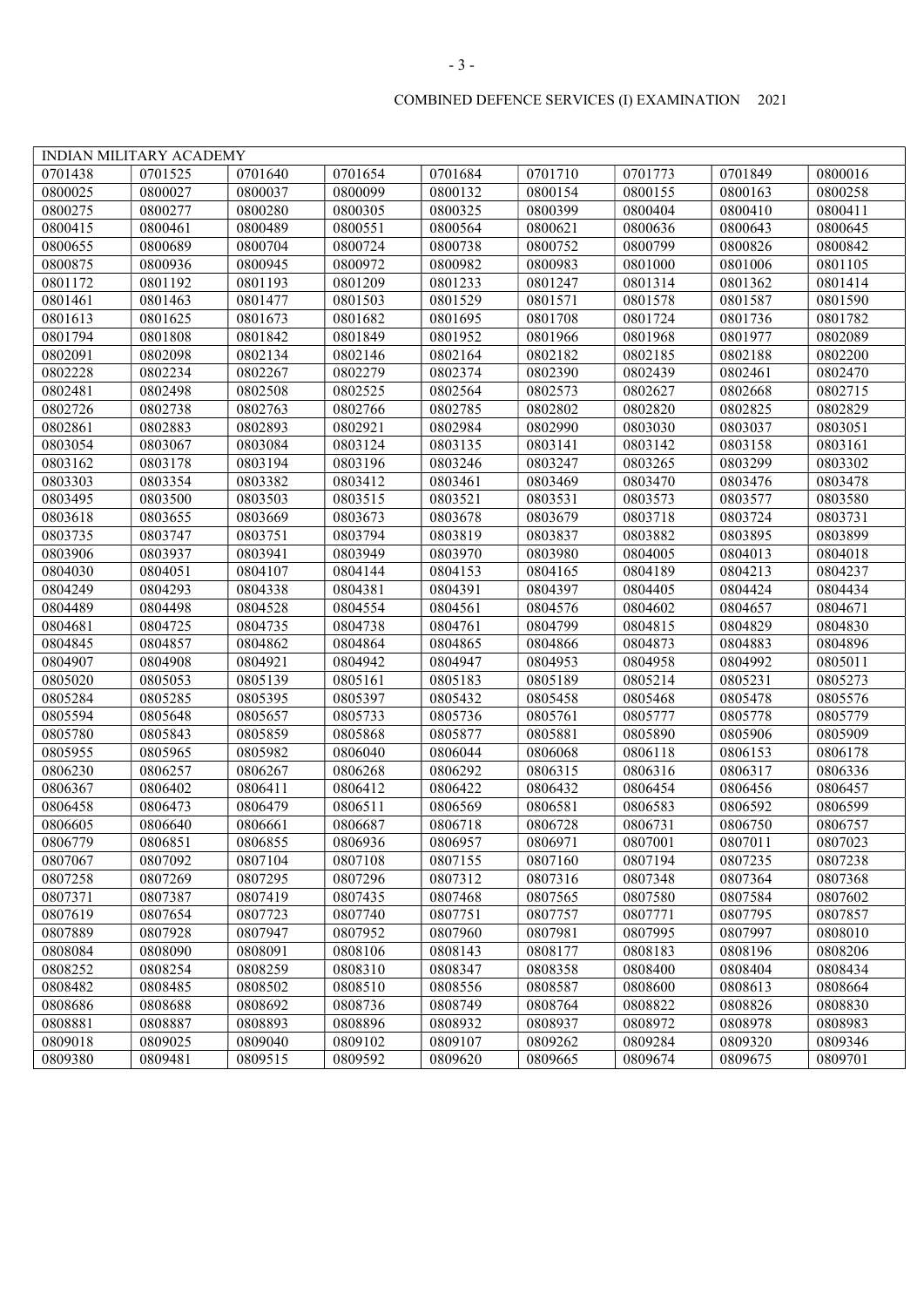|--|

|         | <b>INDIAN MILITARY ACADEMY</b> |         |         |         |         |                    |         |         |
|---------|--------------------------------|---------|---------|---------|---------|--------------------|---------|---------|
| 0809710 | 0809754                        | 0809760 | 0809764 | 0809782 | 0809798 | 0809799            | 0809818 | 0809861 |
| 0809926 | 0809955                        | 0809983 | 0809988 | 0809993 | 0810030 | 0810060            | 0810064 | 0810074 |
| 0810118 | 0810172                        | 0810203 | 0810229 | 0810243 | 0810249 | 0810294            | 0810332 | 0810337 |
| 0810342 | 0810362                        | 0810365 | 0810428 | 0810458 | 0810496 | 0810508            | 0810525 | 0810539 |
| 0810548 | 0810549                        | 0810587 | 0810593 | 0810614 | 0810632 | 0810641            | 0810673 | 0810764 |
| 0810776 | 0810803                        | 0810850 | 0810863 | 0810869 | 0810874 | 0810892            | 0810895 | 0810898 |
| 0810907 | 0810929                        | 0810933 | 0810934 | 0810938 | 0810968 | 0810969            | 0810979 | 0810987 |
| 0811016 | 0811066                        | 0811116 | 0811125 | 0811128 | 0811132 | 0811143            | 0811186 | 0811189 |
| 0811192 | 0811217                        | 0811243 | 0811250 | 0811258 | 0811314 | 0811322            | 0811328 | 0811333 |
| 0811346 | 0811364                        | 0811394 | 0811399 | 0811420 | 0811459 | 0811461            | 0811492 | 0811536 |
| 0811548 | 0811577                        | 0811611 | 0811612 | 0811615 | 0811631 | 0811664            | 0811675 | 0811696 |
| 0811707 | 0811712                        | 0811754 | 0811765 | 0811769 | 0811782 | 0811783            | 0811795 | 0811903 |
| 0811914 | 0811920                        | 0811925 | 0811945 | 0811946 | 0811948 | 0811971            | 0811981 | 0812020 |
| 0812024 | 0812029                        | 0812033 | 0812050 | 0812093 | 0812094 | 0812130            | 0812140 | 0812144 |
| 0812149 | 0812151                        | 0812166 | 0812187 | 0812194 | 0812215 | 0812223            | 0812233 | 0812241 |
| 0812242 | 0812252                        | 0812265 | 0812268 | 0812271 | 0812316 | 0812318            | 0812326 | 0812392 |
| 0812443 | 0812449                        | 0812477 | 0812483 | 0812500 | 0812538 | 0812606            | 0812607 | 0812621 |
| 0812647 | 0812653                        | 0812688 | 0812720 | 0812736 | 0812750 | 0812806            | 0812809 | 0812826 |
| 0812833 | 0812851                        | 0812859 | 0812870 | 0812897 | 0812903 | 0812916            | 0812955 | 0812962 |
| 0812975 | 0813025                        | 0813028 | 0813037 | 0813038 | 0813050 | 0813055            | 0813109 | 0813118 |
| 0813144 | 0813208                        | 0813209 | 0813221 | 0813264 | 0813277 | 0813304            | 0813315 | 0813322 |
| 0813334 | 0813354                        | 0813367 | 0813383 | 0813396 | 0813440 | 0813498            | 0813523 | 0813537 |
| 0813545 | 0813561                        | 0813583 | 0813589 | 0813607 | 0813610 | 0813619            | 0813622 | 0813624 |
| 0813628 | 0813649                        | 0813656 | 0813667 | 0813684 | 0813711 | 0813732            | 0813735 | 0813743 |
| 0813763 | 0813772                        | 0813779 | 0813823 | 0813840 | 0813876 | 0813878            | 0813893 | 0813909 |
| 0813988 | 0814015                        | 0814016 | 0814028 | 0814040 | 0814159 | 0814214            | 0814222 | 0814250 |
| 0814305 | 0814307                        | 0814376 | 0814411 | 0814471 | 0814472 | 0814494            | 0814495 | 0814548 |
| 0814555 | 0814565                        | 0814625 | 0814627 | 0814629 | 0814648 | 0814653            | 0814666 | 0814696 |
| 0814702 | 0814740                        | 0814785 | 0814835 | 0814859 | 0814863 | 0814866            | 0814875 | 0814885 |
| 0814890 | 0814920                        | 0814922 | 0814933 | 0814969 | 0814995 | 0815120            | 0815176 | 0815191 |
| 0815244 | 0815284                        | 0815294 | 0815302 | 0815321 | 0815325 | 0815341            | 0815386 | 0815398 |
|         |                                |         |         |         |         |                    |         |         |
| 0815427 | 0815448                        | 0815449 | 0815518 | 0815561 | 0815634 | 0815640<br>0815914 | 0815645 | 0815704 |
| 0815778 | 0815830                        | 0815838 | 0815868 | 0815895 | 0815905 |                    | 0815920 | 0815931 |
| 0815962 | 0815974                        | 0815984 | 0815995 | 0816027 | 0816043 | 0816066            | 0816080 | 0816163 |
| 0816176 | 0816247                        | 0816253 | 0816262 | 0816270 | 0816284 | 0816312            | 0816317 | 0816320 |
| 0816337 | 0816340                        | 0816362 | 0816365 | 0816370 | 0816391 | 0816396            | 0816419 | 0816459 |
| 0816477 | 0816509                        | 0816544 | 0816568 | 0816580 | 0816626 | 0816635            | 0816649 | 0816652 |
| 0816671 | 0816689                        | 0816722 | 0816730 | 0816738 | 0816747 | 0816749            | 0816765 | 0816767 |
| 0816777 | 0816787                        | 0816801 | 0816808 | 0816827 | 0816922 | 0816948            | 0816964 | 0816996 |
| 0817002 | 0817033                        | 0817087 | 0817108 | 0817121 | 0817141 | 0817142            | 0817146 | 0817157 |
| 0817159 | 0817182                        | 0817225 | 0817261 | 0817280 | 0817282 | 0817291            | 0817293 | 0817312 |
| 0817316 | 0817332                        | 0817368 | 0817378 | 0817444 | 0817454 | 0817462            | 0817474 | 0817548 |
| 0817554 | 0817567                        | 0817573 | 0817601 | 0817615 | 0817630 | 0817649            | 0817656 | 0817684 |
| 0817753 | 0817772                        | 0817828 | 0817853 | 0817891 | 0817903 | 0817911            | 0817917 | 0817940 |
| 0817943 | 0817944                        | 0817988 | 0818033 | 0818057 | 0818064 | 0818082            | 0818099 | 0818100 |
| 0818143 | 0818206                        | 0818221 | 0818275 | 0818288 | 0818328 | 0818358            | 0818367 | 0818369 |
| 0818395 | 0818403                        | 0818425 | 0818440 | 0818448 | 0818458 | 0818471            | 0818490 | 0818495 |
| 0818497 | 0818502                        | 0818509 | 0818518 | 0818561 | 0818613 | 0818636            | 0818650 | 0818696 |
| 0818741 | 0818747                        | 0818762 | 0818767 | 0818772 | 0818801 | 0818871            | 0818949 | 0818963 |
| 0818964 | 0818968                        | 0819030 | 0819034 | 0819069 | 0819096 | 0819108            | 0819124 | 0819135 |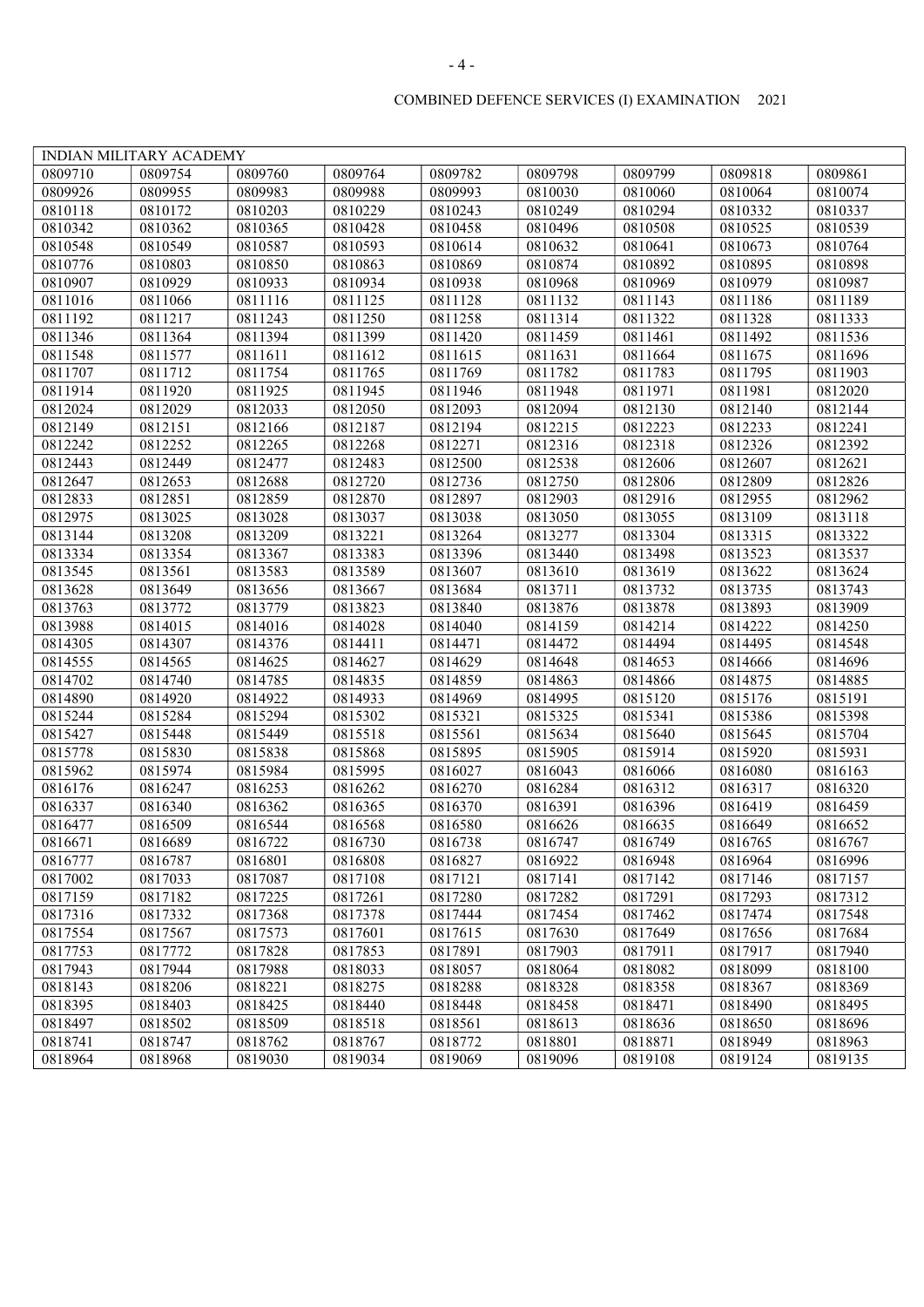|         | <b>INDIAN MILITARY ACADEMY</b> |         |         |         |         |         |         |         |
|---------|--------------------------------|---------|---------|---------|---------|---------|---------|---------|
| 0819235 | 0819382                        | 0819383 | 0819390 | 0819401 | 0819408 | 0819468 | 0819495 | 0819513 |
| 0819534 | 0819581                        | 0819596 | 0819731 | 0819738 | 0819739 | 0819831 | 0819862 | 0819919 |
| 0819921 | 0819924                        | 0819933 | 0819944 | 0819954 | 0819970 | 0819981 | 0819982 | 0819983 |
| 0820026 | 0820042                        | 0820043 | 0820044 | 0820082 | 0820090 | 0820124 | 0820130 | 0820185 |
| 0820201 | 0820204                        | 0820248 | 0820270 | 0820282 | 0820384 | 0820439 | 0820498 | 0820503 |
| 0820506 | 0820513                        | 0820528 | 0820558 | 0820629 | 0820683 | 0820702 | 0820763 | 0820773 |
| 0820784 | 0820794                        | 0820850 | 0820877 | 0820895 | 0820901 | 0820902 | 0820918 | 0820955 |
| 0820962 | 0820971                        | 0820980 | 0820983 | 0820989 | 0821070 | 0821102 | 0821121 | 0821143 |
| 0821165 | 0821186                        | 0821195 | 0821300 | 0821318 | 0821330 | 0821351 | 0900027 | 0900101 |
| 0900135 | 0900173                        | 0900195 | 0900209 | 0900332 | 0900333 | 0900344 | 0900365 | 0900394 |
| 1000218 | 1000713                        | 1000797 | 1000803 | 1000975 | 1001034 | 1001040 | 1001120 | 1001125 |
| 1001133 | 1001143                        | 1001147 | 1001210 | 1001397 | 1001447 | 1001475 | 1001559 | 1001767 |
| 1001808 | 1001879                        | 1001946 | 1001985 | 1002065 | 1002135 | 1002172 | 1002279 | 1002324 |
| 1002570 | 1002601                        | 1002609 | 1002671 | 1002699 | 1100011 | 1100019 | 1100038 | 1100106 |
| 1100112 | 1100235                        | 1100372 | 1100393 | 1100416 | 1100461 | 1100485 | 1100522 | 1100540 |
| 1100545 | 1100626                        | 1100627 | 1100638 | 1100654 | 1100773 | 1100790 | 1100794 | 1100819 |
| 1100820 | 1100863                        | 1100864 | 1100954 | 1100963 | 1101029 | 1101083 | 1101096 | 1101152 |
| 1101168 | 1101172                        | 1101175 | 1101178 | 1101209 | 1101218 | 1101224 | 1101251 | 1101267 |
| 1101290 | 1101331                        | 1101461 | 1101463 | 1101470 | 1101487 | 1101508 | 1101520 | 1101527 |
| 1101542 | 1101589                        | 1101630 | 1101714 | 1101726 | 1101739 | 1101789 | 1101802 | 1101828 |
| 1101842 | 1101848                        | 1101863 | 1101869 | 1101873 | 1101911 | 1101948 | 1101993 | 1102003 |
| 1102009 | 1102022                        | 1102042 | 1102070 | 1102089 | 1102113 | 1102151 | 1102160 | 1102183 |
| 1102233 | 1102235                        | 1102281 | 1102288 | 1102305 | 1102316 | 1102326 | 1102333 | 1102418 |
| 1102458 | 1102463                        | 1102517 | 1102521 | 1102527 | 1102536 | 1102543 | 1102556 | 1102680 |
| 1102690 | 1102702                        | 1102711 | 1102735 | 1102746 | 1102788 | 1102808 | 1102821 | 1102836 |
| 1102852 | 1102867                        | 1102982 | 1102990 | 1102991 | 1103019 | 1103023 | 1103037 | 1103070 |
| 1103118 | 1103144                        | 1103170 | 1103172 | 1103187 | 1103219 | 1103220 | 1103263 | 1103270 |
| 1103285 | 1103296                        | 1103404 | 1103411 | 1103421 | 1103423 | 1103499 | 1103518 | 1103528 |
| 1103581 | 1103664                        | 1103680 | 1103691 | 1103739 | 1103757 | 1103872 | 1103877 | 1104022 |
| 1104123 | 1104170                        | 1104174 | 1104232 | 1104248 | 1104312 | 1104356 | 1104379 | 1104393 |
| 1104404 | 1104427                        | 1104430 | 1104461 | 1104476 | 1104501 | 1104523 | 1104539 | 1104542 |
| 1104566 | 1104785                        | 1104786 | 1104828 | 1104843 | 1104881 | 1104884 | 1104911 | 1104939 |
| 1104962 | 1105001                        | 1105024 | 1105050 | 1105072 | 1105095 | 1105116 | 1105155 | 1105192 |
| 1105308 | 1105429                        | 1105443 | 1105457 | 1105468 | 1105508 | 1105598 | 1105641 | 1105643 |
| 1105658 | 1105685                        | 1105777 | 1105781 | 1105807 | 1105827 | 1105828 | 1105866 | 1105885 |
| 1105897 | 1105936                        | 1105939 | 1200025 | 1200286 | 1200690 | 1200939 | 1201218 | 1201787 |
| 1201865 | 1300102                        | 1300304 | 1300332 | 1300536 | 1300556 | 1300585 | 1300621 | 1300650 |
| 1300680 | 1300739                        | 1300927 | 1301212 | 1301240 | 1301267 | 1301361 | 1301488 | 1301537 |
| 1301556 | 1301625                        | 1301659 | 1400005 | 1400009 | 1400058 | 1400105 | 1400121 | 1400131 |
| 1400142 | 1400162                        | 1400164 | 1400172 | 1400253 | 1400320 | 1400326 | 1400351 | 1400355 |
| 1400374 | 1400394                        | 1400447 | 1400482 | 1400490 | 1400510 | 1400555 | 1400585 | 1400595 |
| 1400598 | 1400602                        | 1400614 | 1400675 | 1400726 | 1400753 | 1400754 | 1400818 | 1400828 |
| 1400843 | 1400845                        | 1400849 | 1400850 | 1400878 | 1400888 | 1400909 | 1400920 | 1400970 |
| 1401016 | 1401045                        | 1401064 | 1401080 | 1401107 | 1401116 | 1401197 | 1401247 | 1401292 |
| 1401328 | 1401349                        | 1401357 | 1401360 | 1401464 | 1401468 | 1401473 | 1401479 | 1401493 |
| 1401516 | 1401523                        | 1401534 | 1401538 | 1401554 | 1401576 | 1401593 | 1401620 | 1401676 |
| 1401679 | 1401700                        | 1401720 | 1401728 | 1401734 | 1401749 | 1401811 | 1401893 | 1401905 |
| 1401922 | 1401953                        | 1401981 | 1401990 | 1402018 | 1402022 | 1402064 | 1402082 | 1402091 |
| 1402101 | 1402131                        | 1402226 | 1402272 | 1402288 | 1402324 | 1402364 | 1402377 | 1402378 |
| 1402394 | 1402423                        | 1402441 | 1402564 | 1402622 | 1402634 | 1402683 | 1402745 | 1402760 |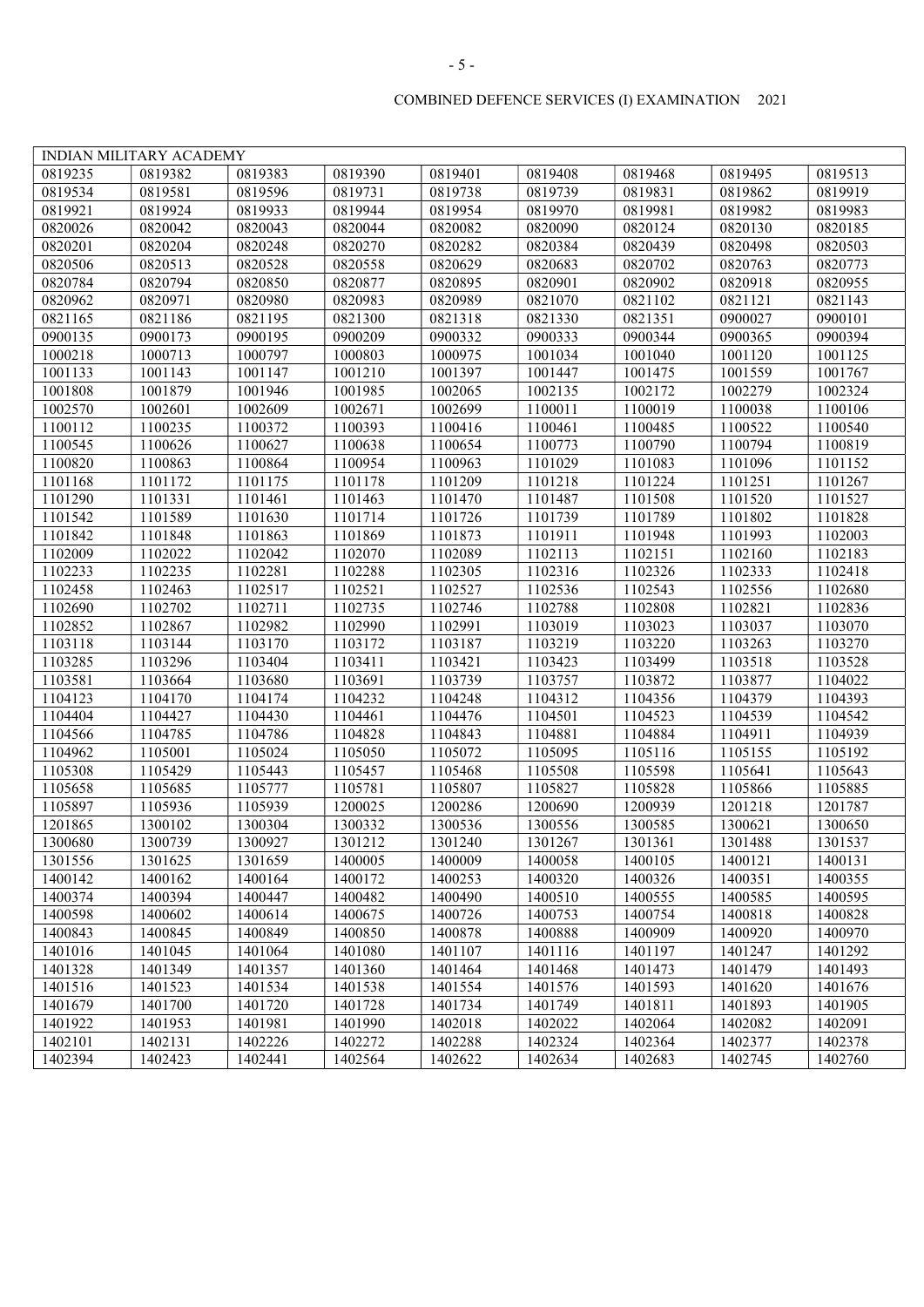|         | INDIAN MILITARY ACADEMY |         |         |         |         |         |         |         |
|---------|-------------------------|---------|---------|---------|---------|---------|---------|---------|
| 1402762 | 1402844                 | 1402977 | 1402990 | 1403001 | 1403050 | 1403069 | 1403071 | 1403133 |
| 1403156 | 1403160                 | 1403174 | 1403186 | 1403196 | 1403244 | 1403359 | 1403366 | 1403400 |
| 1403404 | 1403416                 | 1403427 | 1403433 | 1403469 | 1403470 | 1403493 | 1403509 | 1403514 |
| 1403536 | 1403631                 | 1403633 | 1403678 | 1403686 | 1403707 | 1403710 | 1403712 | 1403725 |
| 1403764 | 1403802                 | 1403852 | 1403862 | 1403865 | 1404033 | 1404052 | 1404055 | 1404112 |
| 1404113 | 1404158                 | 1404236 | 1404307 | 1404318 | 1404328 | 1404359 | 1404374 | 1404397 |
| 1404504 | 1404507                 | 1404566 | 1404588 | 1404603 | 1404617 | 1404620 | 1404624 | 1404638 |
| 1404673 | 1404693                 | 1404750 | 1500058 | 1500065 | 1500071 | 1500086 | 1500121 | 1500133 |
| 1500146 | 1500196                 | 1500202 | 1500296 | 1500422 | 1500430 | 1500473 | 1500504 | 1500511 |
| 1500548 | 1500560                 | 1500564 | 1500623 | 1500665 | 1500672 | 1500737 | 1500743 | 1500803 |
| 1500822 | 1500859                 | 1500887 | 1500911 | 1500936 | 1500939 | 1500947 | 1500954 | 1500963 |
| 1500966 | 1501001                 | 1501005 | 1501016 | 1501064 | 1501095 | 1501108 | 1501127 | 1501215 |
| 1501284 | 1501312                 | 1501368 | 1501389 | 1501424 | 1501456 | 1501487 | 1501534 | 1501635 |
| 1501641 | 1501644                 | 1501645 | 1501703 | 1501799 | 1501828 | 1501829 | 1501832 | 1501846 |
| 1501859 | 1501872                 | 1501874 | 1501890 | 1501895 | 1501916 | 1501969 | 1501977 | 1501992 |
| 1502004 | 1502024                 | 1502027 | 1502038 | 1502052 | 1502100 | 1502126 | 1502127 | 1502150 |
| 1502155 | 1502182                 | 1502184 | 1502188 | 1502195 | 1502202 | 1502207 | 1502212 | 1502214 |
| 1502237 | 1502242                 | 1502249 | 1502269 | 1502315 | 1502321 | 1502328 | 1502346 | 1502347 |
| 1502373 | 1502452                 | 1502480 | 1502513 | 1502556 | 1502599 | 1502607 | 1502656 | 1502680 |
| 1502727 | 1502741                 | 1502816 | 1502876 | 1502901 | 1502936 | 1502967 | 1502983 | 1502992 |
| 1503029 | 1503056                 | 1503061 | 1503095 | 1503139 | 1503145 | 1503155 | 1503174 | 1503179 |
| 1503248 | 1503257                 | 1503264 | 1503272 | 1503278 | 1503284 | 1503293 | 1503305 | 1503339 |
| 1503394 | 1503412                 | 1503447 | 1503456 | 1503500 | 1503542 | 1503577 | 1503601 | 1503620 |
| 1503623 | 1503629                 | 1503630 | 1503633 | 1503638 | 1503702 | 1503734 | 1503749 | 1503769 |
| 1503782 | 1503798                 | 1503811 | 1503844 | 1503846 | 1503864 | 1503920 | 1503946 | 1503992 |
| 1504021 | 1504048                 | 1504065 | 1504097 | 1504106 | 1504136 | 1504150 | 1504203 | 1504204 |
| 1504206 | 1504209                 | 1504249 | 1504256 | 1504280 | 1504301 | 1504314 | 1504342 | 1504358 |
| 1504364 | 1504365                 | 1504501 | 1504503 | 1504525 | 1504580 | 1504583 | 1504604 | 1504616 |
| 1504625 | 1504678                 | 1504701 | 1504714 | 1504716 | 1504743 | 1504802 | 1504817 | 1504826 |
| 1504860 | 1504874                 | 1504884 | 1504890 | 1505009 | 1505053 | 1505087 | 1505089 | 1505127 |
| 1505178 | 1505198                 | 1505209 | 1505213 | 1700016 | 1700264 | 1700281 | 1700302 | 1700367 |
| 1700417 | 1700421                 | 1700430 | 1700446 | 1700546 | 1700548 | 1700554 | 1700606 | 1700622 |
| 1700667 | 1700759                 | 1700790 | 1900346 | 1900364 | 1900755 | 1900901 | 1900988 | 2400223 |
| 2400571 | 2400647                 | 2400676 | 2400718 | 2400796 | 2400854 | 2401241 | 2401409 | 2401654 |
| 2401656 | 2401692                 | 2401702 | 2401764 | 2401864 | 2401914 | 2402033 | 2402442 | 2600016 |
| 2600087 | 2600091                 | 2600140 | 2600160 | 2600186 | 2600191 | 2600207 | 2600225 | 2600259 |
| 2600374 | 2600413                 | 2600453 | 2600505 | 2600556 | 2600574 | 2600658 | 2600693 | 2600694 |
| 2600758 | 2600788                 | 2600875 | 2600880 | 2600967 | 2600985 | 2601026 | 2601080 | 2601124 |
| 2601276 | 2601289                 | 2601325 | 2601508 | 2601617 | 2601689 | 2601717 | 2601718 | 2601904 |
| 2601975 | 2602043                 | 2602070 | 2602135 | 2602171 | 2602184 | 2602295 | 2602297 | 2602410 |
| 2602501 | 2602507                 | 2602530 | 2602645 | 2602651 | 2602659 | 2602745 | 2602795 | 2602814 |
| 2602820 | 2602829                 | 2602831 | 2602945 | 2603021 | 2603088 | 2603162 | 2603165 | 2603198 |
| 2603357 | 2603369                 | 2603421 | 2603425 | 2603443 | 2603455 | 2603520 | 2603531 | 2603532 |
| 2603543 | 2603579                 | 2603680 | 2603752 | 2603771 | 2603780 | 2603885 | 2603909 | 2603924 |
| 2603946 | 2603998                 | 2604026 | 2604058 | 2604105 | 2604140 | 2604270 | 2604317 | 2604366 |
| 2604379 | 2604380                 | 2604475 | 2604523 | 2604550 | 2604571 | 2604703 | 2604737 | 2604896 |
| 2605017 | 2605029                 | 2605043 | 2605099 | 2605216 | 2605244 | 2605268 | 2605283 | 2605339 |
| 2605344 | 2605451                 | 2605480 | 2605487 | 2605538 | 2605544 | 2605546 | 2605646 | 2605657 |
| 2605727 | 2605767                 | 2605779 | 2605825 | 2605839 | 2605893 | 2605941 | 2605969 | 2606074 |
| 2606088 | 2606166                 | 2606182 | 2606269 | 2606292 | 2606326 | 2606493 | 2606579 | 2606580 |
|         |                         |         |         |         |         |         |         |         |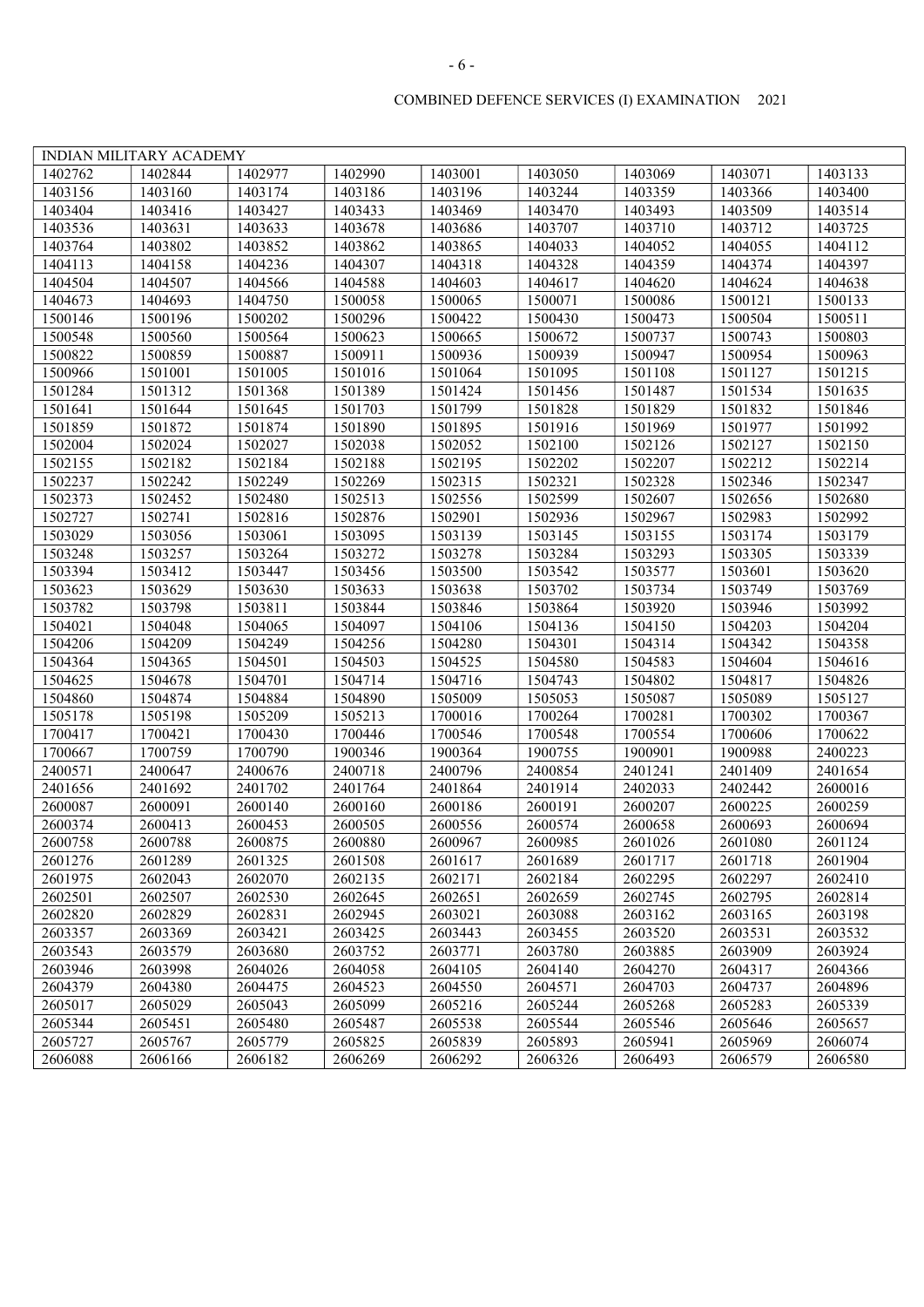|         | <b>INDIAN MILITARY ACADEMY</b> |         |         |         |         |         |         |         |
|---------|--------------------------------|---------|---------|---------|---------|---------|---------|---------|
| 2606708 | 2606727                        | 2606744 | 2606763 | 2606822 | 2606906 | 2606944 | 2607051 | 2607058 |
| 2607226 | 2607271                        | 2607277 | 2607407 | 2607454 | 2607540 | 2607558 | 2607580 | 2607603 |
| 2607624 | 2607645                        | 2607731 | 2607770 | 2607836 | 2608022 | 2608046 | 2608110 | 2608134 |
| 2608142 | 3400076                        | 3400085 | 3400143 | 3400184 | 3400263 | 3400265 | 3400271 | 3400344 |
| 3400348 | 3400378                        | 3400436 | 3400452 | 3400521 | 3400545 | 3400605 | 3400677 | 3400723 |
| 3400730 | 3400745                        | 3400759 | 3400768 | 3400769 | 3400783 | 3400823 | 3400835 | 3400862 |
| 3400991 | 3401031                        | 3401041 | 3401144 | 3401154 | 3401158 | 3401169 | 3401224 | 3401231 |
| 3401234 | 3401355                        | 3401384 | 3401396 | 3401429 | 3401452 | 3401498 | 3500031 | 3500052 |
| 3500073 | 3500074                        | 3500097 | 3500133 | 3500283 | 3500289 | 3500366 | 3500423 | 3500458 |
| 3500474 | 3500499                        | 3500558 | 3500582 | 3500586 | 3500589 | 3500590 | 3500610 | 3500775 |
| 3500794 | 3500799                        | 3500811 | 3500832 | 3500869 | 3500960 | 3500963 | 3501018 | 3501021 |
| 3501030 | 3501057                        | 3501060 | 3501088 | 3501126 | 3501207 | 3501249 | 3501250 | 3501288 |
| 3501347 | 3501367                        | 3501425 | 3501426 | 3501577 | 3501589 | 3501618 | 3501631 | 3501634 |
| 3501650 | 3501672                        | 3501680 | 3501687 | 3501797 | 3501812 | 3501877 | 3501975 | 3502003 |
| 3502036 | 3502067                        | 3502082 | 3502136 | 3502148 | 3502204 | 3502245 | 3502272 | 3502274 |
| 3502349 | 3502350                        | 3502404 | 3502486 | 3502535 | 3502552 | 3502615 | 3502638 | 3502690 |
| 3502729 | 3502776                        | 3502827 | 3502909 | 3502920 | 3502933 | 3502942 | 3502947 | 3503014 |
| 3503023 | 3503079                        | 3503088 | 3503094 | 3503104 | 3503188 | 3503192 | 3503193 | 3503322 |
| 3503329 | 3503330                        | 3503331 | 3503384 | 3503416 | 3503417 | 3503460 | 3503482 | 3503507 |
| 3503515 | 3503633                        | 3503654 | 3503663 | 3503701 | 3503715 | 3503727 | 3503744 | 3503763 |
| 3503813 | 3503832                        | 3503877 | 3503904 | 3503932 | 3503943 | 3503971 | 3504102 | 3504122 |
| 3504163 | 3504184                        | 3504189 | 3504198 | 3504244 | 3504323 | 3504366 | 3504370 | 3504378 |
| 3504402 | 3504416                        | 3504464 | 3504469 | 3504513 | 3504519 | 3504527 | 3504600 | 3504667 |
| 3504805 | 3504910                        | 3504923 | 3504942 | 3504987 | 3504990 | 3504993 | 3505024 | 3505040 |
| 3505043 | 3505055                        | 3505221 | 3505271 | 3505360 | 3505423 | 3505488 | 3505510 | 3505512 |
| 3505530 | 3505545                        | 3600007 | 3600065 | 3600067 | 3600073 | 3600129 | 3600177 | 3600223 |
| 3600376 | 3600453                        | 3600592 | 3700030 | 3900036 | 3900478 | 3900506 | 3900795 | 3900948 |
| 4000091 | 4000449                        | 4000965 | 4100005 | 4100035 | 4100036 | 4100094 | 4100112 | 4100113 |
| 4100123 | 4100168                        | 4100270 | 4100272 | 4100282 | 4100305 | 4100336 | 4100407 | 4100423 |
| 4100433 | 4100599                        | 4100612 | 4100754 | 4100778 | 4100798 | 4100819 | 4100822 | 4100833 |
| 4100844 | 4100887                        | 4100905 | 4100910 | 4100931 | 4100945 | 4100969 | 4101095 | 4101123 |
| 4101128 | 4101137                        | 4101153 | 4101166 | 4101208 | 4101257 | 4101286 | 4101288 | 4101323 |
| 4101357 | 4101415                        | 4101426 | 4101451 | 4101460 | 4101462 | 4101468 | 4101479 | 4101511 |
| 4101537 | 4101543                        | 4101583 | 4101663 | 4101664 | 4101667 | 4101671 | 4101685 | 4101687 |
| 4101689 | 4101842                        | 4101849 | 4101985 | 4102005 | 4102055 | 4102063 | 4400142 | 4400233 |
| 4400314 | 4400330                        | 4400377 | 4500004 | 4500071 | 4900047 | 4900108 | 4900247 | 4900258 |
| 4900325 | 4900341                        | 4900411 | 4900422 | 4900508 | 4900635 | 4900831 | 4900901 | 5000221 |
| 5100027 | 5100115                        | 5100206 | 5100396 | 5100447 | 5100630 | 5100716 | 5100759 | 5100829 |
| 5101041 | 5101153                        | 5101205 | 5101278 | 5101322 | 5101325 | 5101495 | 5101586 | 5101637 |
| 5101841 | 5101868                        | 5200058 | 5200080 | 5200265 | 5200287 | 5200305 | 5200367 | 5200399 |
| 5200500 | 5200574                        | 5200621 | 5300007 | 5300083 | 5300087 | 5300104 | 5300295 | 5300333 |
| 5300349 | 5400010                        | 5400060 | 5400207 | 5400216 | 5400252 | 5400264 | 5400376 | 5400434 |
| 5400570 | 5400591                        | 5400611 | 5400643 | 5400644 | 5400652 | 5400679 | 5400700 | 5400720 |
| 5400727 | 5400739                        | 5400779 | 5400964 | 5400988 | 5401049 | 5401104 | 5401131 | 5401145 |
| 5401182 | 5401255                        | 5401269 | 5401301 | 5401319 | 5401341 | 5401347 | 5401368 | 5401379 |
| 5401470 | 5401485                        | 5401511 | 5401598 | 5401608 | 5401613 | 5401629 | 5401635 | 5401739 |
| 5401792 | 5401815                        | 5401939 | 5401943 | 5401993 | 5402019 | 5402022 | 5402068 | 5402071 |
| 5402149 | 5402165                        | 5402207 | 5402212 | 5402248 | 5402302 |         |         |         |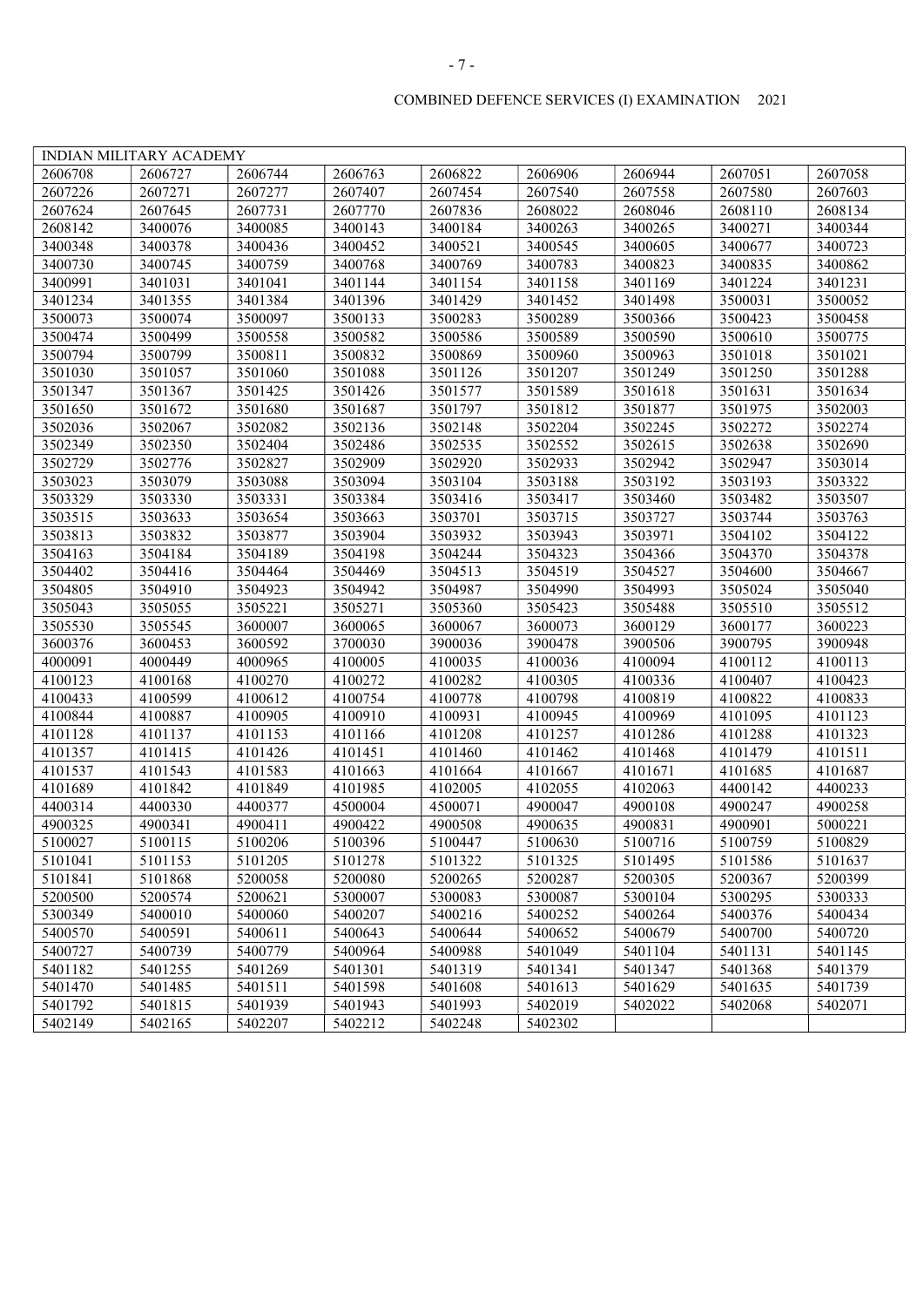|         | <b>INDIAN NAVAL ACADEMY</b> |         |         |         |         |         |         |         |
|---------|-----------------------------|---------|---------|---------|---------|---------|---------|---------|
| 0100011 | 0100027                     | 0100090 | 0100205 | 0100265 | 0100330 | 0100373 | 0100396 | 0100416 |
| 0100451 | 0100544                     | 0100556 | 0100593 | 0100602 | 0100673 | 0100753 | 0100784 | 0100829 |
| 0100947 | 0100969                     | 0101011 | 0101053 | 0101084 | 0101145 | 0101156 | 0101182 | 0101246 |
| 0101282 | 0101320                     | 0101324 | 0101458 | 0101512 | 0101551 | 0101596 | 0101695 | 0101723 |
| 0101765 | 0200013                     | 0200395 | 0200421 | 0200720 | 0200932 | 0200947 | 0201195 | 0201231 |
| 0201448 | 0201605                     | 0201863 | 0201890 | 0202114 | 0202433 | 0202488 | 0202824 | 0202986 |
| 0203163 | 0203732                     | 0203759 | 0203930 | 0203975 | 0204323 | 0204690 | 0205125 | 0205162 |
| 0300011 | 0300156                     | 0300472 | 0300476 | 0300533 | 0300535 | 0300559 | 0300646 | 0300817 |
| 0300818 | 0300868                     | 0300875 | 0300972 | 0301080 | 0301114 | 0301140 | 0301302 | 0301439 |
| 0301465 | 0301901                     | 0301925 | 0301931 | 0301984 | 0302023 | 0302066 | 0302281 | 0302473 |
| 0302492 | 0302522                     | 0302627 | 0302672 | 0400044 | 0400114 | 0400179 | 0400181 | 0400227 |
| 0400261 | 0400266                     | 0400291 | 0400415 | 0400449 | 0400455 | 0400510 | 0400529 | 0400537 |
| 0400647 | 0400663                     | 0400670 | 0400697 | 0400756 | 0400829 | 0400839 | 0400868 | 0400900 |
| 0400941 | 0401009                     | 0401044 | 0401108 | 0401177 | 0401214 | 0401245 | 0401276 | 0401278 |
| 0401300 | 0401309                     | 0401416 | 0401426 | 0401537 | 0401669 | 0401718 | 0401724 | 0401763 |
| 0401775 | 0401809                     | 0401877 | 0401912 | 0401951 | 0402053 | 0402072 | 0402172 | 0402342 |
| 0402393 | 0402417                     | 0402497 | 0402525 | 0402582 | 0402803 | 0402890 | 0403047 | 0403051 |
| 0403058 | 0403345                     | 0403355 | 0403418 | 0403424 | 0403443 | 0403563 | 0403564 | 0403593 |
| 0500003 | 0500004                     | 0500026 | 0500255 | 0500276 | 0500450 | 0500558 | 0500580 | 0500615 |
| 0500720 | 0500774                     | 0500800 | 0500846 | 0500867 | 0500928 | 0501270 | 0501320 | 0501353 |
| 0501387 | 0501419                     | 0501470 | 0501683 | 0501896 | 0501911 | 0501930 | 0501959 | 0501965 |
| 0502132 | 0502210                     | 0502228 | 0502231 | 0502321 | 0502387 | 0502418 | 0502441 | 0502532 |
| 0502577 | 0502650                     | 0502733 | 0502736 | 0502762 | 0502776 | 0502905 | 0502983 | 0503046 |
| 0503060 | 0503068                     | 0503246 | 0503343 | 0503365 | 0503516 | 0503540 | 0503575 | 0503654 |
| 0503679 | 0503752                     | 0503759 | 0503768 | 0503778 | 0503855 | 0503903 | 0503981 | 0504169 |
| 0504277 | 0504366                     | 0504367 | 0504387 | 0504419 | 0504624 | 0504637 | 0504642 | 0504647 |
| 0504738 | 0504824                     | 0504853 | 0504890 | 0504931 | 0504966 | 0505001 | 0505035 | 0505044 |
| 0505053 | 0505126                     | 0505154 | 0505181 | 0505184 | 0505219 | 0505269 | 0505289 | 0505320 |
| 0505331 | 0505357                     | 0505379 | 0505400 | 0505499 | 0505500 | 0505511 | 0505572 | 0505658 |
| 0505681 | 0505798                     | 0505872 | 0505881 | 0505951 | 0505973 | 0506061 | 0506259 | 0506357 |
| 0506394 | 0506413                     | 0600177 | 0600189 | 0600255 | 0600312 | 0600639 | 0600765 | 0600826 |
| 0600917 | 0600988                     | 0601020 | 0601123 | 0601286 | 0601420 | 0601491 | 0601524 | 0601709 |
| 0601775 | 0601893                     | 0601954 | 0601973 | 0602042 | 0602098 | 0602201 | 0700255 | 0700378 |
| 0701207 | 0701359                     | 0701525 | 0800016 | 0800099 | 0800187 | 0800275 | 0800280 | 0800289 |
| 0800529 | 0800551                     | 0800621 | 0800636 | 0800643 | 0800645 | 0800699 | 0800724 | 0800806 |
| 0800945 | 0801006                     | 0801197 | 0801247 | 0801362 | 0801414 | 0801461 | 0801552 | 0801553 |
| 0801579 | 0801590                     | 0801646 | 0801673 | 0801695 | 0801794 | 0801952 | 0801977 | 0802089 |
| 0802182 | 0802234                     | 0802470 | 0802715 | 0802736 | 0802794 | 0802879 | 0802984 | 0802986 |
| 0802990 | 0803030                     | 0803051 | 0803142 | 0803178 | 0803247 | 0803265 | 0803266 | 0803303 |
| 0803338 | 0803500                     | 0803503 | 0803577 | 0803655 | 0803758 | 0803819 | 0803837 | 0804018 |
| 0804051 | 0804144                     | 0804189 | 0804338 | 0804391 | 0804434 | 0804472 | 0804473 | 0804528 |
| 0804681 | 0804830                     | 0804864 | 0804873 | 0804907 | 0804942 | 0805011 | 0805017 | 0805074 |
| 0805155 | 0805189                     | 0805218 | 0805273 | 0805397 | 0805594 | 0805606 | 0805776 | 0805838 |
| 0805859 | 0805868                     | 0805890 | 0805906 | 0806183 | 0806243 | 0806257 | 0806268 | 0806314 |
| 0806315 | 0806411                     | 0806432 | 0806569 | 0806599 | 0806738 | 0806757 | 0806833 | 0806951 |
| 0806957 | 0806971                     | 0807067 | 0807082 | 0807163 | 0807238 | 0807364 | 0807371 | 0807757 |
| 0807824 | 0807827                     | 0807873 | 0807889 | 0808106 | 0808252 | 0808321 | 0808459 | 0808510 |
| 0808587 | 0808685                     | 0808692 | 0808736 | 0808764 | 0808819 | 0808937 | 0808972 | 0809481 |
| 0809523 | 0809592                     | 0809620 | 0809674 | 0809701 | 0809754 | 0809798 | 0809799 | 0809818 |
| 0809861 | 0809955                     | 0810030 | 0810197 | 0810337 | 0810342 | 0810362 | 0810386 | 0810458 |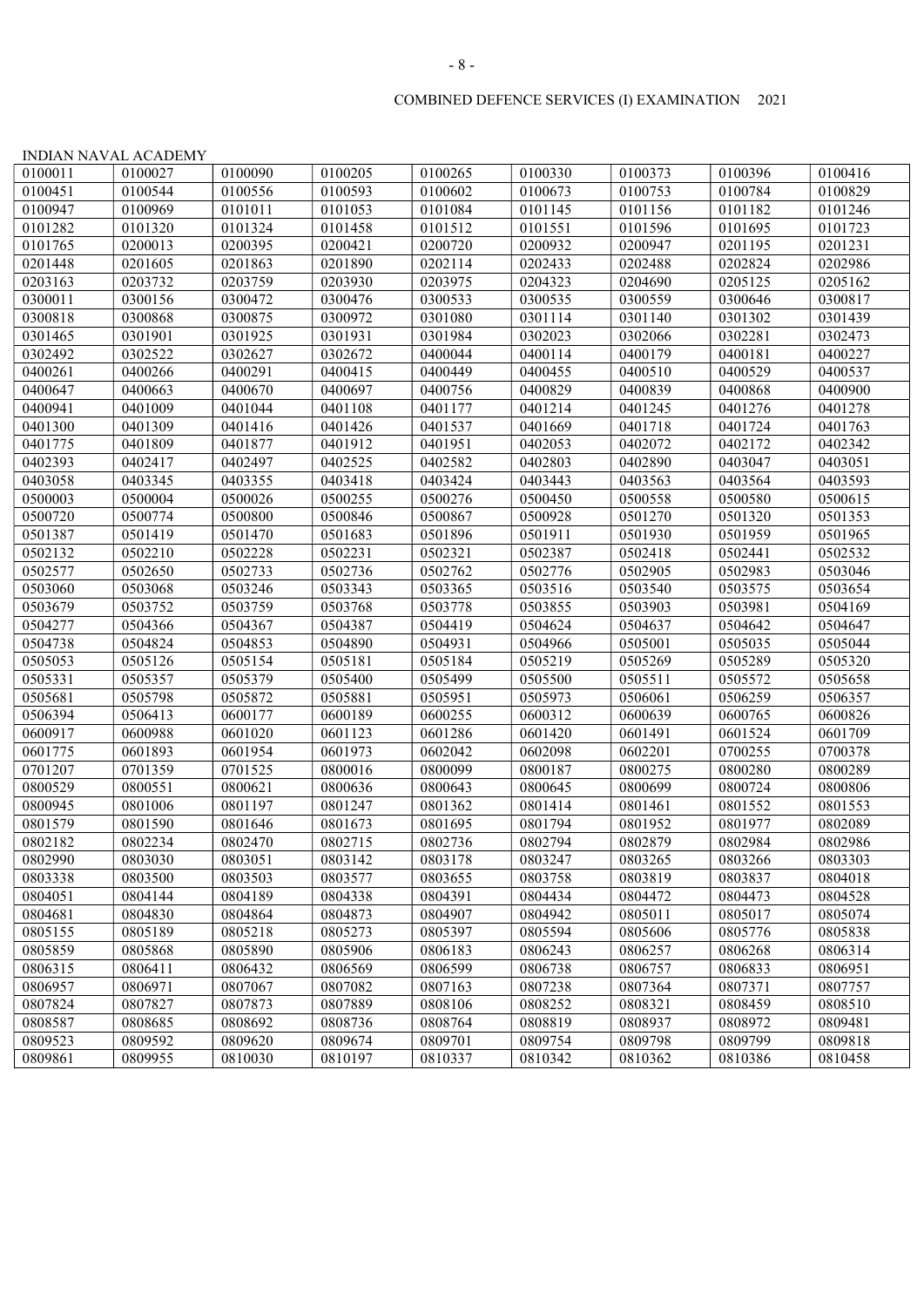| I<br>۰,<br>٠ |
|--------------|
|--------------|

|         | <b>INDIAN NAVAL ACADEMY</b> |         |         |         |         |         |         |         |
|---------|-----------------------------|---------|---------|---------|---------|---------|---------|---------|
| 0810525 | 0810540                     | 0810630 | 0810632 | 0810652 | 0810907 | 0810938 | 0810968 | 0810996 |
| 0811089 | 0811192                     | 0811250 | 0811322 | 0811394 | 0811459 | 0811551 | 0811648 | 0811712 |
| 0811765 | 0811914                     | 0811946 | 0811971 | 0812149 | 0812185 | 0812187 | 0812256 | 0812263 |
| 0812268 | 0812318                     | 0812500 | 0812538 | 0812607 | 0812647 | 0812653 | 0812668 | 0812720 |
| 0812723 | 0812750                     | 0812809 | 0812833 | 0812847 | 0812875 | 0812962 | 0813055 | 0813104 |
| 0813315 | 0813583                     | 0813684 | 0813732 | 0813772 | 0813840 | 0813913 | 0813944 | 0814248 |
| 0814548 | 0814559                     | 0814565 | 0814702 | 0814740 | 0814785 | 0814835 | 0814844 | 0814863 |
| 0814866 | 0814875                     | 0814885 | 0814933 | 0814969 | 0815118 | 0815176 | 0815191 | 0815289 |
| 0815302 | 0815398                     | 0815518 | 0815634 | 0815645 | 0815676 | 0815689 | 0815704 | 0815830 |
| 0815920 | 0815994                     | 0816043 | 0816080 | 0816163 | 0816200 | 0816270 | 0816396 | 0816489 |
| 0816544 | 0816649                     | 0816671 | 0816699 | 0816765 | 0816777 | 0817002 | 0817029 | 0817033 |
| 0817084 | 0817108                     | 0817121 | 0817146 | 0817159 | 0817175 | 0817182 | 0817225 | 0817282 |
| 0817444 | 0817454                     | 0817548 | 0817573 | 0817853 | 0817953 | 0817982 | 0818033 | 0818141 |
| 0818247 | 0818358                     | 0818373 | 0818403 | 0818502 | 0818561 | 0818650 | 0818801 | 0818858 |
| 0818963 | 0818964                     | 0819084 | 0819095 | 0819226 | 0819314 | 0819446 | 0819915 | 0819983 |
| 0820026 | 0820042                     | 0820110 | 0820248 | 0820506 | 0820577 | 0820683 | 0820763 | 0820794 |
| 0820855 | 0820983                     | 0821068 | 0821161 | 0821318 | 0821328 | 0900032 | 0900101 | 0900195 |
| 0900209 | 0900219                     | 0900333 | 0900365 | 0900394 | 1000121 | 1000218 | 1000262 | 1000770 |
| 1000803 | 1000850                     | 1000936 | 1000974 | 1000975 | 1000993 | 1001034 | 1001040 | 1001063 |
| 1001125 | 1001143                     | 1001147 | 1001210 | 1001262 | 1001397 | 1001410 | 1001447 | 1001559 |
| 1001560 | 1001703                     | 1001808 | 1001915 | 1001946 | 1001985 | 1002065 | 1002135 | 1002172 |
| 1002279 | 1002473                     | 1002570 | 1002601 | 1002609 | 1002675 | 1100017 | 1100038 | 1100112 |
| 1100154 | 1100278                     | 1100372 | 1100461 | 1100495 | 1100626 | 1100654 | 1100779 | 1100790 |
| 1100794 | 1100863                     | 1100864 | 1100887 | 1100954 | 1101083 | 1101146 | 1101152 | 1101178 |
| 1101209 | 1101218                     | 1101267 | 1101461 | 1101463 | 1101506 | 1101542 | 1101630 | 1101714 |
| 1101744 | 1101848                     | 1101863 | 1102022 | 1102089 | 1102113 | 1102227 | 1102251 | 1102333 |
| 1102376 | 1102517                     | 1102543 | 1102556 | 1102680 | 1102821 | 1102852 | 1102858 | 1102991 |
| 1103004 | 1103070                     | 1103109 | 1103172 | 1103187 | 1103285 | 1103404 | 1103421 | 1103446 |
| 1103528 | 1103739                     | 1103872 | 1103899 | 1104022 | 1104232 | 1104430 | 1104485 | 1104501 |
| 1104536 | 1104785                     | 1104902 | 1104910 | 1104911 | 1105095 | 1105192 | 1105308 | 1105389 |
| 1105412 | 1105429                     | 1105443 | 1105468 | 1105512 | 1105536 | 1105627 | 1105685 | 1105725 |
| 1105781 | 1105786                     | 1105807 | 1105827 | 1105872 | 1105875 | 1105885 | 1200025 | 1200214 |
| 1200286 | 1200690                     | 1200799 | 1200829 | 1200939 | 1201167 | 1201218 | 1201411 | 1201484 |
| 1201865 | 1300116                     | 1300304 | 1300332 | 1300380 | 1300521 | 1300536 | 1300556 | 1300585 |
| 1300621 | 1300680                     | 1300739 | 1300890 | 1301060 | 1301116 | 1301212 | 1301245 | 1301422 |
| 1301488 | 1301537                     | 1301625 | 1301659 | 1400105 | 1400164 | 1400317 | 1400351 | 1400555 |
| 1400675 | 1400830                     | 1400843 | 1400845 | 1400888 | 1400909 | 1400942 | 1401050 | 1401538 |
| 1401554 | 1401593                     | 1401783 | 1401905 | 1402018 | 1402032 | 1402040 | 1402058 | 1402064 |
| 1402199 | 1402226                     | 1402377 | 1402622 | 1402964 | 1402990 | 1403359 | 1403398 | 1403852 |
| 1403862 | 1403955                     | 1404328 | 1404461 | 1404620 | 1404763 | 1500065 | 1500121 | 1500196 |
| 1500482 | 1500737                     | 1500860 | 1500939 | 1500966 | 1501064 | 1501461 | 1501481 | 1501487 |
| 1501682 | 1501969                     | 1501977 | 1502018 | 1502118 | 1502182 | 1502212 | 1502265 | 1502295 |
| 1502599 | 1502943                     | 1502956 | 1502983 | 1503257 | 1503324 | 1503339 | 1503345 | 1503394 |
| 1503416 | 1503417                     | 1503946 | 1503992 | 1504021 | 1504134 | 1504203 | 1504250 | 1504273 |
| 1504314 | 1504501                     | 1504671 | 1504802 | 1504826 | 1505009 | 1505087 | 1700264 | 1700302 |
| 1700759 | 1700767                     | 1900222 | 1900346 | 1900755 | 1900901 | 1900988 | 1901130 | 2400223 |
| 2400426 | 2400571                     | 2400647 | 2400676 | 2400718 | 2400796 | 2401409 | 2401654 | 2401702 |
| 2401914 | 2402131                     | 2402454 | 2600140 | 2600332 | 2600788 | 2600809 | 2600969 | 2601042 |
| 2601276 | 2601717                     | 2601838 | 2602043 | 2602135 | 2602501 | 2602651 | 2602814 | 2602828 |
| 2602829 | 2602879                     | 2603165 | 2603421 | 2603520 | 2603536 | 2603651 | 2603780 | 2603794 |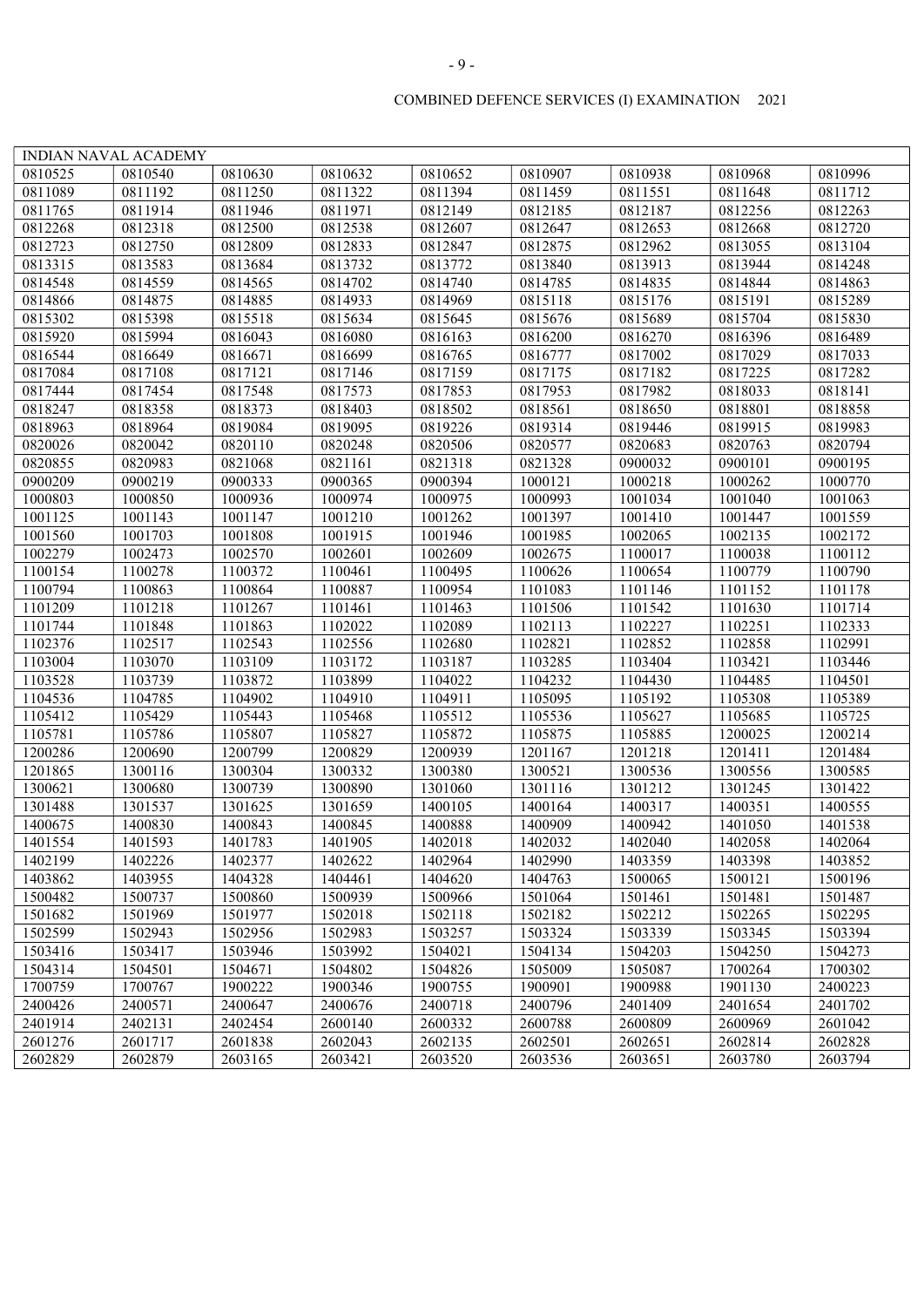|         | <b>INDIAN NAVAL ACADEMY</b> |         |         |         |         |         |         |         |
|---------|-----------------------------|---------|---------|---------|---------|---------|---------|---------|
| 2603797 | 2603924                     | 2604380 | 2604571 | 2604737 | 2604950 | 2605268 | 2605487 | 2605646 |
| 2605739 | 2605846                     | 2605917 | 2606044 | 2606050 | 2606074 | 2606279 | 2606432 | 2606763 |
| 2606906 | 2607270                     | 2607537 | 2607540 | 2607558 | 2608142 | 3400206 | 3400265 | 3400271 |
| 3400307 | 3400405                     | 3400436 | 3400545 | 3400605 | 3400623 | 3400677 | 3400745 | 3400769 |
| 3400783 | 3400862                     | 3400991 | 3401031 | 3401041 | 3401158 | 3401224 | 3401231 | 3401234 |
| 3401306 | 3401384                     | 3401386 | 3401464 | 3500060 | 3500073 | 3500097 | 3500207 | 3500262 |
| 3500265 | 3500366                     | 3500458 | 3500499 | 3500582 | 3500783 | 3500869 | 3500952 | 3500960 |
| 3501018 | 3501060                     | 3501088 | 3501106 | 3501207 | 3501367 | 3501421 | 3501426 | 3501537 |
| 3501589 | 3501672                     | 3501687 | 3501797 | 3501812 | 3501877 | 3501883 | 3501994 | 3502082 |
| 3502111 | 3502116                     | 3502136 | 3502204 | 3502233 | 3502290 | 3502299 | 3502349 | 3502350 |
| 3502404 | 3502535                     | 3502578 | 3502615 | 3502709 | 3502823 | 3502933 | 3502947 | 3503014 |
| 3503188 | 3503192                     | 3503329 | 3503386 | 3503416 | 3503417 | 3503460 | 3503701 | 3503712 |
| 3503752 | 3503763                     | 3503813 | 3503932 | 3503985 | 3504084 | 3504102 | 3504184 | 3504190 |
| 3504198 | 3504269                     | 3504370 | 3504415 | 3504416 | 3504464 | 3504513 | 3504527 | 3504591 |
| 3504659 | 3504667                     | 3504888 | 3504910 | 3504911 | 3504917 | 3504987 | 3505040 | 3505043 |
| 3505066 | 3505191                     | 3505271 | 3505488 | 3600031 | 3600038 | 3600177 | 3600182 | 3600223 |
| 3600376 | 3600389                     | 3600592 | 3900478 | 3900506 | 3900772 | 4000091 | 4000402 | 4000696 |
| 4100270 | 4100272                     | 4100612 | 4100931 | 4101123 | 4101208 | 4101426 | 4101537 | 4101663 |
| 4101671 | 4101685                     | 4101842 | 4400314 | 4500004 | 4800013 | 4900047 | 4900059 | 4900108 |
| 4900247 | 4900303                     | 4900325 | 4900365 | 4900411 | 4900443 | 4900525 | 4900635 | 4900831 |
| 4900836 | 5000221                     | 5000227 | 5000326 | 5100027 | 5100115 | 5100206 | 5100295 | 5100345 |
| 5100447 | 5100483                     | 5100630 | 5100697 | 5100707 | 5100716 | 5100739 | 5100796 | 5100829 |
| 5100955 | 5101041                     | 5101153 | 5101181 | 5101282 | 5101322 | 5101325 | 5101586 | 5101637 |
| 5101782 | 5101841                     | 5101959 | 5200280 | 5200282 | 5200287 | 5200305 | 5200320 | 5200399 |
| 5200428 | 5200504                     | 5200621 | 5300087 | 5300333 | 5400264 | 5400410 | 5400434 | 5400523 |
| 5400652 | 5400702                     | 5401049 | 5401629 | 5401638 | 5401792 | 5401884 | 5401939 | 5401993 |
| 5402068 | 5402191                     |         |         |         |         |         |         |         |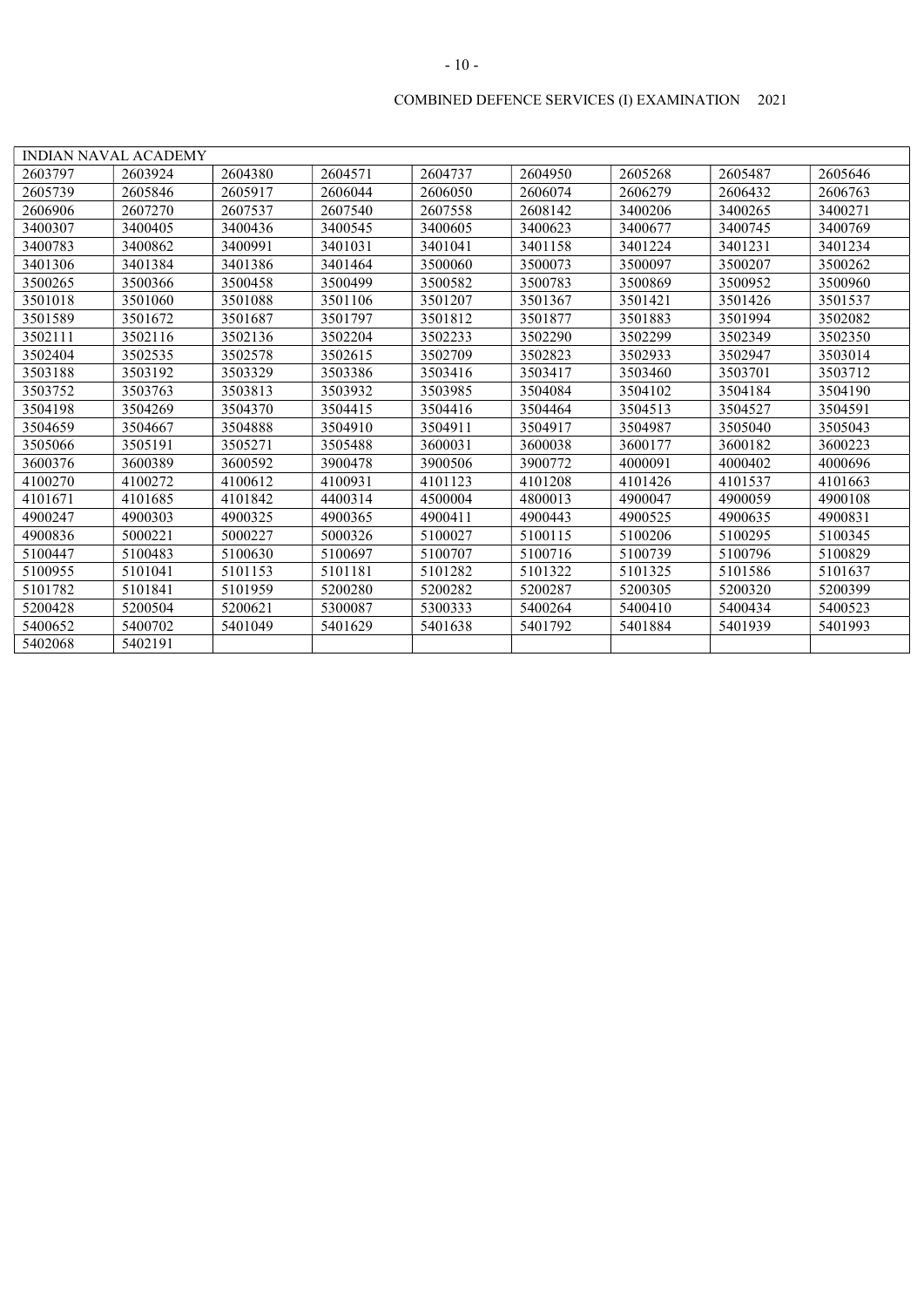|         | AIR FORCE ACADEMY |         |         |                     |         |         |         |         |
|---------|-------------------|---------|---------|---------------------|---------|---------|---------|---------|
| 0100011 | 0100222           | 0100311 | 0100516 | 0100544             | 0100750 | 0100784 | 0101248 | 0101710 |
| 0101752 | 0201072           | 0201287 | 0201362 | 0201593             | 0201744 | 0202488 | 0202543 | 0202571 |
| 0202721 | 0202921           | 0203196 | 0203899 | 0204095             | 0204323 | 0204426 | 0204466 | 0204535 |
| 0204898 | 0300231           | 0300972 | 0301439 | 0302001             | 0302066 | 0400008 | 0400025 | 0400159 |
| 0400181 | 0400291           | 0400334 | 0400510 | 0400537             | 0400663 | 0400756 | 0400900 | 0401108 |
| 0401132 | 0401214           | 0401537 | 0401629 | 0401724             | 0401775 | 0401809 | 0402356 | 0402465 |
| 0402851 | 0403114           | 0403265 | 0403295 | 0403424             | 0403593 | 0500558 | 0501094 | 0501270 |
| 0502053 | 0502228           | 0502321 | 0502508 | 0502632             | 0503211 | 0503540 | 0503685 | 0503759 |
| 0503769 | 0504069           | 0504890 | 0505184 | 0505215             | 0505219 | 0505269 | 0505499 | 0505847 |
| 0506061 | 0600545           | 0600643 | 0600737 | 0601067             | 0601286 | 0601296 | 0601491 | 0601624 |
| 0601954 | 0601973           | 0602042 | 0700255 | $\frac{1}{0}700262$ | 0700313 | 0700378 | 0701640 | 0701684 |
| 0701773 | 0800099           | 0800154 | 0800551 | 0800564             | 0800621 | 0800643 | 0800645 | 0800799 |
| 0800875 | 0800945           | 0800982 | 0801192 | 0801193             | 0801233 | 0801724 | 0801782 | 0802146 |
| 0802188 | 0802228           | 0802234 | 0802279 | 0802374             | 0802508 | 0802668 | 0802715 | 0802726 |
| 0802766 | 0802990           | 0803030 | 0803158 | 0803161             | 0803247 | 0803265 | 0803303 | 0803354 |
| 0803412 | 0803461           | 0803470 | 0803521 | 0803731             | 0803895 | 0803970 | 0804018 | 0804107 |
| 0804189 | 0804237           | 0804249 | 0804338 | 0804391             | 0804554 | 0804738 | 0804799 | 0804953 |
| 0805161 | 0805214           | 0805231 | 0805273 | 0805284             | 0805395 | 0805432 | 0805780 | 0805890 |
| 0805909 | 0806024           | 0806118 | 0806257 | 0806268             | 0806411 | 0806640 | 0806757 | 0806957 |
| 0807023 | 0807092           | 0807104 | 0807108 | 0807155             | 0807160 | 0807194 | 0807238 | 0807364 |
| 0807468 | 0807928           | 0807981 | 0807995 | 0807997             | 0808084 | 0808177 | 0808259 | 0808485 |
| 0808510 | 0808587           | 0808600 | 0808686 | 0808736             | 0808749 | 0808893 | 0809320 | 0809665 |
| 0809701 | 0809754           | 0809926 | 0809955 | 0809983             | 0809988 | 0810030 | 0810064 | 0810074 |
| 0810172 | 0810203           | 0810243 | 0810249 | 0810294             | 0810458 | 0810776 | 0810892 | 0810895 |
| 0810907 | 0810979           | 0811143 | 0811186 | 0811250             | 0811364 | 0811492 | 0811548 | 0811611 |
| 0811664 | 0811769           | 0811783 | 0811946 | 0811981             | 0812149 | 0812166 | 0812316 | 0812449 |
| 0812607 | 0812653           | 0812720 | 0812806 | 0812809             | 0812870 | 0812975 | 0813028 | 0813050 |
| 0813055 | 0813118           | 0813208 | 0813209 | 0813304             | 0813322 | 0813334 | 0813523 | 0813561 |
| 0813624 | 0813649           | 0813684 | 0813711 | 0813763             | 0814222 | 0814471 | 0814565 | 0814629 |
| 0814653 | 0814696           | 0814702 | 0814875 | 0814995             | 0815341 | 0815448 | 0815518 | 0815645 |
| 0816043 | 0816253           | 0816365 | 0816370 | 0816477             | 0816626 | 0816652 | 0816765 | 0816777 |
| 0816801 | 0816948           | 0816996 | 0817002 | 0817033             | 0817146 | 0817157 | 0817159 | 0817280 |
| 0817368 | 0817378           | 0817444 | 0817454 | 0817573             | 0817615 | 0817630 | 0817649 | 0817853 |
| 0817911 | 0818033           | 0818057 | 0818099 | 0818100             | 0818143 | 0818288 | 0818495 | 0818497 |
| 0818502 | 0818636           | 0818650 | 0818741 | 0818964             | 0819030 | 0819382 | 0819408 | 0819513 |
| 0819596 | 0819919           | 0819924 | 0819954 | 0819983             | 0820044 | 0820090 | 0820201 | 0820248 |
| 0820439 | 0820558           | 0820683 | 0820773 | 0820784             | 0820794 | 0820902 | 0821195 | 0900101 |
| 0900394 | 1000218           | 1001210 | 1001475 | 1001559             | 1001985 | 1002065 | 1002172 | 1002279 |
| 1002609 | 1002671           | 1100038 | 1100106 | 1100235             | 1100393 | 1100416 | 1100638 | 1100863 |
| 1100954 | 1101029           | 1101083 | 1101172 | 1101218             | 1101461 | 1101463 | 1101470 | 1101487 |
| 1101542 | 1101802           | 1101834 | 1102042 | 1102233             | 1102281 | 1102316 | 1102521 | 1102543 |
| 1102556 | 1102690           | 1102788 | 1102808 | 1103070             | 1103118 | 1103144 | 1103219 | 1103263 |
| 1103404 | 1103411           | 1103421 | 1103499 | 1103518             | 1103528 | 1103691 | 1103872 | 1104174 |
| 1104476 | 1104539           | 1104785 | 1104843 | 1104881             | 1105116 | 1105155 | 1105192 | 1105429 |
| 1105457 | 1105685           | 1105777 | 1105939 | 1300304             | 1300556 | 1300621 | 1300680 | 1300739 |
| 1300927 | 1301625           | 1400058 | 1400162 | 1400164             | 1400510 | 1400614 | 1400828 | 1400849 |

1400888 1401328 1401468 1401516 1401534 1401734 1402018 1402131 1402377 1402564 | 1403133 | 1403174 | 1403404 | 1403427 | 1403433 | 1403493 | 1403536 | 1403631 1403852 1404504 1404507 1404566 1404693 1500065 1500121 1500422 1500504 1500743 1500803 1500822 1500859 1500936 1500939 1500954 1501001 1501389

#### COMBINED DEFENCE SERVICES (I) EXAMINATION 2021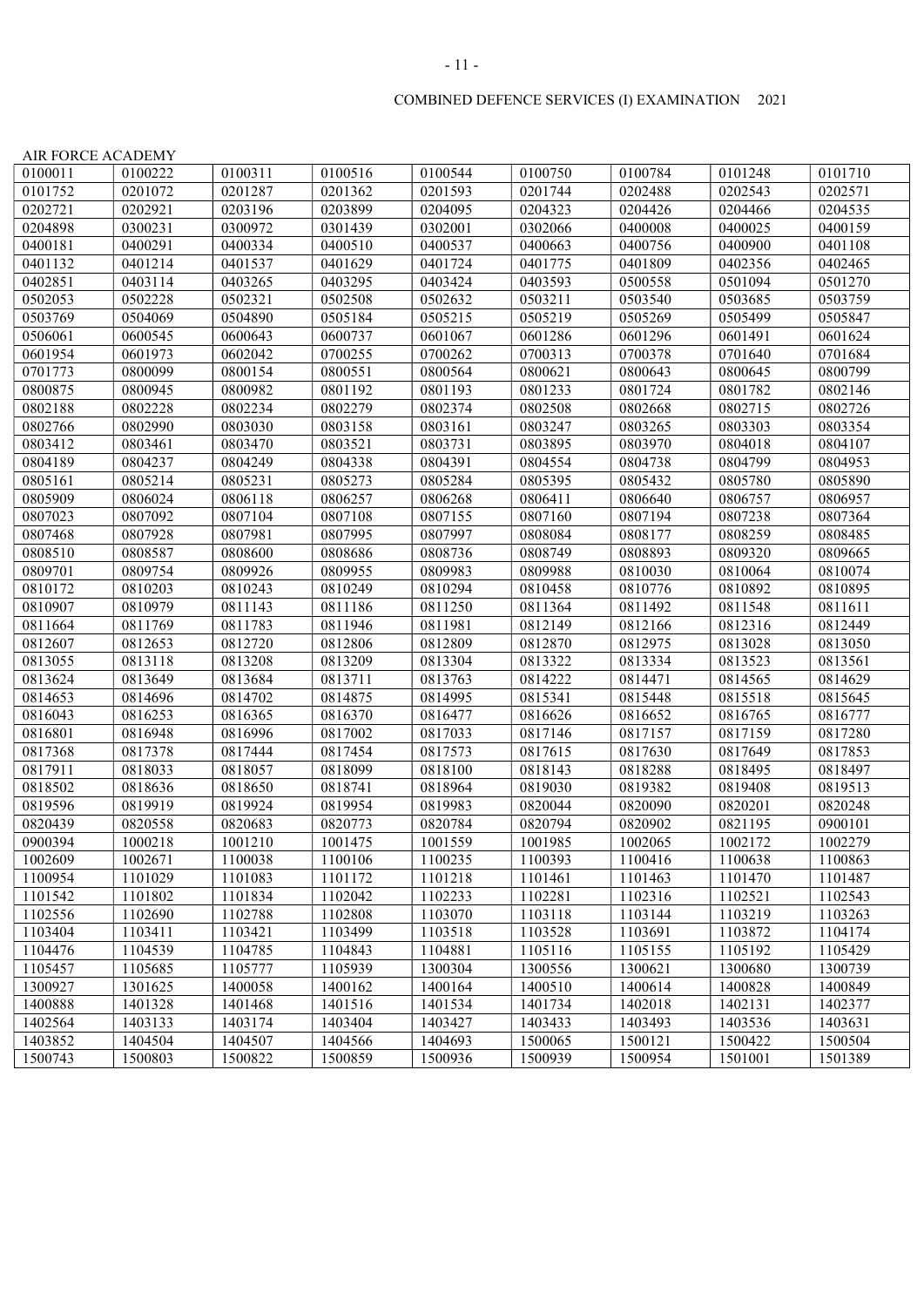| <b>AIR FORCE ACADEMY</b> |         |         |         |         |         |         |         |         |
|--------------------------|---------|---------|---------|---------|---------|---------|---------|---------|
| 1501424                  | 1501534 | 1501635 | 1501828 | 1501916 | 1502052 | 1502182 | 1502188 | 1502212 |
| 1502315                  | 1502328 | 1502347 | 1502480 | 1502556 | 1502607 | 1502876 | 1502936 | 1502992 |
| 503257                   | 1503264 | 1503278 | 1503284 | 1503339 | 1503577 | 1503620 | 1503633 | 1503702 |
| 1503749                  | 1503769 | 1503798 | 1503992 | 1504021 | 1504065 | 1504097 | 1504150 | 1504342 |
| 1504616                  | 1504678 | 1504701 | 1504802 | 1504826 | 1504890 | 1505009 | 1505053 | 1505209 |
| 1700417                  | 1700430 | 1700446 | 1900364 | 2400571 | 2402033 | 2402442 | 2600160 | 2600694 |
| 2600875                  | 2600967 | 2601289 | 2601689 | 2601718 | 2601904 | 2602135 | 2602295 | 2602410 |
| 2602501                  | 2602507 | 2602659 | 2602820 | 2602829 | 2603198 | 2603357 | 2603425 | 2603531 |
| 2603532                  | 2603680 | 2603780 | 2603946 | 2604026 | 2604475 | 2604571 | 2604703 | 2604737 |
| 2605043                  | 2605451 | 2605487 | 2605538 | 2605544 | 2605839 | 2606493 | 2607558 | 2607731 |
| 2607836                  | 2608046 | 3400344 | 3400605 | 3400677 | 3400723 | 3400991 | 3500052 | 3500283 |
| 3500366                  | 3500558 | 3500589 | 3501030 | 3501057 | 3501060 | 3501207 | 3501249 | 3501426 |
| 3501650                  | 3501680 | 3502349 | 3503088 | 3503322 | 3503329 | 3503416 | 3503727 | 3503763 |
| 3504102                  | 3504122 | 3504184 | 3504198 | 3504366 | 3504370 | 3504513 | 3504527 | 3504805 |
| 3504910                  | 3504923 | 3505043 | 3505221 | 3505271 | 3505360 | 3600376 | 3900036 | 3900478 |
| 4000091                  | 4100094 | 4100123 | 4100270 | 4100336 | 4100887 | 4100905 | 4100910 | 4100931 |
| 4101095                  | 4101286 | 4101357 | 4101415 | 4101426 | 4101451 | 4101460 | 4101462 | 4101511 |
| 4101664                  | 4101667 | 4101769 | 4101842 | 4400314 | 4900411 | 5000126 | 5000221 | 5100115 |
| 5100707                  | 5100759 | 5101153 | 5101325 | 5101586 | 5200305 | 5300104 | 5300333 | 5400010 |
| 5400216                  | 5400252 | 5400434 | 5400591 | 5400652 | 5400727 | 5400779 | 5401145 | 5401485 |
| 5401629                  | 5401739 | 5402022 | 5402068 | 5402071 | 5402149 | 5402212 |         |         |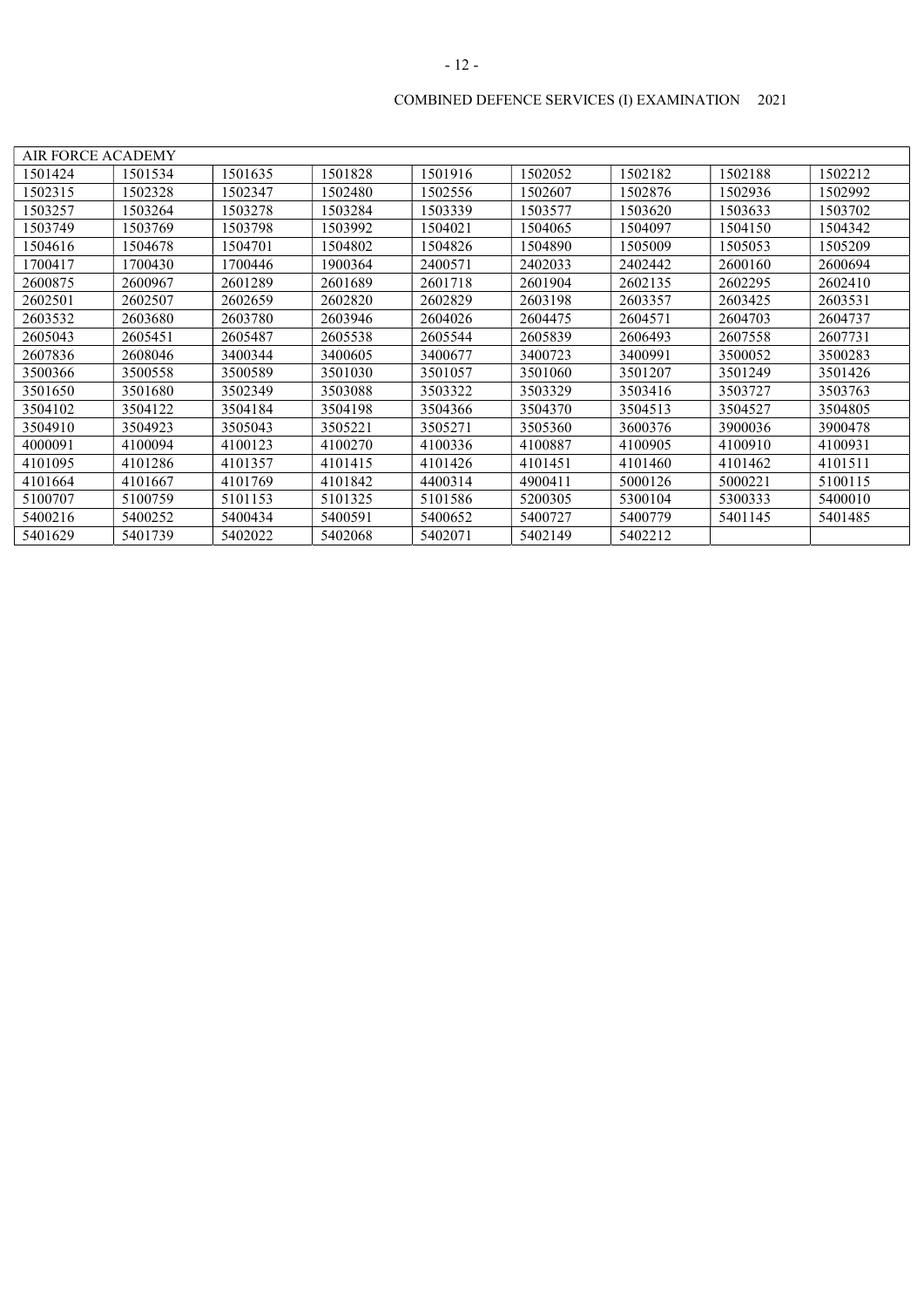# 0100027 | 0100222 | 0100239 | 0100373 | 0100430 | 0100516 | 0100544 | 0100630 | 0100664 0100673 | 0100750 | 0100802 | 0101011 | 0101101 | 0101123 | 0101145 | 0101152 | 0101320 0101335 | 0101551 | 0101561 | 0101596 | 0101710 | 0101723 | 0101752 | 0101765 | 0101769 0101870 | 0101881 | 0101919 | 0101986 | 0102003 | 0102022 | 0102173 | 0102227 | 0102310 0102321 0102409 0102414 0102485 0102498 0102525 0102581 0102637 0102667 0102698 0102767 0102811 0102829 0102839 0103091 0103243 0103246 0103283  $\begin{array}{c|c|c|c|c} 0103386 & 0103398 & 0103438 & 0103473 & 0103539 & 0103610 & 0103666 & 0103707 & 0200058 \end{array}$

OFFICERS TRAINING ACADEMY

#### COMBINED DEFENCE SERVICES (I) EXAMINATION 2021

0200220 0200234 0200287 0200391 0200488 0200549 0200610 0200672 0200723 0200810 | 0200859 | 0200906 | 0200947 | 0200960 | 0201026 | 0201032 | 0201054 | 0201072 0201145 | 0201231 | 0201294 | 0201362 | 0201605 | 0201607 | 0201716 | 0201737 | 0201852 0201863 0201949 0202013 0202099 0202131 0202143 0202170 0202433 0202434 0202495 0202525 0202558 0202667 0202721 0202889 0202905 0202942 0203008 0203194 | 0203196 | 0203270 | 0203308 | 0203319 | 0203329 | 0203462 | 0203631 | 0203638 0203667 0203732 0203930 0204095 0204189 0204336 0204357 0204466 0204525 0204553 0204619 0204630 0204918 0204995 0204997 0205149 0205325 0205496 0205548 0205560 0205774 0205873 0206057 0206062 0206170 0206272 0206309 0206362 0206455 0206580 0206612 0206793 0206804 0206865 0206901 0206909 0206933 0206992 0207050 0207079 0207085 0207099 0207132 0207203 0207229 0207240 0207343 0207363 0207369 0207593 0207605 0207649 0207681 0207700 0207750 0207878 0207998 0208003 0208035 0208099 0208273 0208290 0208297 0208325 0208467 0208482 0208493 0208501 0208508 0208767 0208835 0208839 0208943 0208974 0208983 0209044 0209161 0209231 0209238 0209394 0209415 0209425 | 0209599 | 0209695 | 0209741 | 0209770 | 0209940 | 0210068 | 0210086 | 0210135 0210250 0210326 0210341 0210400 0210438 0210466 0210654 0210745 0210763 0210858 | 0210870 | 0300188 | 0300197 | 0300231 | 0300407 | 0300476 | 0300509 | 0300703 0300818 | 0300868 | 0300875 | 0300896 | 0300922 | 0300972 | 0301080 | 0301351 | 0301465 0301862 | 0301882 | 0301925 | 0301984 | 0302001 | 0302023 | 0302066 | 0302085 | 0302522 0302672 0302752 0302848 0302909 0303002 0303029 0303113 0303122 0303133 0303148 | 0303164 | 0303185 | 0303356 | 0303393 | 0303482 | 0303584 | 0303605 | 0303724 0303778 | 0303809 | 0303813 | 0303858 | 0303903 | 0303918 | 0303938 | 0303957 | 0303992 0304021 | 0304052 | 0304070 | 0304125 | 0304173 | 0304185 | 0304295 | 0304375 | 0304404 0304444 0304567 0304602 0304810 0304813 0304843 0304895 0304908 0304913 0304944 0304973 0305009 0305126 0305135 0305136 0305202 0305241 0305316 0305387 0305394 0305426 0305430 0305476 0305513 0305619 0305813 0305847 0305850 0305954 0306001 0400008 0400025 0400080 0400159 0400181 0400266 0400291 0400334 0400381 0400449 0400455 0400529 0400593 0400629 0400634 0400653 0400663 0400756 0400790 0400802 0400828 0400829 0400868 0400909 0400924 0400941 0400978 0400979 0401009 0401108 0401132 0401142 0401158 0401214 | 0401278 | 0401309 | 0401314 | 0401342 | 0401408 | 0401416 | 0401566 | 0401663 0401669 0401724 0401775 0401794 0401809 0401813 0401877 0401889 0401912 0401951 0402053 0402072 0402095 0402168 0402287 0402310 0402393 0402402 0402465 0402478 0402481 0402582 0402600 0402605 0402638 0402648 0402670 0402687 0402710 0402788 0402841 0402937 0403049 0403093 0403114 0403130 0403212 | 0403339 | 0403418 | 0403533 | 0403593 | 0403678 | 0403681 | 0403711 | 0403807 0404016 | 0404045 | 0404051 | 0404057 | 0404108 | 0404110 | 0404120 | 0404240 | 0404338 0404444 | 0404527 | 0404587 | 0404640 | 0404711 | 0404722 | 0404743 | 0404790 | 0405011 0405044 0405048 0405068 0405075 0405158 0405172 0405229 0405248 0405329 0405338 | 0405351 | 0405355 | 0405408 | 0405481 | 0405492 | 0405561 | 0405610 | 0405638 0405640 0405685 0405696 0405798 0405915 0405931 0405938 0405940 0406146 0406156 | 0406174 | 0406219 | 0406258 | 0406328 | 0406464 | 0406475 | 0406494 | 0406531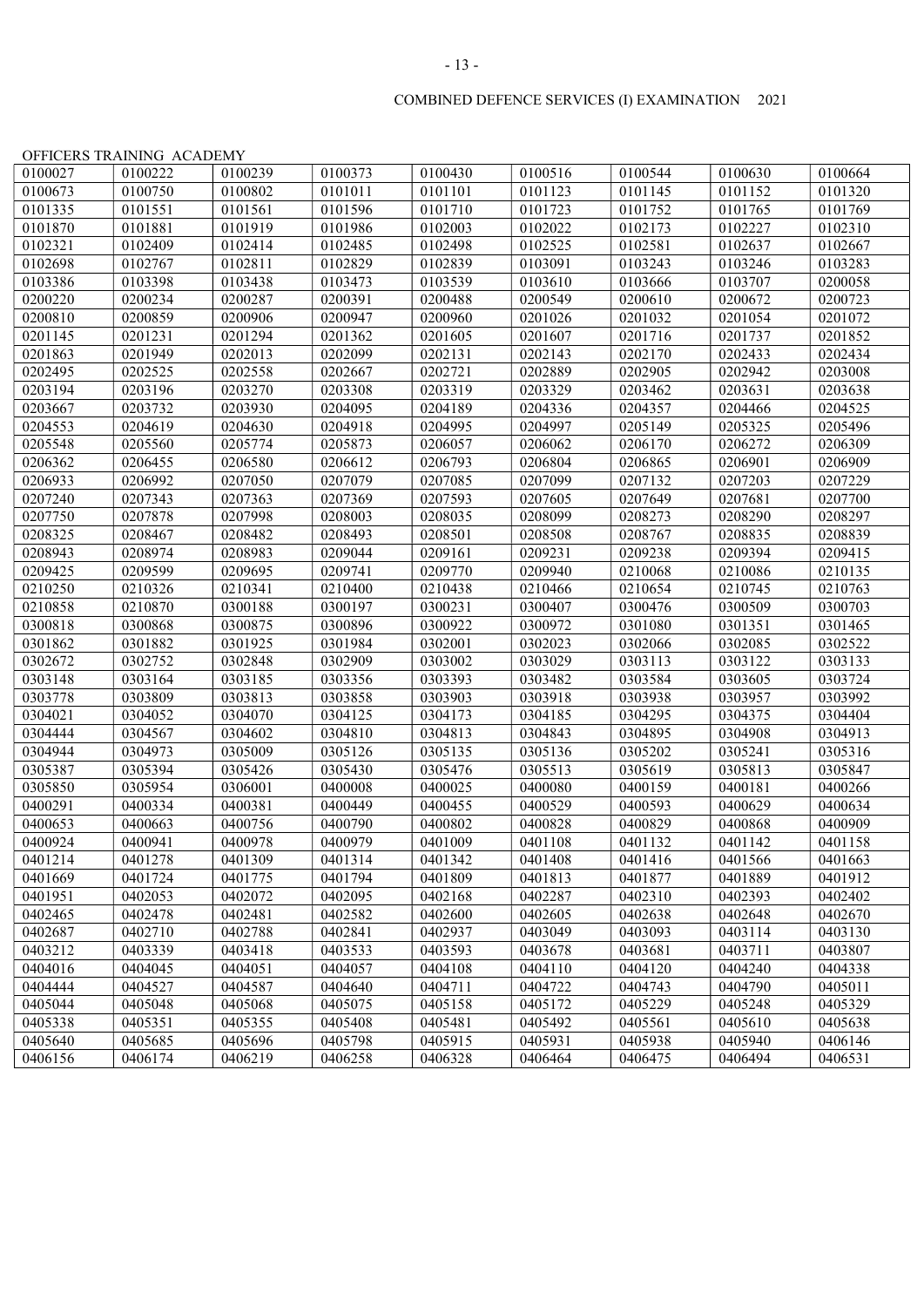|                    | OFFICERS TRAINING ACADEMY |                    |         |                    |         |                    |         |                    |
|--------------------|---------------------------|--------------------|---------|--------------------|---------|--------------------|---------|--------------------|
| 0406533            | 0406565                   | 0406684            | 0406687 | 0406742            | 0406745 | 0406874            | 0406893 | 0406903            |
| 0406926            | 0406941                   | 0406947            | 0406981 | 0407153            | 0407180 | 0407195            | 0407226 | 0407248            |
| 0407282            | 0407324                   | 0407382            | 0407417 | 0407428            | 0407476 | 0407617            | 0407646 | 0407649            |
| 0407741            | 0407748                   | 0407757            | 0407762 | 0407770            | 0407818 | 0407966            | 0408045 | 0408052            |
| 0408164            | 0408383                   | 0408393            | 0408410 | 0408457            | 0408493 | 0408525            | 0408547 | 0408553            |
|                    |                           |                    |         |                    | 0408714 |                    |         |                    |
| 0408601<br>0408749 | 0408648                   | 0408654            | 0408670 | 0408711<br>0500205 | 0500255 | 0408715<br>0500276 | 0408721 | 0408729            |
|                    | 0408763                   | 0500002            | 0500003 |                    | 0500820 | 0500828            | 0500460 | 0500545<br>0500920 |
| 0500558<br>0500921 | 0500621                   | 0500658<br>0500973 | 0500720 | 0500774            |         | 0501409            | 0500908 |                    |
|                    | 0500928                   |                    | 0500978 | 0501170            | 0501383 |                    | 0501420 | 0501575            |
| 0501613            | 0501821                   | 0501896            | 0501964 | 0502053            | 0502106 | 0502132            | 0502141 | 0502210            |
| 0502228            | 0502231                   | 0502316            | 0502321 | 0502337            | 0502352 | 0502354            | 0502436 | 0502439            |
| 0502508            | 0502509                   | 0502632            | 0502685 | 0502694            | 0502729 | 0502733            | 0502762 | 0502776            |
| 0502940            | 0502983                   | 0503060            | 0503068 | 0503080            | 0503132 | 0503143            | 0503343 | 0503349            |
| 0503401            | 0503412                   | 0503435            | 0503492 | 0503516            | 0503540 | 0503654            | 0503679 | 0503685            |
| 0503767            | 0503768                   | 0503769            | 0503777 | 0503826            | 0503897 | 0503903            | 0503981 | 0504036            |
| 0504042            | 0504129                   | 0504238            | 0504300 | 0504366            | 0504367 | 0504372            | 0504436 | 0504534            |
| 0504637            | 0504717                   | 0504763            | 0504890 | 0504920            | 0504931 | 0504972            | 0505001 | 0505048            |
| 0505122            | 0505144                   | 0505181            | 0505219 | 0505269            | 0505289 | 0505331            | 0505357 | 0505373            |
| 0505395            | 0505400                   | 0505473            | 0505480 | 0505499            | 0505500 | 0505508            | 0505541 | 0505580            |
| 0506136            | 0506219                   | 0506226            | 0506303 | 0506357            | 0506394 | 0506479            | 0506522 | 0506533            |
| 0506572            | 0506603                   | 0506613            | 0506662 | 0506672            | 0506692 | 0506857            | 0506874 | 0506880            |
| 0506881            | 0506898                   | 0506934            | 0506955 | 0507019            | 0507063 | 0507064            | 0507126 | 0507127            |
| 0507172            | 0507334                   | 0507345            | 0507358 | 0507368            | 0507395 | 0507501            | 0507562 | 0507566            |
| 0507585            | 0507625                   | 0507650            | 0507811 | 0507814            | 0507905 | 0507989            | 0508040 | 0508056            |
| 0508118            | 0508193                   | 0508209            | 0508261 | 0508330            | 0508334 | 0508420            | 0508434 | 0508454            |
| 0508516            | 0508563                   | 0508784            | 0508786 | 0508800            | 0508818 | 0508844            | 0508959 | 0509100            |
| 0509165            | 0509236                   | 0509260            | 0509383 | 0509402            | 0509427 | 0509454            | 0509496 | 0509511            |
| 0509516            | 0509574                   | 0509579            | 0509627 | 0509628            | 0509697 | 0509749            | 0509767 | 0509931            |
| 0509944            | 0509974                   | 0510023            | 0510084 | 0510121            | 0510163 | 0510170            | 0510180 | 0510275            |
| 0510316            | 0510318                   | 0510323            | 0510411 | 0510474            | 0510491 | 0510499            | 0510557 | 0510578            |
| 0510600            | 0510606                   | 0510781            | 0510973 | 0511004            | 0511032 | 0511103            | 0511213 | 0511287            |
| 0511353            | 0511397                   | 0511415            | 0511431 | 0511488            | 0511589 | 0511618            | 0511653 | 0511658            |
| 0511664            | 0511745                   | 0511764            | 0511772 | 0511863            | 0511893 | 0511919            | 0511996 | 0512015            |
| 0512025            | 0512057                   | 0512068            | 0512079 | 0512083            | 0512090 | 0512142            | 0512166 | 0512216            |
| 0512241            | 0512283                   | 0512330            | 0512365 | 0512376            | 0512404 | 0512466            | 0512515 | 0512602            |
| 0512620            | 0512682                   | 0512706            | 0512737 | 0512792            | 0512832 | 0512865            | 0512888 | 0512915            |
| 0513030            | 0513228                   | 0513255            | 0513277 | 0513291            | 0513316 | 0513358            | 0513415 | 0513482            |
| 0513516            | 0513522                   | 0513576            | 0513690 | 0513737            | 0513757 | 0513823            | 0513900 | 0513937            |
| 0513997            | 0513998                   | 0514034            | 0514122 | 0514170            | 0514202 | 0514207            | 0514229 | 0600381            |
| 0600512            | 0600639                   | 0600643            | 0600682 | 0600737            | 0600765 | 0600995            | 0601020 | 0601067            |
| 0601296            | 0601420                   | 0601491            | 0601801 | 0601893            | 0601954 | 0601973            | 0602016 | 0602128            |
| 0602232            | 0602286                   | 0602850            | 0602852 | 0602870            | 0602895 | 0603119            | 0603151 | 0603157            |
| 0603163            | 0603184                   | 0603253            | 0603313 | 0603364            | 0603465 | 0603575            | 0603655 | 0603836            |
| 0603936            | 0603952                   | 0603958            | 0603989 | 0604126            | 0604132 | 0604260            | 0604263 | 0604294            |
| 0604306            | 0604394                   | 0604445            | 0604500 | 0604556            | 0604561 | 0604681            | 0604761 | 0604782            |
| 0604791            | 0604814                   | 0604885            | 0604944 | 0604955            | 0604959 | 0604997            | 0605007 | 0605038            |
| 0605104            | 0605105                   | 0605294            | 0605371 | 0605376            | 0605379 | 0605400            | 0605414 | 0605461            |
| 0605500            | 0605539                   | 0605600            | 0605626 | 0605640            | 0605673 | 0605731            | 0605762 | 0605774            |
| 0605809            | 0605821                   | 0605868            | 0605885 | 0606166            | 0700011 | 0700106            | 0700262 | 0700313            |
| 0700495            | 0701004                   | 0701051            | 0701086 | 0701141            | 0701161 | 0701397            | 0701433 | 0701438            |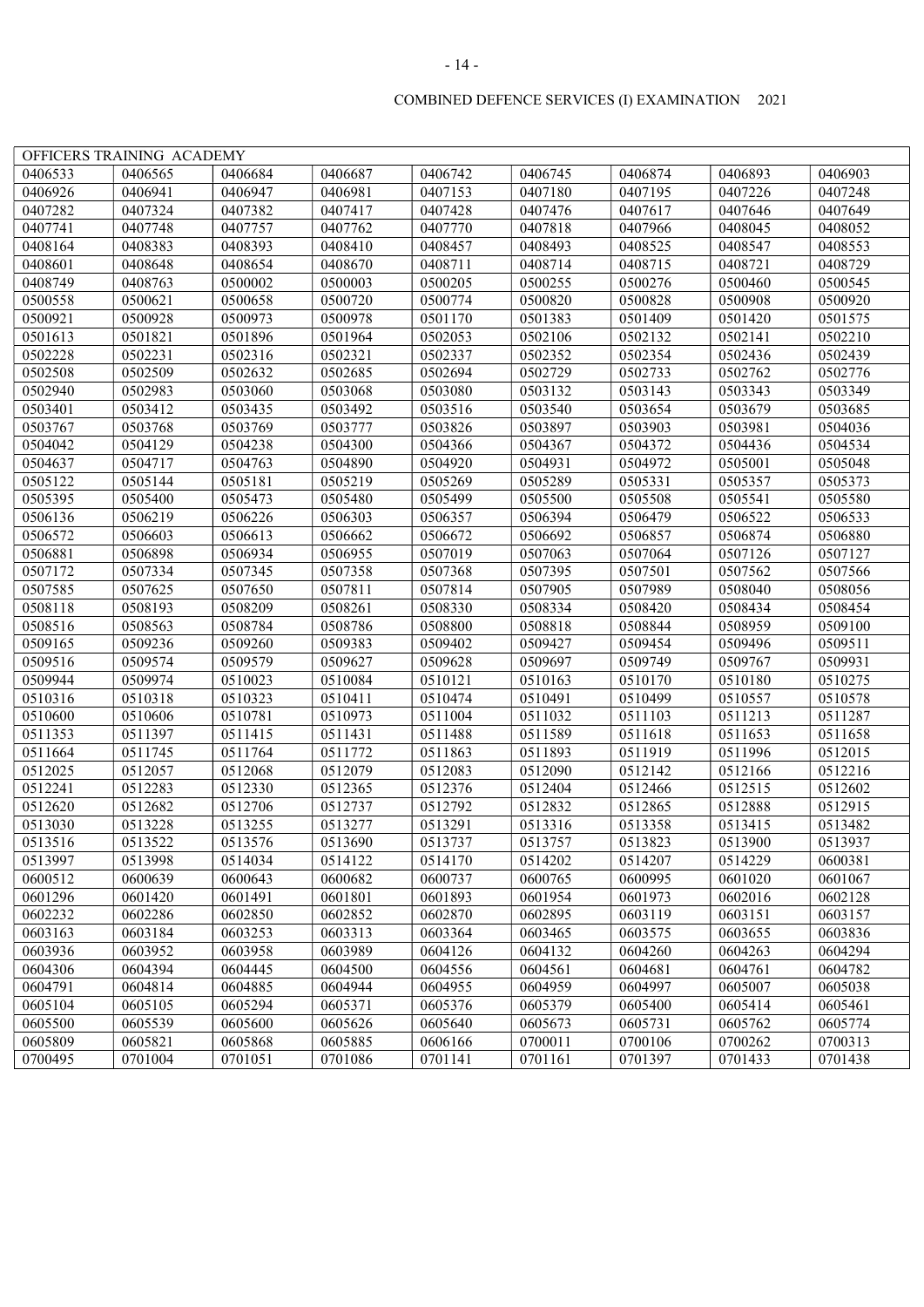|                    | OFFICERS TRAINING ACADEMY |         |                    |         |         |         |                    |         |
|--------------------|---------------------------|---------|--------------------|---------|---------|---------|--------------------|---------|
| 0701458            | 0701525                   | 0701634 | 0701640            | 0701654 | 0701773 | 0701814 | 0701960            | 0702136 |
| 0702198            | 0702223                   | 0702224 | 0702231            | 0702404 | 0702439 | 0702448 | 0702540            | 0702581 |
| 0702886            | 0702917                   | 0703441 | 0703538            | 0703622 | 0703641 | 0703752 | 0703903            | 0703938 |
| 0703943            | 0704177                   | 0800027 | 0800037            | 0800099 | 0800111 | 0800130 | 0800132            | 0800202 |
| 0800206            | 0800258                   | 0800277 | 0800341            | 0800404 | 0800411 | 0800489 | 0800500            | 0800510 |
| 0800520            | 0800529                   | 0800551 | 0800621            | 0800643 | 0800653 | 0800665 | 0800704            | 0800724 |
| 0800738            | 0800742                   | 0800752 | 0800799            | 0800826 | 0800842 | 0800850 | 0800851            | 0800875 |
| 0800900            | 0800936                   | 0800945 | 0800971            | 0800975 | 0800982 | 0801068 | 0801209            | 0801233 |
| 0801247            | 0801295                   | 0801362 | 0801407            | 0801414 | 0801461 | 0801463 | 0801552            | 0801613 |
| 0801620            | 0801625                   | 0801673 | 0801676            | 0801682 | 0801695 | 0801724 | 0801794            | 0801809 |
| 0801849            | 0801952                   | 0801977 | 0801996            | 0802024 | 0802087 | 0802098 | 0802134            | 0802146 |
| 0802164            | 0802200                   | 0802234 | 0802288            | 0802390 | 0802419 | 0802461 | 0802490            | 0802498 |
| 0802508            | 0802563                   | 0802564 | 0802645            | 0802699 | 0802723 | 0802760 | 0802766            | 0802860 |
| 0802861            | 0802881                   | 0802883 | 0802944            | 0802969 | 0802990 | 0803015 | 0803019            | 0803041 |
| 0803051            | 0803054                   | 0803067 | 0803082            | 0803116 | 0803124 | 0803142 | 0803161            | 0803162 |
| 0803178            | 0803194                   | 0803246 | 0803247            | 0803251 | 0803302 | 0803303 | 0803354            | 0803367 |
| 0803412            | 0803469                   | 0803470 | 0803476            | 0803486 | 0803498 | 0803503 | 0803521            | 0803531 |
| 0803573            | 0803577                   | 0803580 | 0803610            | 0803636 | 0803654 | 0803678 | 0803679            | 0803724 |
| 0803731            | 0803735                   | 0803751 | 0803794            | 0803820 | 0803837 | 0803855 | 0803870            | 0803882 |
| 0803895            | 0803896                   | 0803899 | 0803970            | 0803976 | 0803980 | 0804018 | 0804021            | 0804051 |
| 0804153            | 0804161                   | 0804173 | 0804189            | 0804237 | 0804274 | 0804338 | 0804342            | 0804381 |
| 0804395            | 0804397                   | 0804434 | 0804447            | 0804472 | 0804473 | 0804525 | 0804528            | 0804554 |
| 0804602            | 0804657                   | 0804704 | 0804708            | 0804725 | 0804738 | 0804761 | 0804786            | 0804799 |
| 0804815            | 0804829                   | 0804857 | 0804864            | 0804866 | 0804883 | 0804896 | 0804907            | 0804908 |
| 0804921            | 0804932                   | 0804942 | 0804992            | 0805024 | 0805053 | 0805071 | 0805074            | 0805114 |
| 0805155            | 0805190                   | 0805231 | 0805273            | 0805284 | 0805285 | 0805311 | 0805313            | 0805369 |
| 0805427            | 0805432                   | 0805458 | 0805524            | 0805548 | 0805565 | 0805610 | 0805652            | 0805699 |
| 0805758            | 0805776                   | 0805777 | 0805778            | 0805779 | 0805780 | 0805788 | 0805843            | 0805855 |
| 0805868            | 0805890                   | 0805906 | 0805909            | 0805951 | 0805955 | 0805982 | 0806040            | 0806044 |
| 0806050            | 0806068                   | 0806183 | 0806230            | 0806257 | 0806267 | 0806296 | 0806316            | 0806336 |
| 0806341            | 0806367                   | 0806411 | 0806422            | 0806432 | 0806439 | 0806454 | 0806456            | 0806473 |
| 0806478            | 0806479                   | 0806480 | 0806511            | 0806581 | 0806583 | 0806599 | 0806722            | 0806805 |
| 0806835            | 0806929                   | 0806957 | 0806959            | 0806971 | 0807001 | 0807018 | 0807067            | 0807092 |
| 0807104            | 0807155                   | 0807160 | 0807194            | 0807235 | 0807238 | 0807258 | 0807296            | 0807312 |
| 0807316            | 0807342                   | 0807347 | 0807364            | 0807371 | 0807419 | 0807478 | 0807526            | 0807584 |
| 0807723            | 0807740                   | 0807757 | 0807771            | 0807795 | 0807857 | 0807928 | 0807960            | 0807981 |
| 0807988            | 0807995                   | 0807997 | 0808001            | 0808034 | 0808084 | 0808103 | 0808183            | 0808252 |
|                    |                           |         |                    | 0808404 | 0808434 |         |                    |         |
| 0808260<br>0808502 | 0808321                   | 0808346 | 0808400<br>0808546 | 0808610 | 0808686 | 0808457 | 0808475<br>0808736 | 0808485 |
|                    | 0808510                   | 0808544 |                    |         |         | 0808688 |                    | 0808797 |
| 0808820            | 0808822                   | 0808887 | 0808893            | 0808900 | 0808932 | 0808937 | 0808983            | 0808987 |
| 0809102            | 0809176                   | 0809184 | 0809312            | 0809387 | 0809481 | 0809515 | 0809523            | 0809539 |
| 0809600            | 0809667                   | 0809674 | 0809701            | 0809712 | 0809754 | 0809760 | 0809782            | 0809788 |
| 0809873            | 0809926                   | 0809932 | 0809981            | 0809988 | 0810004 | 0810005 | 0810030            | 0810064 |
| 0810172            | 0810191                   | 0810229 | 0810284            | 0810303 | 0810318 | 0810322 | 0810332            | 0810342 |
| 0810365            | 0810525                   | 0810549 | 0810587            | 0810593 | 0810632 | 0810641 | 0810758            | 0810776 |
| 0810803            | 0810808                   | 0810850 | 0810869            | 0810892 | 0810907 | 0810934 | 0810938            | 0810965 |
| 0810968            | 0810987                   | 0811002 | 0811109            | 0811125 | 0811132 | 0811143 | 0811186            | 0811217 |
| 0811243            | 0811258                   | 0811329 | 0811333            | 0811342 | 0811364 | 0811389 | 0811394            | 0811461 |
| 0811499            | 0811509                   | 0811536 | 0811548            | 0811551 | 0811611 | 0811615 | 0811631            | 0811664 |
| 0811675            | 0811707                   | 0811712 | 0811754            | 0811765 | 0811769 | 0811776 | 0811783            | 0811795 |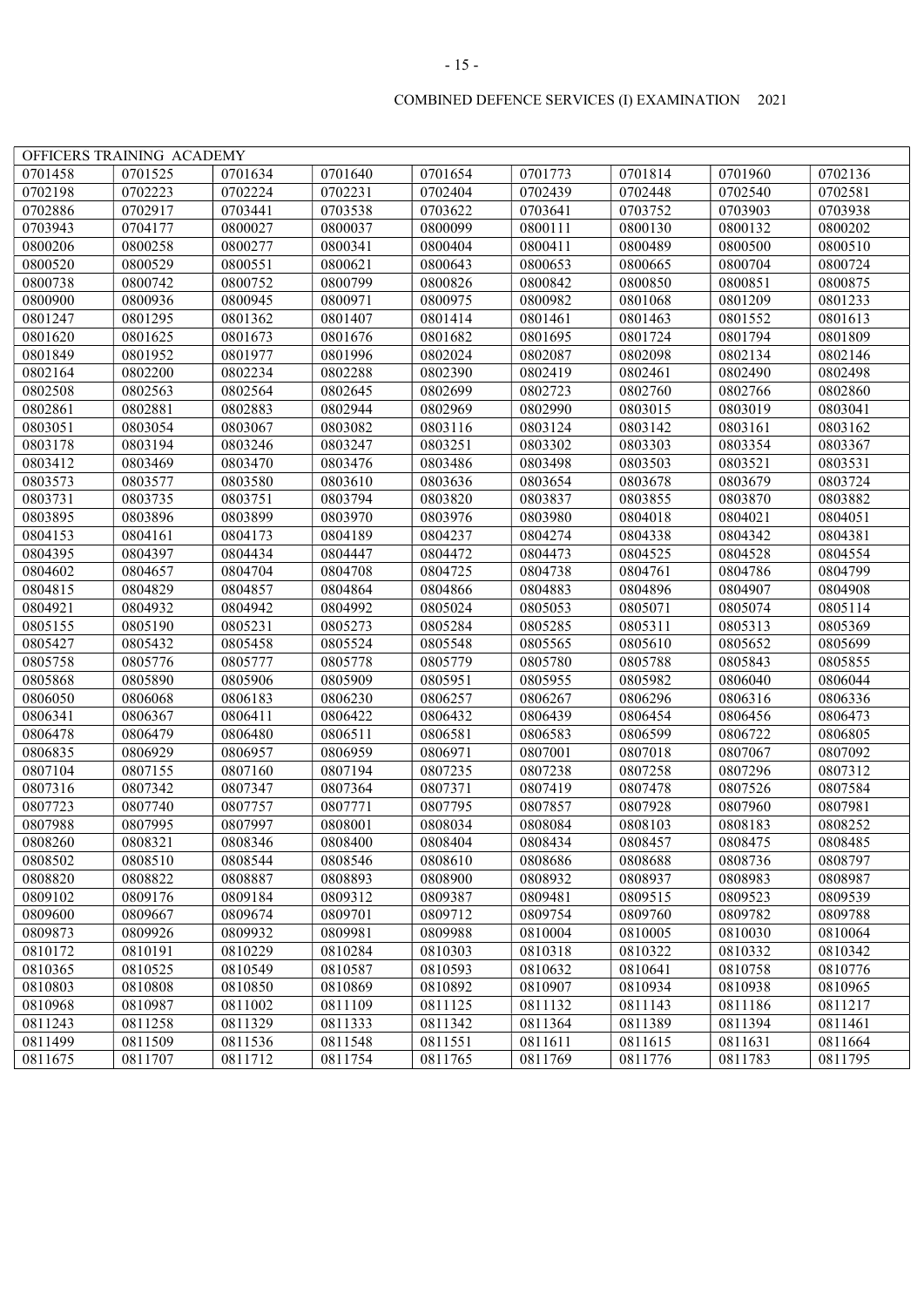|         | OFFICERS TRAINING ACADEMY |         |         |         |         |         |         |         |
|---------|---------------------------|---------|---------|---------|---------|---------|---------|---------|
| 0811821 | 0811829                   | 0811920 | 0811925 | 0811945 | 0811946 | 0811948 | 0811971 | 0811981 |
| 0812024 | 0812029                   | 0812033 | 0812050 | 0812130 | 0812140 | 0812144 | 0812149 | 0812151 |
| 0812166 | 0812194                   | 0812241 | 0812242 | 0812252 | 0812263 | 0812271 | 0812318 | 0812337 |
| 0812367 | 0812449                   | 0812483 | 0812500 | 0812607 | 0812621 | 0812642 | 0812668 | 0812678 |
| 0812718 | 0812720                   | 0812736 | 0812750 | 0812771 | 0812806 | 0812809 | 0812826 | 0812833 |
| 0812955 | 0812958                   | 0812972 | 0812995 | 0813000 | 0813011 | 0813028 | 0813055 | 0813104 |
| 0813108 | 0813109                   | 0813118 | 0813121 | 0813144 | 0813157 | 0813162 | 0813208 | 0813209 |
| 0813221 | 0813277                   | 0813304 | 0813334 | 0813367 | 0813383 | 0813479 | 0813537 | 0813545 |
| 0813561 | 0813610                   | 0813624 | 0813649 | 0813656 | 0813684 | 0813692 | 0813711 | 0813732 |
| 0813784 | 0813830                   | 0813840 | 0813876 | 0813878 | 0813893 | 0813948 | 0813951 | 0814015 |
| 0814028 | 0814036                   | 0814228 | 0814253 | 0814286 | 0814305 | 0814362 | 0814425 | 0814471 |
| 0814472 | 0814482                   | 0814494 | 0814495 | 0814565 | 0814629 | 0814648 | 0814666 | 0814702 |
| 0814835 | 0814844                   | 0814859 | 0814866 | 0814875 | 0814885 | 0814920 | 0814933 | 0815041 |
| 0815176 | 0815191                   | 0815244 | 0815294 | 0815302 | 0815386 | 0815427 | 0815443 | 0815448 |
| 0815457 | 0815527                   | 0815640 | 0815645 | 0815658 | 0815719 | 0815739 | 0815752 | 0815778 |
| 0815812 | 0815827                   | 0815868 | 0815931 | 0815940 | 0815973 | 0815974 | 0815984 | 0816027 |
| 0816037 | 0816128                   | 0816157 | 0816163 | 0816164 | 0816176 | 0816247 | 0816253 | 0816262 |
| 0816312 | 0816314                   | 0816317 | 0816350 | 0816365 | 0816391 | 0816396 | 0816419 | 0816445 |
| 0816477 | 0816489                   | 0816568 | 0816580 | 0816625 | 0816689 | 0816722 | 0816729 | 0816738 |
| 0816749 | 0816767                   | 0816777 | 0816787 | 0816801 | 0816827 | 0816841 | 0816885 | 0816948 |
| 0816964 | 0817023                   | 0817033 | 0817075 | 0817087 | 0817121 | 0817141 | 0817142 | 0817157 |
| 0817175 | 0817225                   | 0817261 | 0817282 | 0817291 | 0817312 | 0817358 | 0817368 | 0817372 |
| 0817393 | 0817401                   | 0817444 | 0817454 | 0817462 | 0817501 | 0817548 | 0817567 | 0817573 |
| 0817615 | 0817630                   | 0817635 | 0817649 | 0817656 | 0817701 | 0817717 | 0817782 | 0817828 |
| 0817903 | 0817917                   | 0817940 | 0817943 | 0817953 | 0818033 | 0818037 | 0818099 | 0818100 |
| 0818143 | 0818257                   | 0818275 | 0818288 | 0818323 | 0818425 | 0818440 | 0818458 | 0818471 |
| 0818476 | 0818490                   | 0818495 | 0818497 | 0818518 | 0818561 | 0818693 | 0818767 | 0818772 |
| 0818879 | 0818949                   | 0818968 | 0819030 | 0819059 | 0819096 | 0819108 | 0819133 | 0819186 |
| 0819212 | 0819235                   | 0819277 | 0819286 | 0819306 | 0819313 | 0819382 | 0819400 | 0819408 |
| 0819513 | 0819584                   | 0819601 | 0819700 | 0819729 | 0819731 | 0819738 | 0819739 | 0819921 |
| 0819924 | 0819933                   | 0819944 | 0820026 | 0820044 | 0820090 | 0820133 | 0820172 | 0820201 |
| 0820206 | 0820248                   | 0820384 | 0820414 | 0820415 | 0820453 | 0820493 | 0820506 | 0820528 |
| 0820558 | 0820577                   | 0820605 | 0820629 | 0820718 | 0820752 | 0820773 | 0820784 | 0820793 |
| 0820794 | 0820804                   | 0820850 | 0820877 | 0820894 | 0820902 | 0820918 | 0820937 | 0820958 |
| 0820980 | 0820984                   | 0821068 | 0821102 | 0821235 | 0821330 | 0821351 | 0821369 | 0821473 |
| 0821525 | 0821595                   | 0821597 | 0821623 | 0821666 | 0821683 | 0821724 | 0821732 | 0821787 |
| 0821790 | 0821826                   | 0821844 | 0821943 | 0821991 | 0822011 | 0822055 | 0822157 | 0822179 |
| 0822198 | 0822236                   | 0822299 | 0822361 | 0822374 | 0822400 | 0822435 | 0822442 | 0822448 |
| 0822471 | 0822498                   | 0822518 | 0822523 | 0822524 | 0822529 | 0822534 | 0822549 | 0822551 |
| 0822563 | 0822592                   | 0822647 | 0822709 | 0822711 | 0822761 | 0822781 | 0822813 | 0822889 |
| 0822926 | 0822969                   | 0822982 | 0823044 | 0823086 | 0823119 | 0823197 | 0823211 | 0823218 |
| 0823233 | 0823278                   | 0823299 | 0823318 | 0823342 | 0823347 | 0823373 | 0823412 | 0823512 |
| 0823519 | 0823562                   | 0823597 | 0823603 | 0823604 | 0823643 | 0823673 | 0823686 | 0823695 |
| 0823700 | 0823719                   | 0823818 | 0823824 | 0823834 | 0823846 | 0823857 | 0823894 | 0823914 |
| 0823970 | 0823972                   | 0824051 | 0824083 | 0824092 | 0824125 | 0824166 | 0824205 | 0824234 |
| 0824239 | 0824285                   | 0824287 | 0824330 | 0824419 | 0824428 | 0824433 | 0824455 | 0824583 |
| 0824619 | 0824660                   | 0824730 | 0824734 | 0824751 | 0824767 | 0824778 | 0824782 | 0824789 |
| 0824824 | 0824829                   | 0824835 | 0824869 | 0824887 | 0824942 | 0824946 | 0824954 | 0824977 |
| 0824984 | 0824996                   | 0825000 | 0825004 | 0825116 | 0825147 | 0825150 | 0825156 | 0825176 |
| 0825194 | 0825212                   | 0825228 | 0825266 | 0825269 | 0825288 | 0825317 | 0825330 | 0825364 |

#### - 16 -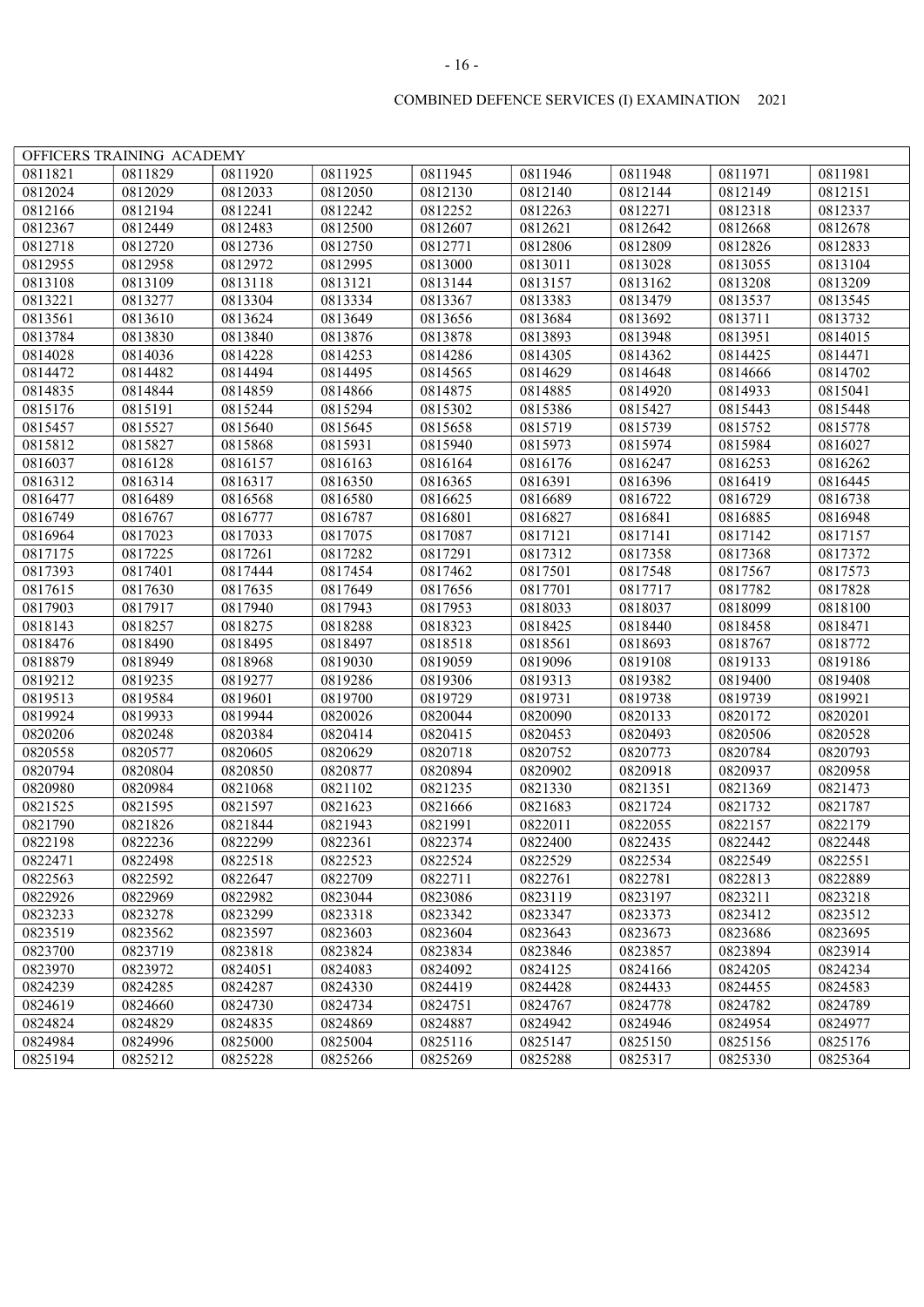| OFFICERS TRAINING ACADEMY<br>0825418<br>0825383<br>0825394<br>0825413<br>0825416<br>0825419<br>0825591<br>0825612<br>0825630<br>0825805<br>0825854<br>0825859<br>0825940<br>0825952<br>0825846<br>0825869<br>0825971<br>0825979<br>0826281<br>0825984<br>0826029<br>0826039<br>0826097<br>0826143<br>0826224<br>0826229<br>0826254<br>0826449<br>0826306<br>0826318<br>0826336<br>0826353<br>0826355<br>0826376<br>0826414<br>0826446<br>0826469<br>0826470<br>0826499<br>0826552<br>0826571<br>0826628<br>0826645<br>0826815<br>0826827<br>0827053<br>0827078<br>0827086<br>0827093<br>0827109<br>0826829<br>0826902<br>0826945<br>0827127<br>0827185<br>0827229<br>0827284<br>0827307<br>0827332<br>0827339<br>0827366<br>0827187<br>0827377<br>0827380<br>0827463<br>0827474<br>0827479<br>0827540<br>0827563<br>0827581<br>0827388<br>0827444<br>0827592<br>0827607<br>0827647<br>0827662<br>0827667<br>0827685<br>0827726<br>0827820<br>0827827<br>0827834<br>0827955<br>0827970<br>0827991<br>0828064<br>0828097<br>0827867<br>0827905<br>0828062<br>0828155<br>0828185<br>0828219<br>0828279<br>0828297<br>0828169<br>0828314<br>0828410<br>0828414<br>0828522<br>0828526<br>0828550<br>0828450<br>0828456<br>0828607<br>0828615<br>0828633<br>0828702<br>0828717<br>0828822<br>0828759<br>0828809<br>0828829<br>0828837<br>0828876<br>0828881<br>0828925<br>0829082<br>0828926<br>0829030<br>0829044<br>0829107<br>0829160<br>0829241<br>0829242<br>0829254<br>0829294<br>0829302<br>0829310<br>0829318<br>0829267<br>0829292<br>0829366<br>0829373<br>0829380<br>0829408<br>0829421<br>0829423<br>0829453<br>0829469<br>0829507<br>0829560<br>0829577<br>0829636<br>0829644<br>0829727<br>0829829<br>0829839<br>0829713<br>0829879<br>0829897<br>0829922<br>0829944<br>0829945<br>0829962<br>0830043<br>0830062<br>0830080<br>0830092<br>0830187<br>0830196<br>0830203<br>0830250<br>0830265<br>0830272<br>0830323<br>0830254<br>0830271<br>0830362<br>0830381<br>0830391<br>0830402<br>0830410<br>0830422<br>0830438<br>0830447<br>0830508<br>0830589<br>0830638<br>0830657<br>0830678<br>0830695<br>0830798<br>0830837<br>0830854<br>0830863<br>0830868<br>0830881<br>0830891<br>0830921<br>0830925<br>0830973<br>0831055<br>0831086<br>0831141<br>0831150<br>0831156<br>0831187<br>0831205<br>0831303<br>0831338<br>0831357<br>0831237<br>0831295<br>0831370<br>0831395<br>0831475<br>0831502<br>0831699<br>0831744<br>0831766<br>0831837<br>0831849<br>0831865<br>0831665<br>0831842<br>0831911<br>0832112<br>0832033<br>0832046<br>0832107<br>0832165<br>0832174<br>0832215<br>0832332<br>0832354<br>0832361<br>0832536<br>0832572<br>0832577<br>0832588<br>0832613<br>0832642<br>0832647<br>0832658<br>0832674<br>0832695<br>0832745<br>0832798<br>0832802<br>0832863<br>0832926<br>0833036<br>0833052<br>0833065<br>0833070<br>0833078<br>0833103<br>0833136<br>0833149<br>0833055<br>0833123<br>0833154<br>0833179<br>0833207<br>0833217<br>0833228<br>0833231<br>0833272<br>0833357<br>0833358<br>0833424<br>0833425<br>0833452<br>0833454<br>0833459<br>0833464<br>0833479<br>0833498<br>0833524<br>0833608<br>0833689<br>0833704<br>0833578<br>0833587<br>0833728<br>0833839<br>0833936<br>0833938<br>0833975<br>0833997<br>0834019<br>0834082<br>0834127<br>0834129<br>0834166<br>0834175<br>0834176<br>0834189<br>0834214<br>0834354<br>0834390<br>0834426<br>0834438<br>0834442<br>0834461<br>0834201<br>0834463<br>0834497<br>0834506<br>0834517<br>0834522<br>0834544<br>0834590<br>0834616<br>0834671<br>0834679<br>0834721<br>0834740<br>0834872<br>0834885<br>0834886<br>0834909<br>0834921<br>0834928<br>0834980<br>0835001<br>0835090<br>0835099<br>0835103<br>0835146<br>0835147<br>0835160<br>0835178<br>0835181<br>0835309<br>0835339<br>0835345<br>0835392<br>0835395<br>0835501<br>0835387<br>0835406<br>0835528<br>0835533<br>0835548<br>0835565<br>0835585<br>0835666<br>0835670<br>0835723<br>0835743<br>0835776<br>0835807<br>0835835<br>0835847<br>0835997<br>0836103<br>0836130<br>0836221<br>0836279<br>0836298<br>0836504<br>0836304<br>0836395<br>0836438<br>0836441<br>0836515<br>0836517<br>0836520<br>0836545<br>0836736<br>0836742<br>0836758<br>0836772<br>0836683<br>0836704<br>0836777<br>0836782<br>0836788<br>0836832<br>0836798<br>0836831<br>0836888<br>0836925<br>0836929<br>0836948<br>0836951<br>0836984<br>0837048<br>0837056<br>0837092<br>0837164<br>0837184<br>0837226<br>0837326<br>0837346<br>0837354<br>0837415<br>0837474<br>0837409<br>0837456<br>0837497<br>0837528<br>0837607<br>0837682<br>0837744<br>0837779<br>0837838<br>0837845<br>0837884<br>0837892<br>0837906<br>0837914<br>0837959<br>0837982<br>0838085<br>0838094<br>0838101<br>0838114<br>0838148<br>0838231<br>0838245<br>0838014<br>0838258<br>0838276<br>0838277<br>0838284<br>0838300<br>0838325<br>0838392<br>0838415<br>0838444<br>0838449<br>0838520<br>0838543<br>0838554<br>0838573<br>0838596<br>0838602<br>0838662<br>0838677<br>0838909<br>0838950<br>0838966<br>0838984<br>0838993<br>0838691<br>0838900<br>0839020<br>0839050<br>0839104<br>0839181<br>0839198<br>0839224<br>0839130<br>0839233<br>0839247<br>0839258<br>0839268 |  |  |  |  |  |
|---------------------------------------------------------------------------------------------------------------------------------------------------------------------------------------------------------------------------------------------------------------------------------------------------------------------------------------------------------------------------------------------------------------------------------------------------------------------------------------------------------------------------------------------------------------------------------------------------------------------------------------------------------------------------------------------------------------------------------------------------------------------------------------------------------------------------------------------------------------------------------------------------------------------------------------------------------------------------------------------------------------------------------------------------------------------------------------------------------------------------------------------------------------------------------------------------------------------------------------------------------------------------------------------------------------------------------------------------------------------------------------------------------------------------------------------------------------------------------------------------------------------------------------------------------------------------------------------------------------------------------------------------------------------------------------------------------------------------------------------------------------------------------------------------------------------------------------------------------------------------------------------------------------------------------------------------------------------------------------------------------------------------------------------------------------------------------------------------------------------------------------------------------------------------------------------------------------------------------------------------------------------------------------------------------------------------------------------------------------------------------------------------------------------------------------------------------------------------------------------------------------------------------------------------------------------------------------------------------------------------------------------------------------------------------------------------------------------------------------------------------------------------------------------------------------------------------------------------------------------------------------------------------------------------------------------------------------------------------------------------------------------------------------------------------------------------------------------------------------------------------------------------------------------------------------------------------------------------------------------------------------------------------------------------------------------------------------------------------------------------------------------------------------------------------------------------------------------------------------------------------------------------------------------------------------------------------------------------------------------------------------------------------------------------------------------------------------------------------------------------------------------------------------------------------------------------------------------------------------------------------------------------------------------------------------------------------------------------------------------------------------------------------------------------------------------------------------------------------------------------------------------------------------------------------------------------------------------------------------------------------------------------------------------------------------------------------------------------------------------------------------------------------------------------------------------------------------------------------------------------------------------------------------------------------------------------------------------------------------------------------------------------------------------------------------------------------------------------------------------------------------------------------------------------------------------------------------------------------------------------------------------------------------------------------------------------------------------------------------------------------------------------------------------------------------------------------------------------------------------------------------------------------------------------------|--|--|--|--|--|
|                                                                                                                                                                                                                                                                                                                                                                                                                                                                                                                                                                                                                                                                                                                                                                                                                                                                                                                                                                                                                                                                                                                                                                                                                                                                                                                                                                                                                                                                                                                                                                                                                                                                                                                                                                                                                                                                                                                                                                                                                                                                                                                                                                                                                                                                                                                                                                                                                                                                                                                                                                                                                                                                                                                                                                                                                                                                                                                                                                                                                                                                                                                                                                                                                                                                                                                                                                                                                                                                                                                                                                                                                                                                                                                                                                                                                                                                                                                                                                                                                                                                                                                                                                                                                                                                                                                                                                                                                                                                                                                                                                                                                                                                                                                                                                                                                                                                                                                                                                                                                                                                                                                                                                                 |  |  |  |  |  |
|                                                                                                                                                                                                                                                                                                                                                                                                                                                                                                                                                                                                                                                                                                                                                                                                                                                                                                                                                                                                                                                                                                                                                                                                                                                                                                                                                                                                                                                                                                                                                                                                                                                                                                                                                                                                                                                                                                                                                                                                                                                                                                                                                                                                                                                                                                                                                                                                                                                                                                                                                                                                                                                                                                                                                                                                                                                                                                                                                                                                                                                                                                                                                                                                                                                                                                                                                                                                                                                                                                                                                                                                                                                                                                                                                                                                                                                                                                                                                                                                                                                                                                                                                                                                                                                                                                                                                                                                                                                                                                                                                                                                                                                                                                                                                                                                                                                                                                                                                                                                                                                                                                                                                                                 |  |  |  |  |  |
|                                                                                                                                                                                                                                                                                                                                                                                                                                                                                                                                                                                                                                                                                                                                                                                                                                                                                                                                                                                                                                                                                                                                                                                                                                                                                                                                                                                                                                                                                                                                                                                                                                                                                                                                                                                                                                                                                                                                                                                                                                                                                                                                                                                                                                                                                                                                                                                                                                                                                                                                                                                                                                                                                                                                                                                                                                                                                                                                                                                                                                                                                                                                                                                                                                                                                                                                                                                                                                                                                                                                                                                                                                                                                                                                                                                                                                                                                                                                                                                                                                                                                                                                                                                                                                                                                                                                                                                                                                                                                                                                                                                                                                                                                                                                                                                                                                                                                                                                                                                                                                                                                                                                                                                 |  |  |  |  |  |
|                                                                                                                                                                                                                                                                                                                                                                                                                                                                                                                                                                                                                                                                                                                                                                                                                                                                                                                                                                                                                                                                                                                                                                                                                                                                                                                                                                                                                                                                                                                                                                                                                                                                                                                                                                                                                                                                                                                                                                                                                                                                                                                                                                                                                                                                                                                                                                                                                                                                                                                                                                                                                                                                                                                                                                                                                                                                                                                                                                                                                                                                                                                                                                                                                                                                                                                                                                                                                                                                                                                                                                                                                                                                                                                                                                                                                                                                                                                                                                                                                                                                                                                                                                                                                                                                                                                                                                                                                                                                                                                                                                                                                                                                                                                                                                                                                                                                                                                                                                                                                                                                                                                                                                                 |  |  |  |  |  |
|                                                                                                                                                                                                                                                                                                                                                                                                                                                                                                                                                                                                                                                                                                                                                                                                                                                                                                                                                                                                                                                                                                                                                                                                                                                                                                                                                                                                                                                                                                                                                                                                                                                                                                                                                                                                                                                                                                                                                                                                                                                                                                                                                                                                                                                                                                                                                                                                                                                                                                                                                                                                                                                                                                                                                                                                                                                                                                                                                                                                                                                                                                                                                                                                                                                                                                                                                                                                                                                                                                                                                                                                                                                                                                                                                                                                                                                                                                                                                                                                                                                                                                                                                                                                                                                                                                                                                                                                                                                                                                                                                                                                                                                                                                                                                                                                                                                                                                                                                                                                                                                                                                                                                                                 |  |  |  |  |  |
|                                                                                                                                                                                                                                                                                                                                                                                                                                                                                                                                                                                                                                                                                                                                                                                                                                                                                                                                                                                                                                                                                                                                                                                                                                                                                                                                                                                                                                                                                                                                                                                                                                                                                                                                                                                                                                                                                                                                                                                                                                                                                                                                                                                                                                                                                                                                                                                                                                                                                                                                                                                                                                                                                                                                                                                                                                                                                                                                                                                                                                                                                                                                                                                                                                                                                                                                                                                                                                                                                                                                                                                                                                                                                                                                                                                                                                                                                                                                                                                                                                                                                                                                                                                                                                                                                                                                                                                                                                                                                                                                                                                                                                                                                                                                                                                                                                                                                                                                                                                                                                                                                                                                                                                 |  |  |  |  |  |
|                                                                                                                                                                                                                                                                                                                                                                                                                                                                                                                                                                                                                                                                                                                                                                                                                                                                                                                                                                                                                                                                                                                                                                                                                                                                                                                                                                                                                                                                                                                                                                                                                                                                                                                                                                                                                                                                                                                                                                                                                                                                                                                                                                                                                                                                                                                                                                                                                                                                                                                                                                                                                                                                                                                                                                                                                                                                                                                                                                                                                                                                                                                                                                                                                                                                                                                                                                                                                                                                                                                                                                                                                                                                                                                                                                                                                                                                                                                                                                                                                                                                                                                                                                                                                                                                                                                                                                                                                                                                                                                                                                                                                                                                                                                                                                                                                                                                                                                                                                                                                                                                                                                                                                                 |  |  |  |  |  |
|                                                                                                                                                                                                                                                                                                                                                                                                                                                                                                                                                                                                                                                                                                                                                                                                                                                                                                                                                                                                                                                                                                                                                                                                                                                                                                                                                                                                                                                                                                                                                                                                                                                                                                                                                                                                                                                                                                                                                                                                                                                                                                                                                                                                                                                                                                                                                                                                                                                                                                                                                                                                                                                                                                                                                                                                                                                                                                                                                                                                                                                                                                                                                                                                                                                                                                                                                                                                                                                                                                                                                                                                                                                                                                                                                                                                                                                                                                                                                                                                                                                                                                                                                                                                                                                                                                                                                                                                                                                                                                                                                                                                                                                                                                                                                                                                                                                                                                                                                                                                                                                                                                                                                                                 |  |  |  |  |  |
|                                                                                                                                                                                                                                                                                                                                                                                                                                                                                                                                                                                                                                                                                                                                                                                                                                                                                                                                                                                                                                                                                                                                                                                                                                                                                                                                                                                                                                                                                                                                                                                                                                                                                                                                                                                                                                                                                                                                                                                                                                                                                                                                                                                                                                                                                                                                                                                                                                                                                                                                                                                                                                                                                                                                                                                                                                                                                                                                                                                                                                                                                                                                                                                                                                                                                                                                                                                                                                                                                                                                                                                                                                                                                                                                                                                                                                                                                                                                                                                                                                                                                                                                                                                                                                                                                                                                                                                                                                                                                                                                                                                                                                                                                                                                                                                                                                                                                                                                                                                                                                                                                                                                                                                 |  |  |  |  |  |
|                                                                                                                                                                                                                                                                                                                                                                                                                                                                                                                                                                                                                                                                                                                                                                                                                                                                                                                                                                                                                                                                                                                                                                                                                                                                                                                                                                                                                                                                                                                                                                                                                                                                                                                                                                                                                                                                                                                                                                                                                                                                                                                                                                                                                                                                                                                                                                                                                                                                                                                                                                                                                                                                                                                                                                                                                                                                                                                                                                                                                                                                                                                                                                                                                                                                                                                                                                                                                                                                                                                                                                                                                                                                                                                                                                                                                                                                                                                                                                                                                                                                                                                                                                                                                                                                                                                                                                                                                                                                                                                                                                                                                                                                                                                                                                                                                                                                                                                                                                                                                                                                                                                                                                                 |  |  |  |  |  |
|                                                                                                                                                                                                                                                                                                                                                                                                                                                                                                                                                                                                                                                                                                                                                                                                                                                                                                                                                                                                                                                                                                                                                                                                                                                                                                                                                                                                                                                                                                                                                                                                                                                                                                                                                                                                                                                                                                                                                                                                                                                                                                                                                                                                                                                                                                                                                                                                                                                                                                                                                                                                                                                                                                                                                                                                                                                                                                                                                                                                                                                                                                                                                                                                                                                                                                                                                                                                                                                                                                                                                                                                                                                                                                                                                                                                                                                                                                                                                                                                                                                                                                                                                                                                                                                                                                                                                                                                                                                                                                                                                                                                                                                                                                                                                                                                                                                                                                                                                                                                                                                                                                                                                                                 |  |  |  |  |  |
|                                                                                                                                                                                                                                                                                                                                                                                                                                                                                                                                                                                                                                                                                                                                                                                                                                                                                                                                                                                                                                                                                                                                                                                                                                                                                                                                                                                                                                                                                                                                                                                                                                                                                                                                                                                                                                                                                                                                                                                                                                                                                                                                                                                                                                                                                                                                                                                                                                                                                                                                                                                                                                                                                                                                                                                                                                                                                                                                                                                                                                                                                                                                                                                                                                                                                                                                                                                                                                                                                                                                                                                                                                                                                                                                                                                                                                                                                                                                                                                                                                                                                                                                                                                                                                                                                                                                                                                                                                                                                                                                                                                                                                                                                                                                                                                                                                                                                                                                                                                                                                                                                                                                                                                 |  |  |  |  |  |
|                                                                                                                                                                                                                                                                                                                                                                                                                                                                                                                                                                                                                                                                                                                                                                                                                                                                                                                                                                                                                                                                                                                                                                                                                                                                                                                                                                                                                                                                                                                                                                                                                                                                                                                                                                                                                                                                                                                                                                                                                                                                                                                                                                                                                                                                                                                                                                                                                                                                                                                                                                                                                                                                                                                                                                                                                                                                                                                                                                                                                                                                                                                                                                                                                                                                                                                                                                                                                                                                                                                                                                                                                                                                                                                                                                                                                                                                                                                                                                                                                                                                                                                                                                                                                                                                                                                                                                                                                                                                                                                                                                                                                                                                                                                                                                                                                                                                                                                                                                                                                                                                                                                                                                                 |  |  |  |  |  |
|                                                                                                                                                                                                                                                                                                                                                                                                                                                                                                                                                                                                                                                                                                                                                                                                                                                                                                                                                                                                                                                                                                                                                                                                                                                                                                                                                                                                                                                                                                                                                                                                                                                                                                                                                                                                                                                                                                                                                                                                                                                                                                                                                                                                                                                                                                                                                                                                                                                                                                                                                                                                                                                                                                                                                                                                                                                                                                                                                                                                                                                                                                                                                                                                                                                                                                                                                                                                                                                                                                                                                                                                                                                                                                                                                                                                                                                                                                                                                                                                                                                                                                                                                                                                                                                                                                                                                                                                                                                                                                                                                                                                                                                                                                                                                                                                                                                                                                                                                                                                                                                                                                                                                                                 |  |  |  |  |  |
|                                                                                                                                                                                                                                                                                                                                                                                                                                                                                                                                                                                                                                                                                                                                                                                                                                                                                                                                                                                                                                                                                                                                                                                                                                                                                                                                                                                                                                                                                                                                                                                                                                                                                                                                                                                                                                                                                                                                                                                                                                                                                                                                                                                                                                                                                                                                                                                                                                                                                                                                                                                                                                                                                                                                                                                                                                                                                                                                                                                                                                                                                                                                                                                                                                                                                                                                                                                                                                                                                                                                                                                                                                                                                                                                                                                                                                                                                                                                                                                                                                                                                                                                                                                                                                                                                                                                                                                                                                                                                                                                                                                                                                                                                                                                                                                                                                                                                                                                                                                                                                                                                                                                                                                 |  |  |  |  |  |
|                                                                                                                                                                                                                                                                                                                                                                                                                                                                                                                                                                                                                                                                                                                                                                                                                                                                                                                                                                                                                                                                                                                                                                                                                                                                                                                                                                                                                                                                                                                                                                                                                                                                                                                                                                                                                                                                                                                                                                                                                                                                                                                                                                                                                                                                                                                                                                                                                                                                                                                                                                                                                                                                                                                                                                                                                                                                                                                                                                                                                                                                                                                                                                                                                                                                                                                                                                                                                                                                                                                                                                                                                                                                                                                                                                                                                                                                                                                                                                                                                                                                                                                                                                                                                                                                                                                                                                                                                                                                                                                                                                                                                                                                                                                                                                                                                                                                                                                                                                                                                                                                                                                                                                                 |  |  |  |  |  |
|                                                                                                                                                                                                                                                                                                                                                                                                                                                                                                                                                                                                                                                                                                                                                                                                                                                                                                                                                                                                                                                                                                                                                                                                                                                                                                                                                                                                                                                                                                                                                                                                                                                                                                                                                                                                                                                                                                                                                                                                                                                                                                                                                                                                                                                                                                                                                                                                                                                                                                                                                                                                                                                                                                                                                                                                                                                                                                                                                                                                                                                                                                                                                                                                                                                                                                                                                                                                                                                                                                                                                                                                                                                                                                                                                                                                                                                                                                                                                                                                                                                                                                                                                                                                                                                                                                                                                                                                                                                                                                                                                                                                                                                                                                                                                                                                                                                                                                                                                                                                                                                                                                                                                                                 |  |  |  |  |  |
|                                                                                                                                                                                                                                                                                                                                                                                                                                                                                                                                                                                                                                                                                                                                                                                                                                                                                                                                                                                                                                                                                                                                                                                                                                                                                                                                                                                                                                                                                                                                                                                                                                                                                                                                                                                                                                                                                                                                                                                                                                                                                                                                                                                                                                                                                                                                                                                                                                                                                                                                                                                                                                                                                                                                                                                                                                                                                                                                                                                                                                                                                                                                                                                                                                                                                                                                                                                                                                                                                                                                                                                                                                                                                                                                                                                                                                                                                                                                                                                                                                                                                                                                                                                                                                                                                                                                                                                                                                                                                                                                                                                                                                                                                                                                                                                                                                                                                                                                                                                                                                                                                                                                                                                 |  |  |  |  |  |
|                                                                                                                                                                                                                                                                                                                                                                                                                                                                                                                                                                                                                                                                                                                                                                                                                                                                                                                                                                                                                                                                                                                                                                                                                                                                                                                                                                                                                                                                                                                                                                                                                                                                                                                                                                                                                                                                                                                                                                                                                                                                                                                                                                                                                                                                                                                                                                                                                                                                                                                                                                                                                                                                                                                                                                                                                                                                                                                                                                                                                                                                                                                                                                                                                                                                                                                                                                                                                                                                                                                                                                                                                                                                                                                                                                                                                                                                                                                                                                                                                                                                                                                                                                                                                                                                                                                                                                                                                                                                                                                                                                                                                                                                                                                                                                                                                                                                                                                                                                                                                                                                                                                                                                                 |  |  |  |  |  |
|                                                                                                                                                                                                                                                                                                                                                                                                                                                                                                                                                                                                                                                                                                                                                                                                                                                                                                                                                                                                                                                                                                                                                                                                                                                                                                                                                                                                                                                                                                                                                                                                                                                                                                                                                                                                                                                                                                                                                                                                                                                                                                                                                                                                                                                                                                                                                                                                                                                                                                                                                                                                                                                                                                                                                                                                                                                                                                                                                                                                                                                                                                                                                                                                                                                                                                                                                                                                                                                                                                                                                                                                                                                                                                                                                                                                                                                                                                                                                                                                                                                                                                                                                                                                                                                                                                                                                                                                                                                                                                                                                                                                                                                                                                                                                                                                                                                                                                                                                                                                                                                                                                                                                                                 |  |  |  |  |  |
|                                                                                                                                                                                                                                                                                                                                                                                                                                                                                                                                                                                                                                                                                                                                                                                                                                                                                                                                                                                                                                                                                                                                                                                                                                                                                                                                                                                                                                                                                                                                                                                                                                                                                                                                                                                                                                                                                                                                                                                                                                                                                                                                                                                                                                                                                                                                                                                                                                                                                                                                                                                                                                                                                                                                                                                                                                                                                                                                                                                                                                                                                                                                                                                                                                                                                                                                                                                                                                                                                                                                                                                                                                                                                                                                                                                                                                                                                                                                                                                                                                                                                                                                                                                                                                                                                                                                                                                                                                                                                                                                                                                                                                                                                                                                                                                                                                                                                                                                                                                                                                                                                                                                                                                 |  |  |  |  |  |
|                                                                                                                                                                                                                                                                                                                                                                                                                                                                                                                                                                                                                                                                                                                                                                                                                                                                                                                                                                                                                                                                                                                                                                                                                                                                                                                                                                                                                                                                                                                                                                                                                                                                                                                                                                                                                                                                                                                                                                                                                                                                                                                                                                                                                                                                                                                                                                                                                                                                                                                                                                                                                                                                                                                                                                                                                                                                                                                                                                                                                                                                                                                                                                                                                                                                                                                                                                                                                                                                                                                                                                                                                                                                                                                                                                                                                                                                                                                                                                                                                                                                                                                                                                                                                                                                                                                                                                                                                                                                                                                                                                                                                                                                                                                                                                                                                                                                                                                                                                                                                                                                                                                                                                                 |  |  |  |  |  |
|                                                                                                                                                                                                                                                                                                                                                                                                                                                                                                                                                                                                                                                                                                                                                                                                                                                                                                                                                                                                                                                                                                                                                                                                                                                                                                                                                                                                                                                                                                                                                                                                                                                                                                                                                                                                                                                                                                                                                                                                                                                                                                                                                                                                                                                                                                                                                                                                                                                                                                                                                                                                                                                                                                                                                                                                                                                                                                                                                                                                                                                                                                                                                                                                                                                                                                                                                                                                                                                                                                                                                                                                                                                                                                                                                                                                                                                                                                                                                                                                                                                                                                                                                                                                                                                                                                                                                                                                                                                                                                                                                                                                                                                                                                                                                                                                                                                                                                                                                                                                                                                                                                                                                                                 |  |  |  |  |  |
|                                                                                                                                                                                                                                                                                                                                                                                                                                                                                                                                                                                                                                                                                                                                                                                                                                                                                                                                                                                                                                                                                                                                                                                                                                                                                                                                                                                                                                                                                                                                                                                                                                                                                                                                                                                                                                                                                                                                                                                                                                                                                                                                                                                                                                                                                                                                                                                                                                                                                                                                                                                                                                                                                                                                                                                                                                                                                                                                                                                                                                                                                                                                                                                                                                                                                                                                                                                                                                                                                                                                                                                                                                                                                                                                                                                                                                                                                                                                                                                                                                                                                                                                                                                                                                                                                                                                                                                                                                                                                                                                                                                                                                                                                                                                                                                                                                                                                                                                                                                                                                                                                                                                                                                 |  |  |  |  |  |
|                                                                                                                                                                                                                                                                                                                                                                                                                                                                                                                                                                                                                                                                                                                                                                                                                                                                                                                                                                                                                                                                                                                                                                                                                                                                                                                                                                                                                                                                                                                                                                                                                                                                                                                                                                                                                                                                                                                                                                                                                                                                                                                                                                                                                                                                                                                                                                                                                                                                                                                                                                                                                                                                                                                                                                                                                                                                                                                                                                                                                                                                                                                                                                                                                                                                                                                                                                                                                                                                                                                                                                                                                                                                                                                                                                                                                                                                                                                                                                                                                                                                                                                                                                                                                                                                                                                                                                                                                                                                                                                                                                                                                                                                                                                                                                                                                                                                                                                                                                                                                                                                                                                                                                                 |  |  |  |  |  |
|                                                                                                                                                                                                                                                                                                                                                                                                                                                                                                                                                                                                                                                                                                                                                                                                                                                                                                                                                                                                                                                                                                                                                                                                                                                                                                                                                                                                                                                                                                                                                                                                                                                                                                                                                                                                                                                                                                                                                                                                                                                                                                                                                                                                                                                                                                                                                                                                                                                                                                                                                                                                                                                                                                                                                                                                                                                                                                                                                                                                                                                                                                                                                                                                                                                                                                                                                                                                                                                                                                                                                                                                                                                                                                                                                                                                                                                                                                                                                                                                                                                                                                                                                                                                                                                                                                                                                                                                                                                                                                                                                                                                                                                                                                                                                                                                                                                                                                                                                                                                                                                                                                                                                                                 |  |  |  |  |  |
|                                                                                                                                                                                                                                                                                                                                                                                                                                                                                                                                                                                                                                                                                                                                                                                                                                                                                                                                                                                                                                                                                                                                                                                                                                                                                                                                                                                                                                                                                                                                                                                                                                                                                                                                                                                                                                                                                                                                                                                                                                                                                                                                                                                                                                                                                                                                                                                                                                                                                                                                                                                                                                                                                                                                                                                                                                                                                                                                                                                                                                                                                                                                                                                                                                                                                                                                                                                                                                                                                                                                                                                                                                                                                                                                                                                                                                                                                                                                                                                                                                                                                                                                                                                                                                                                                                                                                                                                                                                                                                                                                                                                                                                                                                                                                                                                                                                                                                                                                                                                                                                                                                                                                                                 |  |  |  |  |  |
|                                                                                                                                                                                                                                                                                                                                                                                                                                                                                                                                                                                                                                                                                                                                                                                                                                                                                                                                                                                                                                                                                                                                                                                                                                                                                                                                                                                                                                                                                                                                                                                                                                                                                                                                                                                                                                                                                                                                                                                                                                                                                                                                                                                                                                                                                                                                                                                                                                                                                                                                                                                                                                                                                                                                                                                                                                                                                                                                                                                                                                                                                                                                                                                                                                                                                                                                                                                                                                                                                                                                                                                                                                                                                                                                                                                                                                                                                                                                                                                                                                                                                                                                                                                                                                                                                                                                                                                                                                                                                                                                                                                                                                                                                                                                                                                                                                                                                                                                                                                                                                                                                                                                                                                 |  |  |  |  |  |
|                                                                                                                                                                                                                                                                                                                                                                                                                                                                                                                                                                                                                                                                                                                                                                                                                                                                                                                                                                                                                                                                                                                                                                                                                                                                                                                                                                                                                                                                                                                                                                                                                                                                                                                                                                                                                                                                                                                                                                                                                                                                                                                                                                                                                                                                                                                                                                                                                                                                                                                                                                                                                                                                                                                                                                                                                                                                                                                                                                                                                                                                                                                                                                                                                                                                                                                                                                                                                                                                                                                                                                                                                                                                                                                                                                                                                                                                                                                                                                                                                                                                                                                                                                                                                                                                                                                                                                                                                                                                                                                                                                                                                                                                                                                                                                                                                                                                                                                                                                                                                                                                                                                                                                                 |  |  |  |  |  |
|                                                                                                                                                                                                                                                                                                                                                                                                                                                                                                                                                                                                                                                                                                                                                                                                                                                                                                                                                                                                                                                                                                                                                                                                                                                                                                                                                                                                                                                                                                                                                                                                                                                                                                                                                                                                                                                                                                                                                                                                                                                                                                                                                                                                                                                                                                                                                                                                                                                                                                                                                                                                                                                                                                                                                                                                                                                                                                                                                                                                                                                                                                                                                                                                                                                                                                                                                                                                                                                                                                                                                                                                                                                                                                                                                                                                                                                                                                                                                                                                                                                                                                                                                                                                                                                                                                                                                                                                                                                                                                                                                                                                                                                                                                                                                                                                                                                                                                                                                                                                                                                                                                                                                                                 |  |  |  |  |  |
|                                                                                                                                                                                                                                                                                                                                                                                                                                                                                                                                                                                                                                                                                                                                                                                                                                                                                                                                                                                                                                                                                                                                                                                                                                                                                                                                                                                                                                                                                                                                                                                                                                                                                                                                                                                                                                                                                                                                                                                                                                                                                                                                                                                                                                                                                                                                                                                                                                                                                                                                                                                                                                                                                                                                                                                                                                                                                                                                                                                                                                                                                                                                                                                                                                                                                                                                                                                                                                                                                                                                                                                                                                                                                                                                                                                                                                                                                                                                                                                                                                                                                                                                                                                                                                                                                                                                                                                                                                                                                                                                                                                                                                                                                                                                                                                                                                                                                                                                                                                                                                                                                                                                                                                 |  |  |  |  |  |
|                                                                                                                                                                                                                                                                                                                                                                                                                                                                                                                                                                                                                                                                                                                                                                                                                                                                                                                                                                                                                                                                                                                                                                                                                                                                                                                                                                                                                                                                                                                                                                                                                                                                                                                                                                                                                                                                                                                                                                                                                                                                                                                                                                                                                                                                                                                                                                                                                                                                                                                                                                                                                                                                                                                                                                                                                                                                                                                                                                                                                                                                                                                                                                                                                                                                                                                                                                                                                                                                                                                                                                                                                                                                                                                                                                                                                                                                                                                                                                                                                                                                                                                                                                                                                                                                                                                                                                                                                                                                                                                                                                                                                                                                                                                                                                                                                                                                                                                                                                                                                                                                                                                                                                                 |  |  |  |  |  |
|                                                                                                                                                                                                                                                                                                                                                                                                                                                                                                                                                                                                                                                                                                                                                                                                                                                                                                                                                                                                                                                                                                                                                                                                                                                                                                                                                                                                                                                                                                                                                                                                                                                                                                                                                                                                                                                                                                                                                                                                                                                                                                                                                                                                                                                                                                                                                                                                                                                                                                                                                                                                                                                                                                                                                                                                                                                                                                                                                                                                                                                                                                                                                                                                                                                                                                                                                                                                                                                                                                                                                                                                                                                                                                                                                                                                                                                                                                                                                                                                                                                                                                                                                                                                                                                                                                                                                                                                                                                                                                                                                                                                                                                                                                                                                                                                                                                                                                                                                                                                                                                                                                                                                                                 |  |  |  |  |  |
|                                                                                                                                                                                                                                                                                                                                                                                                                                                                                                                                                                                                                                                                                                                                                                                                                                                                                                                                                                                                                                                                                                                                                                                                                                                                                                                                                                                                                                                                                                                                                                                                                                                                                                                                                                                                                                                                                                                                                                                                                                                                                                                                                                                                                                                                                                                                                                                                                                                                                                                                                                                                                                                                                                                                                                                                                                                                                                                                                                                                                                                                                                                                                                                                                                                                                                                                                                                                                                                                                                                                                                                                                                                                                                                                                                                                                                                                                                                                                                                                                                                                                                                                                                                                                                                                                                                                                                                                                                                                                                                                                                                                                                                                                                                                                                                                                                                                                                                                                                                                                                                                                                                                                                                 |  |  |  |  |  |
|                                                                                                                                                                                                                                                                                                                                                                                                                                                                                                                                                                                                                                                                                                                                                                                                                                                                                                                                                                                                                                                                                                                                                                                                                                                                                                                                                                                                                                                                                                                                                                                                                                                                                                                                                                                                                                                                                                                                                                                                                                                                                                                                                                                                                                                                                                                                                                                                                                                                                                                                                                                                                                                                                                                                                                                                                                                                                                                                                                                                                                                                                                                                                                                                                                                                                                                                                                                                                                                                                                                                                                                                                                                                                                                                                                                                                                                                                                                                                                                                                                                                                                                                                                                                                                                                                                                                                                                                                                                                                                                                                                                                                                                                                                                                                                                                                                                                                                                                                                                                                                                                                                                                                                                 |  |  |  |  |  |
|                                                                                                                                                                                                                                                                                                                                                                                                                                                                                                                                                                                                                                                                                                                                                                                                                                                                                                                                                                                                                                                                                                                                                                                                                                                                                                                                                                                                                                                                                                                                                                                                                                                                                                                                                                                                                                                                                                                                                                                                                                                                                                                                                                                                                                                                                                                                                                                                                                                                                                                                                                                                                                                                                                                                                                                                                                                                                                                                                                                                                                                                                                                                                                                                                                                                                                                                                                                                                                                                                                                                                                                                                                                                                                                                                                                                                                                                                                                                                                                                                                                                                                                                                                                                                                                                                                                                                                                                                                                                                                                                                                                                                                                                                                                                                                                                                                                                                                                                                                                                                                                                                                                                                                                 |  |  |  |  |  |
|                                                                                                                                                                                                                                                                                                                                                                                                                                                                                                                                                                                                                                                                                                                                                                                                                                                                                                                                                                                                                                                                                                                                                                                                                                                                                                                                                                                                                                                                                                                                                                                                                                                                                                                                                                                                                                                                                                                                                                                                                                                                                                                                                                                                                                                                                                                                                                                                                                                                                                                                                                                                                                                                                                                                                                                                                                                                                                                                                                                                                                                                                                                                                                                                                                                                                                                                                                                                                                                                                                                                                                                                                                                                                                                                                                                                                                                                                                                                                                                                                                                                                                                                                                                                                                                                                                                                                                                                                                                                                                                                                                                                                                                                                                                                                                                                                                                                                                                                                                                                                                                                                                                                                                                 |  |  |  |  |  |
|                                                                                                                                                                                                                                                                                                                                                                                                                                                                                                                                                                                                                                                                                                                                                                                                                                                                                                                                                                                                                                                                                                                                                                                                                                                                                                                                                                                                                                                                                                                                                                                                                                                                                                                                                                                                                                                                                                                                                                                                                                                                                                                                                                                                                                                                                                                                                                                                                                                                                                                                                                                                                                                                                                                                                                                                                                                                                                                                                                                                                                                                                                                                                                                                                                                                                                                                                                                                                                                                                                                                                                                                                                                                                                                                                                                                                                                                                                                                                                                                                                                                                                                                                                                                                                                                                                                                                                                                                                                                                                                                                                                                                                                                                                                                                                                                                                                                                                                                                                                                                                                                                                                                                                                 |  |  |  |  |  |
|                                                                                                                                                                                                                                                                                                                                                                                                                                                                                                                                                                                                                                                                                                                                                                                                                                                                                                                                                                                                                                                                                                                                                                                                                                                                                                                                                                                                                                                                                                                                                                                                                                                                                                                                                                                                                                                                                                                                                                                                                                                                                                                                                                                                                                                                                                                                                                                                                                                                                                                                                                                                                                                                                                                                                                                                                                                                                                                                                                                                                                                                                                                                                                                                                                                                                                                                                                                                                                                                                                                                                                                                                                                                                                                                                                                                                                                                                                                                                                                                                                                                                                                                                                                                                                                                                                                                                                                                                                                                                                                                                                                                                                                                                                                                                                                                                                                                                                                                                                                                                                                                                                                                                                                 |  |  |  |  |  |
|                                                                                                                                                                                                                                                                                                                                                                                                                                                                                                                                                                                                                                                                                                                                                                                                                                                                                                                                                                                                                                                                                                                                                                                                                                                                                                                                                                                                                                                                                                                                                                                                                                                                                                                                                                                                                                                                                                                                                                                                                                                                                                                                                                                                                                                                                                                                                                                                                                                                                                                                                                                                                                                                                                                                                                                                                                                                                                                                                                                                                                                                                                                                                                                                                                                                                                                                                                                                                                                                                                                                                                                                                                                                                                                                                                                                                                                                                                                                                                                                                                                                                                                                                                                                                                                                                                                                                                                                                                                                                                                                                                                                                                                                                                                                                                                                                                                                                                                                                                                                                                                                                                                                                                                 |  |  |  |  |  |
|                                                                                                                                                                                                                                                                                                                                                                                                                                                                                                                                                                                                                                                                                                                                                                                                                                                                                                                                                                                                                                                                                                                                                                                                                                                                                                                                                                                                                                                                                                                                                                                                                                                                                                                                                                                                                                                                                                                                                                                                                                                                                                                                                                                                                                                                                                                                                                                                                                                                                                                                                                                                                                                                                                                                                                                                                                                                                                                                                                                                                                                                                                                                                                                                                                                                                                                                                                                                                                                                                                                                                                                                                                                                                                                                                                                                                                                                                                                                                                                                                                                                                                                                                                                                                                                                                                                                                                                                                                                                                                                                                                                                                                                                                                                                                                                                                                                                                                                                                                                                                                                                                                                                                                                 |  |  |  |  |  |
|                                                                                                                                                                                                                                                                                                                                                                                                                                                                                                                                                                                                                                                                                                                                                                                                                                                                                                                                                                                                                                                                                                                                                                                                                                                                                                                                                                                                                                                                                                                                                                                                                                                                                                                                                                                                                                                                                                                                                                                                                                                                                                                                                                                                                                                                                                                                                                                                                                                                                                                                                                                                                                                                                                                                                                                                                                                                                                                                                                                                                                                                                                                                                                                                                                                                                                                                                                                                                                                                                                                                                                                                                                                                                                                                                                                                                                                                                                                                                                                                                                                                                                                                                                                                                                                                                                                                                                                                                                                                                                                                                                                                                                                                                                                                                                                                                                                                                                                                                                                                                                                                                                                                                                                 |  |  |  |  |  |
|                                                                                                                                                                                                                                                                                                                                                                                                                                                                                                                                                                                                                                                                                                                                                                                                                                                                                                                                                                                                                                                                                                                                                                                                                                                                                                                                                                                                                                                                                                                                                                                                                                                                                                                                                                                                                                                                                                                                                                                                                                                                                                                                                                                                                                                                                                                                                                                                                                                                                                                                                                                                                                                                                                                                                                                                                                                                                                                                                                                                                                                                                                                                                                                                                                                                                                                                                                                                                                                                                                                                                                                                                                                                                                                                                                                                                                                                                                                                                                                                                                                                                                                                                                                                                                                                                                                                                                                                                                                                                                                                                                                                                                                                                                                                                                                                                                                                                                                                                                                                                                                                                                                                                                                 |  |  |  |  |  |
|                                                                                                                                                                                                                                                                                                                                                                                                                                                                                                                                                                                                                                                                                                                                                                                                                                                                                                                                                                                                                                                                                                                                                                                                                                                                                                                                                                                                                                                                                                                                                                                                                                                                                                                                                                                                                                                                                                                                                                                                                                                                                                                                                                                                                                                                                                                                                                                                                                                                                                                                                                                                                                                                                                                                                                                                                                                                                                                                                                                                                                                                                                                                                                                                                                                                                                                                                                                                                                                                                                                                                                                                                                                                                                                                                                                                                                                                                                                                                                                                                                                                                                                                                                                                                                                                                                                                                                                                                                                                                                                                                                                                                                                                                                                                                                                                                                                                                                                                                                                                                                                                                                                                                                                 |  |  |  |  |  |
|                                                                                                                                                                                                                                                                                                                                                                                                                                                                                                                                                                                                                                                                                                                                                                                                                                                                                                                                                                                                                                                                                                                                                                                                                                                                                                                                                                                                                                                                                                                                                                                                                                                                                                                                                                                                                                                                                                                                                                                                                                                                                                                                                                                                                                                                                                                                                                                                                                                                                                                                                                                                                                                                                                                                                                                                                                                                                                                                                                                                                                                                                                                                                                                                                                                                                                                                                                                                                                                                                                                                                                                                                                                                                                                                                                                                                                                                                                                                                                                                                                                                                                                                                                                                                                                                                                                                                                                                                                                                                                                                                                                                                                                                                                                                                                                                                                                                                                                                                                                                                                                                                                                                                                                 |  |  |  |  |  |
|                                                                                                                                                                                                                                                                                                                                                                                                                                                                                                                                                                                                                                                                                                                                                                                                                                                                                                                                                                                                                                                                                                                                                                                                                                                                                                                                                                                                                                                                                                                                                                                                                                                                                                                                                                                                                                                                                                                                                                                                                                                                                                                                                                                                                                                                                                                                                                                                                                                                                                                                                                                                                                                                                                                                                                                                                                                                                                                                                                                                                                                                                                                                                                                                                                                                                                                                                                                                                                                                                                                                                                                                                                                                                                                                                                                                                                                                                                                                                                                                                                                                                                                                                                                                                                                                                                                                                                                                                                                                                                                                                                                                                                                                                                                                                                                                                                                                                                                                                                                                                                                                                                                                                                                 |  |  |  |  |  |
|                                                                                                                                                                                                                                                                                                                                                                                                                                                                                                                                                                                                                                                                                                                                                                                                                                                                                                                                                                                                                                                                                                                                                                                                                                                                                                                                                                                                                                                                                                                                                                                                                                                                                                                                                                                                                                                                                                                                                                                                                                                                                                                                                                                                                                                                                                                                                                                                                                                                                                                                                                                                                                                                                                                                                                                                                                                                                                                                                                                                                                                                                                                                                                                                                                                                                                                                                                                                                                                                                                                                                                                                                                                                                                                                                                                                                                                                                                                                                                                                                                                                                                                                                                                                                                                                                                                                                                                                                                                                                                                                                                                                                                                                                                                                                                                                                                                                                                                                                                                                                                                                                                                                                                                 |  |  |  |  |  |
|                                                                                                                                                                                                                                                                                                                                                                                                                                                                                                                                                                                                                                                                                                                                                                                                                                                                                                                                                                                                                                                                                                                                                                                                                                                                                                                                                                                                                                                                                                                                                                                                                                                                                                                                                                                                                                                                                                                                                                                                                                                                                                                                                                                                                                                                                                                                                                                                                                                                                                                                                                                                                                                                                                                                                                                                                                                                                                                                                                                                                                                                                                                                                                                                                                                                                                                                                                                                                                                                                                                                                                                                                                                                                                                                                                                                                                                                                                                                                                                                                                                                                                                                                                                                                                                                                                                                                                                                                                                                                                                                                                                                                                                                                                                                                                                                                                                                                                                                                                                                                                                                                                                                                                                 |  |  |  |  |  |
|                                                                                                                                                                                                                                                                                                                                                                                                                                                                                                                                                                                                                                                                                                                                                                                                                                                                                                                                                                                                                                                                                                                                                                                                                                                                                                                                                                                                                                                                                                                                                                                                                                                                                                                                                                                                                                                                                                                                                                                                                                                                                                                                                                                                                                                                                                                                                                                                                                                                                                                                                                                                                                                                                                                                                                                                                                                                                                                                                                                                                                                                                                                                                                                                                                                                                                                                                                                                                                                                                                                                                                                                                                                                                                                                                                                                                                                                                                                                                                                                                                                                                                                                                                                                                                                                                                                                                                                                                                                                                                                                                                                                                                                                                                                                                                                                                                                                                                                                                                                                                                                                                                                                                                                 |  |  |  |  |  |
|                                                                                                                                                                                                                                                                                                                                                                                                                                                                                                                                                                                                                                                                                                                                                                                                                                                                                                                                                                                                                                                                                                                                                                                                                                                                                                                                                                                                                                                                                                                                                                                                                                                                                                                                                                                                                                                                                                                                                                                                                                                                                                                                                                                                                                                                                                                                                                                                                                                                                                                                                                                                                                                                                                                                                                                                                                                                                                                                                                                                                                                                                                                                                                                                                                                                                                                                                                                                                                                                                                                                                                                                                                                                                                                                                                                                                                                                                                                                                                                                                                                                                                                                                                                                                                                                                                                                                                                                                                                                                                                                                                                                                                                                                                                                                                                                                                                                                                                                                                                                                                                                                                                                                                                 |  |  |  |  |  |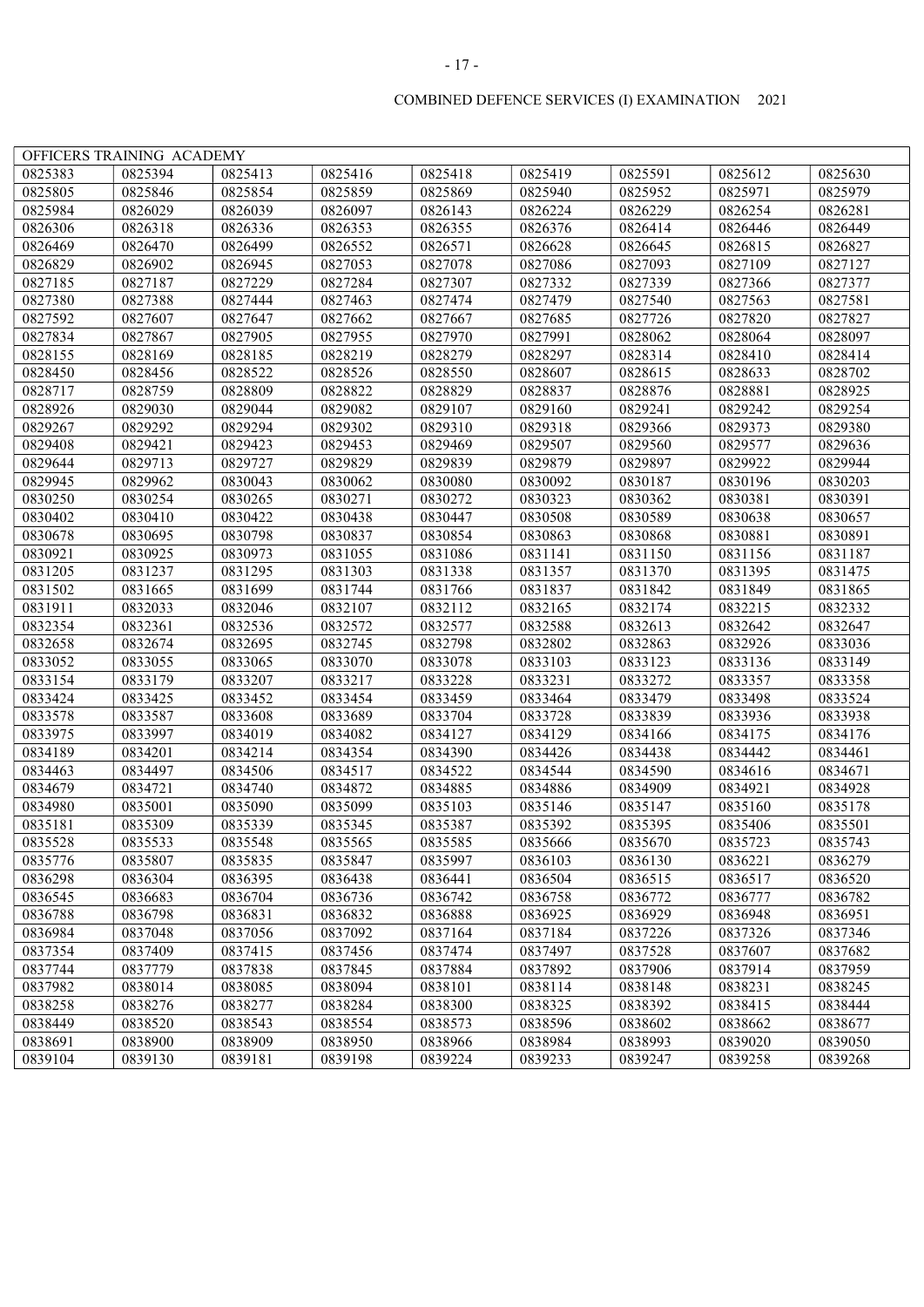|         | OFFICERS TRAINING ACADEMY |         |         |         |         |         |         |         |
|---------|---------------------------|---------|---------|---------|---------|---------|---------|---------|
| 0839271 | 0839292                   | 0839302 | 0839337 | 0839400 | 0839442 | 0839445 | 0839452 | 0839459 |
| 0839473 | 0839484                   | 0839497 | 0839545 | 0839563 | 0839570 | 0839577 | 0839578 | 0839632 |
| 0839691 | 0839725                   | 0839775 | 0839787 | 0839799 | 0839882 | 0839920 | 0839955 | 0839969 |
| 0840100 | 0840102                   | 0840117 | 0840122 | 0840125 | 0840157 | 0840178 | 0840212 | 0840275 |
| 0840278 | 0840345                   | 0840500 | 0840538 | 0840587 | 0840630 | 0840660 | 0840678 | 0840686 |
| 0840715 | 0840728                   | 0840795 | 0840812 | 0840819 | 0840829 | 0840855 | 0840920 | 0840973 |
| 0841004 | 0841024                   | 0841073 | 0841097 | 0841112 | 0841152 | 0841217 | 0841233 | 0841236 |
| 0841281 | 0841282                   | 0841289 | 0841373 | 0841376 | 0841422 | 0841437 | 0841458 | 0841461 |
| 0841567 | 0841639                   | 0841684 | 0841829 | 0841840 | 0841907 | 0841909 | 0841944 | 0841947 |
| 0841963 | 0842026                   | 0842043 | 0842066 | 0842085 | 0842128 | 0842173 | 0842259 | 0842287 |
| 0842290 | 0842315                   | 0842322 | 0842326 | 0842339 | 0842340 | 0842352 | 0842389 | 0842394 |
| 0842457 | 0842474                   | 0842519 | 0842522 | 0842534 | 0842561 | 0842635 | 0842690 | 0842693 |
| 0842694 | 0842703                   | 0842709 | 0842913 | 0842924 | 0842927 | 0842939 | 0842942 | 0842953 |
| 0842963 | 0842985                   | 0842986 | 0842998 | 0843019 | 0843023 | 0843055 | 0843064 | 0843152 |
| 0843161 | 0843222                   | 0843331 | 0843337 | 0843369 | 0843413 | 0843437 | 0843472 | 0843478 |
| 0843480 | 0843491                   | 0843503 | 0843596 | 0843644 | 0843650 | 0843663 | 0843681 | 0843719 |
| 0843774 | 0843805                   | 0843859 | 0843861 | 0843950 | 0843993 | 0844007 | 0844058 | 0844061 |
| 0844083 | 0844084                   | 0844091 | 0844093 | 0844111 | 0844112 | 0844160 | 0844213 | 0844237 |
| 0844247 | 0844271                   | 0844304 | 0844314 | 0844333 | 0844353 | 0844359 | 0844420 | 0844422 |
| 0844474 | 0844498                   | 0844553 | 0844585 | 0844615 | 0844634 | 0844635 | 0844675 | 0844679 |
| 0844686 | 0844700                   | 0844701 | 0844704 | 0844710 | 0844783 | 0844818 | 0844891 | 0844914 |
| 0844940 | 0844947                   | 0844948 | 0844999 | 0845001 | 0845014 | 0845021 | 0845035 | 0845088 |
| 0845153 | 0845233                   | 0845239 | 0845255 | 0845279 | 0845298 | 0845369 | 0845420 | 0845470 |
| 0845528 | 0845661                   | 0845715 | 0845734 | 0845737 | 0845761 | 0845792 | 0845796 | 0845817 |
| 0845875 | 0845895                   | 0845938 | 0845942 | 0845943 | 0845987 | 0846004 | 0846009 | 0846028 |
| 0846058 | 0846059                   | 0846061 | 0846068 | 0846092 | 0846154 | 0846217 | 0846220 | 0846237 |
| 0846340 | 0846342                   | 0846353 | 0846364 | 0846386 | 0846522 | 0846526 | 0846543 | 0846553 |
| 0846556 | 0846559                   | 0846567 | 0846581 | 0846591 | 0846620 | 0846669 | 0846701 | 0846771 |
| 0846787 | 0846791                   | 0846828 | 0846840 | 0846860 | 0846896 | 0847010 | 0847111 | 0847144 |
| 0847159 | 0847205                   | 0847211 | 0847216 | 0847219 | 0847229 | 0847304 | 0847322 | 0847333 |
| 0847363 | 0847372                   | 0847376 | 0847390 | 0847404 | 0847416 | 0847434 | 0847455 | 0847462 |
| 0847487 | 0847543                   | 0847559 | 0847601 | 0847609 | 0847637 | 0847641 | 0847680 | 0847721 |
| 0847787 | 0847804                   | 0847817 | 0847822 | 0847857 | 0847879 | 0847905 | 0847906 | 0847939 |
| 0847945 | 0848001                   | 0848039 | 0848041 | 0848094 | 0848123 | 0848138 | 0848168 | 0848177 |
| 0848198 | 0848224                   | 0848244 | 0848245 | 0848248 | 0848283 | 0848291 | 0848302 | 0848334 |
| 0848343 | 0848361                   | 0848375 | 0848421 | 0848425 | 0848462 | 0848501 | 0848509 | 0848553 |
| 0848624 | 0848651                   | 0848708 | 0848720 | 0848721 | 0848752 | 0848765 | 0848774 | 0848807 |
| 0848815 | 0848834                   | 0848859 | 0848868 | 0848953 | 0848978 | 0848993 | 0849062 | 0849075 |
| 0849095 | 0849103                   | 0849120 | 0849128 | 0849177 | 0849191 | 0849193 | 0849199 | 0849227 |
| 0849255 | 0849259                   | 0849282 | 0849302 | 0849336 | 0849344 | 0849351 | 0849353 | 0849394 |
| 0849456 | 0849536                   | 0849549 | 0849580 | 0849581 | 0849582 | 0849617 | 0849707 | 0849719 |
| 0849772 | 0849809                   | 0849868 | 0849880 | 0849881 | 0849897 | 0849901 | 0849906 | 0900027 |
| 0900101 | 0900173                   | 0900195 | 0900209 | 0900332 | 0900344 | 0900365 | 0900388 | 0900552 |
| 0900704 | 0901031                   | 0901113 | 0901217 | 0901370 | 0901453 | 0901465 | 1000193 | 1000218 |
| 1000349 | 1000771                   | 1000803 | 1000905 | 1001034 | 1001050 | 1001114 | 1001120 | 1001125 |
| 1001143 | 1001373                   | 1001397 | 1001475 | 1001491 | 1001559 | 1001879 | 1001946 | 1001985 |
| 1002065 | 1002135                   | 1002172 | 1002570 | 1002601 | 1002671 | 1002675 | 1002699 | 1002733 |
| 1002919 | 1002967                   | 1003028 | 1003089 | 1003114 | 1003255 | 1003353 | 1003412 | 1003442 |
| 1003482 | 1003525                   | 1003566 | 1003641 | 1003670 | 1003758 | 1003809 | 1003827 | 1003845 |
| 1003869 | 1003882                   | 1003942 | 1004009 | 1004150 | 1004155 | 1004215 | 1004312 | 1004360 |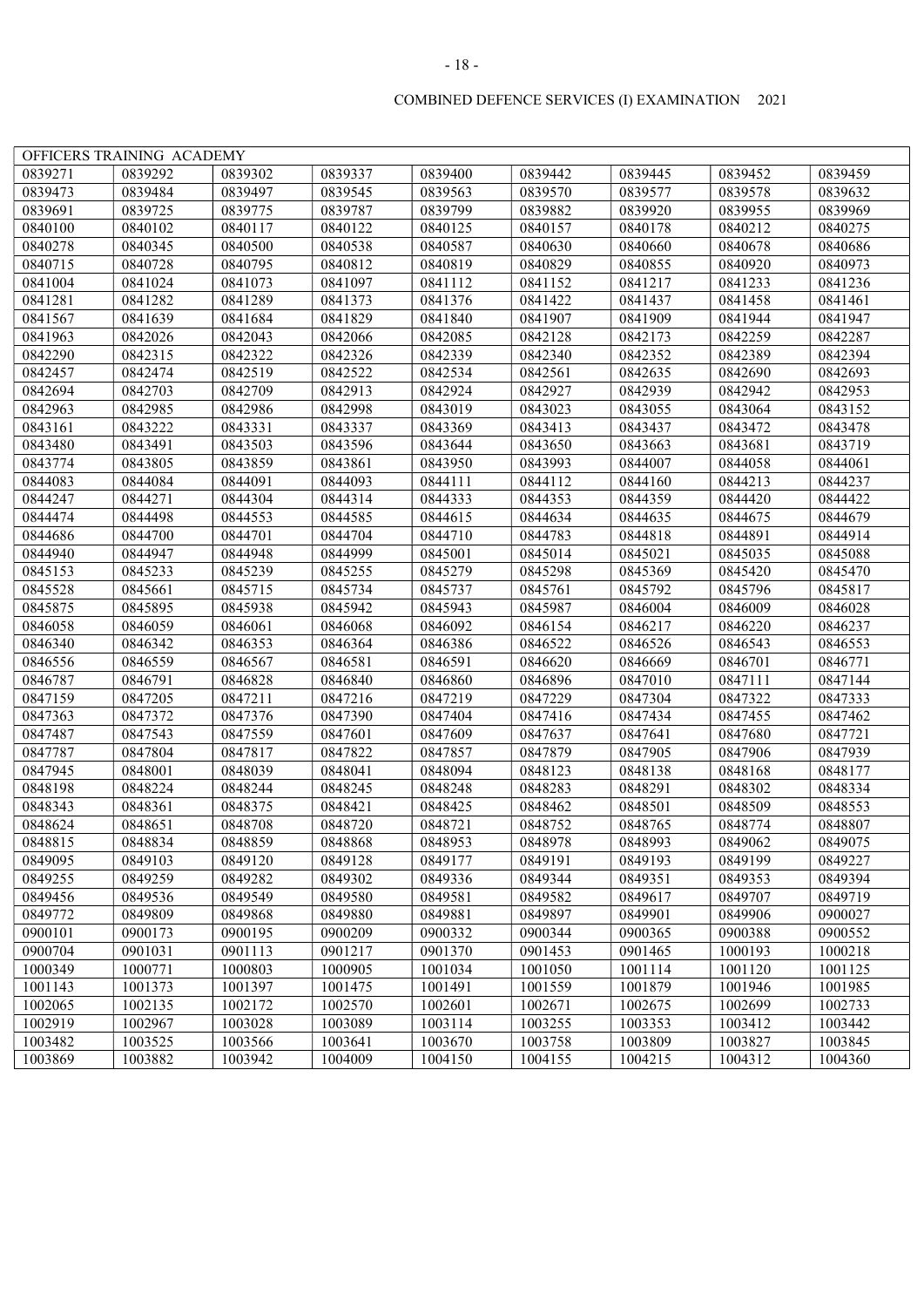|                    | OFFICERS TRAINING ACADEMY |                      |         |                    |                    |                    |                    |         |
|--------------------|---------------------------|----------------------|---------|--------------------|--------------------|--------------------|--------------------|---------|
| 1004366            | 1004406                   | 1004565              | 1004617 | 1004702            | 1004769            | 1004771            | 1004822            | 1004829 |
| 1004941            | 1005119                   | 1005168              | 1005195 | 1005430            | 1005515            | 1005610            | 1005650            | 1005658 |
| 1005736            | 1005810                   | 1005885              | 1005914 | 1005953            | 1006000            | 1006001            | 1006173            | 1006174 |
| 1006355            | 1006528                   | 1006553              | 1006556 | 1006570            | 1006597            | 1006627            | 1006651            | 1006669 |
| 1006679            | 1006691                   | 1100002              | 1100019 | 1100038            | 1100054            | 1100152            | 1100159            | 1100243 |
| 1100264            | 1100372                   | 1100393              | 1100416 | 1100461            | 1100490            | 1100501            | 1100522            | 1100540 |
| 1100626            | 1100627                   | 1100642              | 1100654 | 1100737            | 1100755            | 1100773            | 1100790            | 1100794 |
| 1100863            | 1100887                   | 1100893              | 1100897 | 1100948            | 1100954            | 1101083            | 1101096            | 1101152 |
| 1101164            | 1101175                   | 1101178              | 1101218 | 1101267            | 1101273            | 1101314            | 1101463            | 1101470 |
| 1101525            | 1101527                   | 1101542              | 1101589 | 1101789            | 1101798            | 1101848            | 1101966            | 1101993 |
| 1102003            | 1102009                   | 1102042              | 1102151 | 1102160            | 1102183            | 1102227            | 1102233            | 1102235 |
| 1102251            | 1102288                   | 1102293              | 1102326 | 1102333            | 1102405            | 1102418            | 1102463            | 1102498 |
| 1102517            | 1102521                   | 1102543              | 1102735 | 1102821            | 1102858            | 1102982            | 1102990            | 1102991 |
| 1102996            |                           | 1103070              | 1103118 | 1103144            | 1103254            | 1103262            | 1103263            | 1103289 |
| 1103357            | 1103037<br>1103411        | 1103460              | 1103499 | 1103518            | 1103528            | 1103664            | 1103680            | 1103691 |
| 1103757            | 1103816                   |                      | 1103962 |                    | 1104108            | 1104155            |                    |         |
|                    |                           | 1103872              |         | 1104022            |                    |                    | 1104170            | 1104174 |
| 1104379<br>1104822 | 1104387<br>1104828        | 1104461<br>1104939   | 1104476 | 1104501<br>1105024 | 1104523<br>1105095 | 1104545<br>1105116 | 1104566<br>1105308 | 1104785 |
| 1105389            |                           |                      | 1104962 |                    |                    |                    |                    | 1105338 |
|                    | 1105429                   | 1105443              | 1105457 | 1105512            | 1105605            | 1105623            | 1105627            | 1105641 |
| 1105643<br>1106209 | 1105658                   | 1105800              | 1105827 | 1105866            | 1105936<br>1106290 | 1105972            | 1106074            | 1106187 |
|                    | 1106234<br>1106451        | 1106249              | 1106261 | 1106286            |                    | 1106312            | 1106318            | 1106327 |
| 1106445            |                           | 1106471              | 1106515 | 1106545            | 1106546            | 1106555            | 1106641            | 1106677 |
| 1106682            | 1106736                   | 1106771              | 1106824 | 1106978            | 1107101            | 1107232            | 1107334            | 1107352 |
| 1107366            | 1107373                   | 1107385              | 1107477 | 1107522            | 1107539            | 1107577            | 1107742            | 1107798 |
| 1107877            | 1107903                   | 1107905              | 1107995 | 1108007            | 1108132            | 1108154            | 1108215            | 1108226 |
| 1108228            | 1108280                   | 1108422              | 1108434 | 1108449            | 1108451            | 1108456            | 1108482            | 1108517 |
| 1108527            | 1108619                   | 1108620              | 1108658 | 1108721            | 1108745            | 1108808            | 1108851            | 1108859 |
| 1108898            | 1108969                   | 1109041              | 1109049 | 1109068            | 1109069            | 1109199            | 1109266            | 1109306 |
| 1109334            | 1109438                   | 1109439              | 1109479 | 1109538            | 1109565            | 1109602            | 1109664            | 1109665 |
| 1109689            | 1109725                   | $\overline{1}109745$ | 1109749 | 1109790            | 1109803            | 1109838            | 1109841            | 1109849 |
| 1109879            | 1109895                   | 1109910              | 1109937 | 1109939            | 1109952            | 1109986            | 1110154            | 1110348 |
| 1110382            | 1110433                   | 1110496              | 1110594 | 1110620            | 1110673            | 1110710            | 1110783            | 1110802 |
| 1110844            | 1110959                   | 1111011              | 1111020 | 1111044            | 1111079            | 1111096            | 1111109            | 1111149 |
| 1111212            | 1111234                   | 1111241              | 1111292 | 1111390            | 1111391            | 1111585            | 1111707            | 1111847 |
| 1111883            | 1112043                   | 1112117              | 1112129 | 1112137            | 1112184            | 1112189            | 1112225            | 1112231 |
| 1112366            | 1112373                   | 1112507              | 1112559 | 1112563            | 1112667            | 1112717            | 1112848            | 1112871 |
| 1112882            | 1112906                   | 1112977              | 1113079 | 1113243            | 1113256            | 1200025            | 1200026            | 1200214 |
| 1200247            | 1200286                   | 1200840              | 1200936 | 1200939            | 1200961            | 1200987            | 1201084            | 1201160 |
| 1201167            | 1201200                   | 1201218              | 1201621 | 1201787            | 1201865            | 1201878            | 1202040            | 1202084 |
| 1202095            | 1202127                   | 1202428              | 1202473 | 1202731            | 1202797            | 1202881            | 1202916            | 1202924 |
| 1202926            | 1203023                   | 1203036              | 1203116 | 1203219            | 1203254            | 1203289            | 1203418            | 1203690 |
| 1203773            | 1203778                   | 1203925              | 1203961 | 1204011            | 1204016            | 1204017            | 1204197            | 1204231 |
| 1204260            | 1204297                   | 1204334              | 1204336 | 1204407            | 1204506            | 1204588            | 1204635            | 1204743 |
| 1204823            | 1204850                   | 1204868              | 1204924 | 1204931            | 1204937            | 1204938            | 1205013            | 1205052 |
| 1205100            | 1300050                   | 1300081              | 1300102 | 1300304            | 1300332            | 1300496            | 1300536            | 1300556 |
| 1300607            | 1300680                   | 1300708              | 1300739 | 1300746            | 1300810            | 1300892            | 1300927            | 1300985 |
| 1301212            | 1301361                   | 1301380              | 1301556 | 1301608            | 1301765            | 1301815            | 1301827            | 1301928 |
| 1302071            | 1302141                   | 1302498              | 1302608 | 1302785            | 1302956            | 1302986            | 1303025            | 1303123 |
| 1303207            | 1303287                   | 1303290              | 1303370 | 1303488            | 1303504            | 1303559            | 1303577            | 1303605 |
| 1303699            | 1303871                   | 1303897              | 1303942 | 1303960            | 1303983            | 1303997            | 1304145            | 1400037 |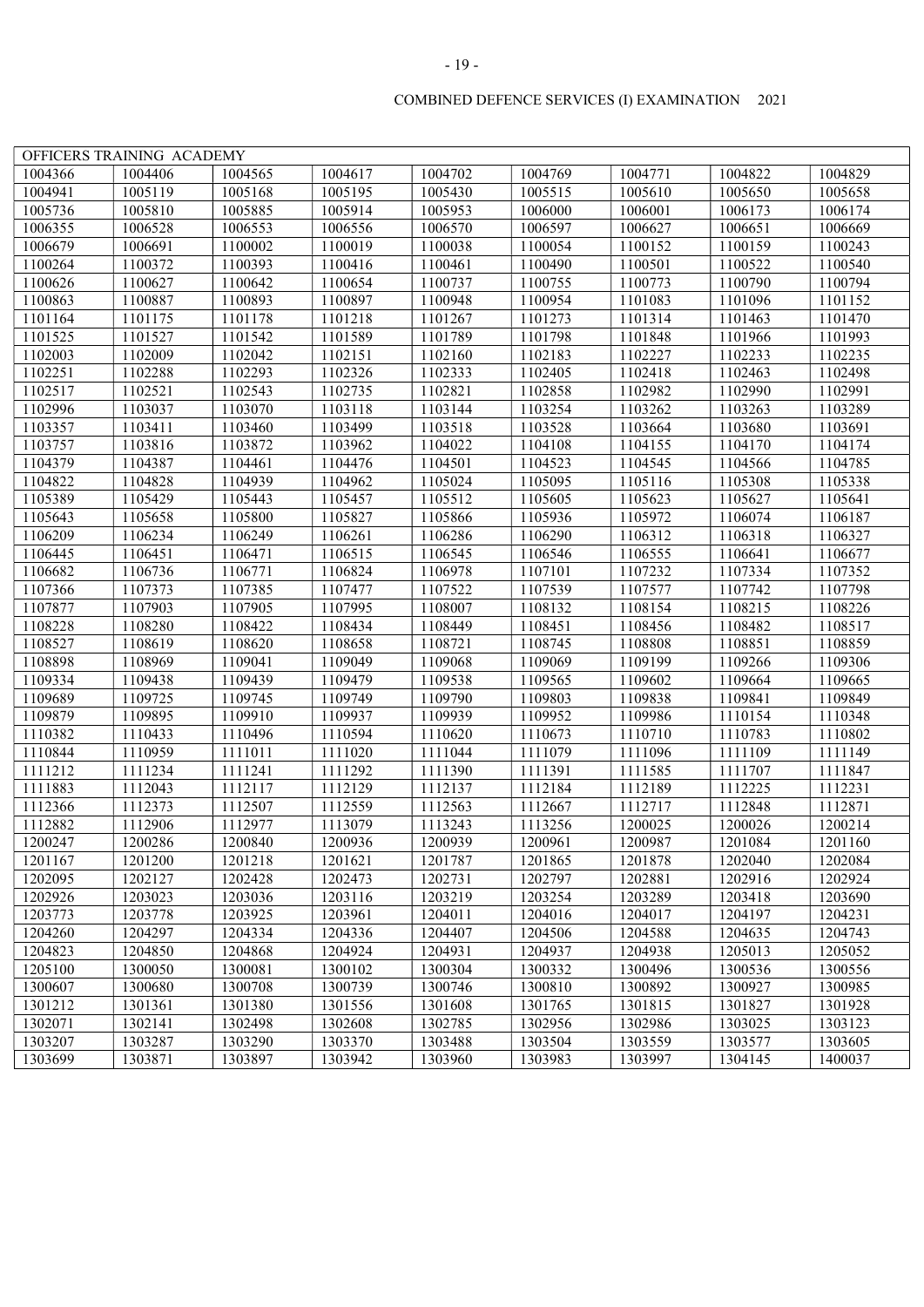|         | OFFICERS TRAINING ACADEMY |         |         |                    |                    |                    |         |         |
|---------|---------------------------|---------|---------|--------------------|--------------------|--------------------|---------|---------|
| 1400105 | 1400114                   | 1400121 | 1400142 | 1400224            | 1400253            | 1400301            | 1400336 | 1400355 |
| 1400360 | 1400370                   | 1400394 | 1400447 | 1400490            | 1400510            | 1400544            | 1400567 | 1400689 |
| 1400753 | 1400818                   | 1400830 | 1400849 | 1400888            | 1400956            | 1401080            | 1401116 | 1401214 |
| 1401242 | 1401328                   | 1401348 | 1401372 | 1401464            | 1401468            | 1401516            | 1401523 | 1401534 |
| 1401553 | 1401583                   | 1401591 | 1401700 | 1401744            | 1401749            | 1401760            | 1401901 | 1401916 |
| 1401952 | 1402018                   | 1402040 | 1402131 | 1402272            | 1402288            | 1402324            | 1402364 | 1402377 |
| 1402407 | 1402408                   | 1402481 | 1402502 | 1402526            | 1402564            | 1402629            | 1402634 | 1402724 |
| 1402756 | 1402791                   | 1402844 | 1402892 | 1403001            | 1403060            | 1403081            | 1403100 | 1403133 |
| 1403174 | 1403186                   | 1403199 | 1403269 | 1403359            | 1403425            | 1403426            | 1403427 | 1403470 |
| 1403486 | 1403493                   | 1403509 | 1403631 | 1403633            | 1403650            | 1403707            | 1403764 | 1403789 |
| 1403802 | 1403852                   | 1403865 | 1403955 | 1404035            | 1404038            | 1404052            | 1404055 | 1404057 |
| 1404113 | 1404158                   | 1404216 | 1404318 | 1404353            | 1404397            | 1404547            | 1404588 | 1404617 |
| 1404628 | 1404638                   | 1404693 | 1404703 | 1404789            | 1404865            | 1404953            | 1404977 | 1405102 |
| 1405122 | 1405215                   | 1405237 | 1405327 | 1405403            | 1405406            | 1405448            | 1405475 | 1405493 |
| 1405515 | 1405524                   | 1405533 | 1405536 | 1405560            | 1405568            | 1405607            | 1405612 | 1405689 |
| 1405784 |                           |         |         |                    |                    |                    |         |         |
|         | 1405806                   | 1405886 | 1405912 | 1405965            | 1405973            | 1405991            | 1406056 | 1406068 |
| 1406084 | 1406186                   | 1406191 | 1406214 | 1406264<br>1406687 | 1406274            | 1406300            | 1406322 | 1406386 |
| 1406413 | 1406429                   | 1406442 | 1406605 |                    | 1406720            | 1406800            | 1406827 | 1406836 |
| 1406839 | 1406840                   | 1406844 | 1406860 | 1406948            | 1406985            | 1407090<br>1407412 | 1407113 | 1407161 |
| 1407163 | 1407177                   | 1407189 | 1407273 | 1407317            | 1407396            | 1407607            | 1407413 | 1407440 |
| 1407459 | 1407477                   | 1407529 | 1407571 | 1407591            | 1407603            |                    | 1407635 | 1407653 |
| 1407673 | 1407681                   | 1407746 | 1407748 | 1407794            | 1407962<br>1408184 | 1408044            | 1408052 | 1408073 |
| 1408104 | 1408134                   | 1408147 | 1408174 | 1408175            |                    | 1408252            | 1408332 | 1408392 |
| 1408402 | 1408413                   | 1408422 | 1408470 | 1408507            | 1408545            | 1408637            | 1408649 | 1408736 |
| 1408780 | 1408802                   | 1408871 | 1408876 | 1408894            | 1408998            | 1409034            | 1409062 | 1409164 |
| 1409167 | 1409343                   | 1409470 | 1409487 | 1409524            | 1409691            | 1409700            | 1409854 | 1409872 |
| 1409875 | 1410008                   | 1410189 | 1410202 | 1410249            | 1410298            | 1410312            | 1410399 | 1410541 |
| 1410592 | 1410612                   | 1410644 | 1410655 | 1500058            | 1500061            | 1500065            | 1500071 | 1500086 |
| 1500484 | 1500504                   | 1500510 | 1500511 | 1500548            | 1500564            | 1500570            | 1500672 | 1500743 |
| 1500803 | 1500804                   | 1500947 | 1500954 | 1501001            | 1501005            | 1501160            | 1501456 | 1501534 |
| 1501635 | 1501644                   | 1501645 | 1501703 | 1501791            | 1501829            | 1501859            | 1501895 | 1501944 |
| 1501969 | 1502004                   | 1502018 | 1502027 | 1502097            | 1502100            | 1502182            | 1502184 | 1502188 |
| 1502207 | 1502212                   | 1502214 | 1502237 | 1502328            | 1502452            | 1502477            | 1502556 | 1502656 |
| 1502680 | 1502810                   | 1502816 | 1502891 | 1502967            | 1502983            | 1502992            | 1503095 | 1503139 |
| 1503145 | 1503150                   | 1503155 | 1503161 | 1503220            | 1503248            | 1503272            | 1503296 | 1503384 |
| 1503417 | 1503542                   | 1503577 | 1503601 | 1503633            | 1503666            | 1503676            | 1503734 | 1503749 |
| 1503844 | 1503846                   | 1503864 | 1503904 | 1503992            | 1504021            | 1504065            | 1504084 | 1504089 |
| 1504097 | 1504136                   | 1504150 | 1504153 | 1504206            | 1504256            | 1504342            | 1504365 | 1504501 |
| 1504580 | 1504604                   | 1504616 | 1504671 | 1504678            | 1504685            | 1504719            | 1504802 | 1504826 |
| 1504872 | 1505053                   | 1505148 | 1505198 | 1505209            | 1505213            | 1505384            | 1505403 | 1505422 |
| 1505519 | 1505556                   | 1505647 | 1505660 | 1505664            | 1505702            | 1505705            | 1505707 | 1505774 |
| 1505834 | 1505835                   | 1505853 | 1505897 | 1505960            | 1506100            | 1506116            | 1506231 | 1506256 |
| 1506323 | 1506393                   | 1506417 | 1506527 | 1506562            | 1506570            | 1506607            | 1506612 | 1506634 |
| 1506663 | 1506691                   | 1506864 | 1506880 | 1506881            | 1506975            | 1507069            | 1507081 | 1507229 |
| 1507244 | 1507468                   | 1507578 | 1507588 | 1507698            | 1507733            | 1507771            | 1507781 | 1507840 |
| 1507917 | 1507922                   | 1507929 | 1507995 | 1508050            | 1508087            | 1508108            | 1508115 | 1508146 |
| 1508333 | 1508336                   | 1508372 | 1508375 | 1508469            | 1508492            | 1508497            | 1508594 | 1508628 |
| 1508924 | 1509170                   | 1509244 | 1509291 | 1509405            | 1509433            | 1509475            | 1509502 | 1509715 |
| 1509720 | 1509852                   | 1509885 | 1510031 | 1510033            | 1510043            | 1510045            | 1510068 | 1510117 |
| 1510141 | 1510259                   | 1510313 | 1510350 | 1510405            | 1600106            | 1600145            | 1600194 | 1600224 |

#### - 20 -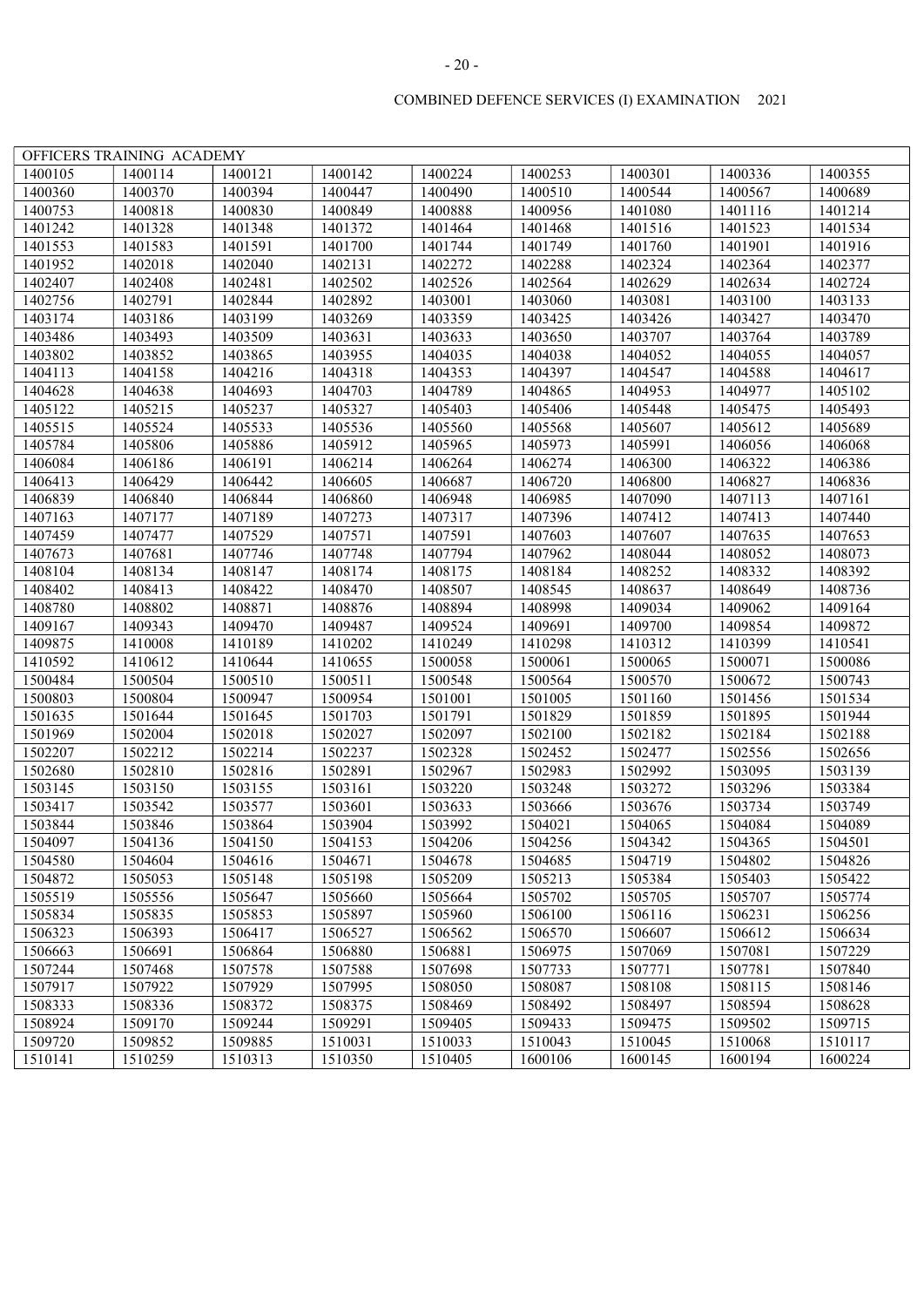|                    | OFFICERS TRAINING ACADEMY |                    |         |                    |                    |         |         |         |
|--------------------|---------------------------|--------------------|---------|--------------------|--------------------|---------|---------|---------|
| 1600366            | 1600367                   | 1700016            | 1700032 | 1700034            | 1700121            | 1700142 | 1700264 | 1700281 |
| 1700417            | 1700421                   | 1700430            | 1700446 | 1700546            | 1700606            | 1700622 | 1700759 | 1700779 |
| 1700827            | 1700887                   | 1700892            | 1700956 | 1701003            | 1701050            | 1701051 | 1701066 | 1701091 |
| 1701134            | 1701241                   | 1701256            | 1701299 | 1701327            | 1701415            | 1701490 | 1701493 | 1701525 |
| 1701562            | 1701605                   | 1701743            | 1701769 | 1701780            | 1701812            | 1701868 | 1701886 | 1800056 |
| 1900098            | 1900137                   | 1900364            | 1900410 | 1900714            | 1900742            | 1900755 | 1900763 | 1900901 |
| 1900909            | 1900988                   | 1901143            | 1901161 | 1901205            | 1901290            | 1901312 | 1901387 | 1901395 |
| 1901479            | 1901726                   | 1901782            | 1901849 | 1901941            | 1902036            | 1902130 | 1902165 | 1902184 |
| 1902269            | 1902386                   | 1902422            | 1902621 | 1902656            | 1902911            | 1902972 | 1903101 | 1903121 |
| 1903122            | 1903162                   | 1903188            | 1903280 | 1903298            | 1903369            | 1903410 | 1903466 | 1903533 |
| 1903655            | 2400177                   | 2400426            | 2400434 | 2400647            | 2400718            | 2400854 | 2400886 | 2401028 |
| 2401057            | 2401228                   | 2401566            | 2401654 | 2401656            | 2401692            | 2401702 | 2401764 | 2401914 |
| 2402313            | 2402381                   | 2402442            | 2402719 | 2402736            | 2402743            | 2402784 | 2402940 | 2402944 |
| 2403082            | 2403626                   | 2403677            | 2403984 | 2404098            | 2404110            | 2404168 | 2404242 | 2404357 |
| 2404416            | 2404478                   | 2404508            | 2404637 | 2404717            | 2404900            | 2404918 | 2404970 | 2405021 |
|                    | 2405558                   |                    |         |                    |                    |         |         | 2406483 |
| 2405499<br>2406573 | 2600024                   | 2405591<br>2600186 | 2405687 | 2405759            | 2405907            | 2406286 | 2406435 |         |
| 2600788            |                           |                    | 2600188 | 2600191<br>2601289 | 2600259<br>2601325 | 2600453 | 2600556 | 2600693 |
| 2601825            | 2600967                   | 2601026            | 2601143 |                    | 2602171            | 2601379 | 2601608 | 2601689 |
|                    | 2601840                   | 2602046            | 2602075 | 2602076            |                    | 2602235 | 2602295 | 2602383 |
| 2602432            | 2602446                   | 2602501            | 2602530 | 2602659            | 2602713            | 2602737 | 2602745 | 2602787 |
| 2602814            | 2602820                   | 2602828            | 2602829 | 2602936            | 2602945            | 2603021 | 2603082 | 2603165 |
| 2603396            | 2603425                   | 2603461            | 2603531 | 2603532            | 2603680            | 2603752 | 2603771 | 2603819 |
| 2603946            | 2603998                   | 2604105            | 2604113 | 2604128            | 2604140            | 2604270 | 2604317 | 2604379 |
| 2604418            | 2604434                   | 2604523            | 2604550 | 2604591            | 2604703            | 2604751 | 2604791 | 2604896 |
| 2605017            | 2605054                   | 2605099            | 2605216 | 2605244            | 2605294            | 2605310 | 2605451 | 2605480 |
| 2605487            | 2605544                   | 2605564            | 2605767 | 2605779            | 2605825            | 2605839 | 2605846 | 2605969 |
| 2606050            | 2606088                   | 2606166            | 2606182 | 2606279            | 2606579            | 2606659 | 2606689 | 2606844 |
| 2606908            | 2606944                   | 2607071            | 2607094 | 2607475            | 2607558            | 2607603 | 2607624 | 2607731 |
| 2607770            | 2607836                   | 2608022            | 2608134 | 2608142            | 2608220            | 2608235 | 2608630 | 2608689 |
| 2608706            | 2608749                   | 2608809            | 2608898 | 2608901            | 2608982            | 2609023 | 2609110 | 2609325 |
| 2609329            | 2609564                   | 2609574            | 2609585 | 2609620            | 2609698            | 2609916 | 2610098 | 2610182 |
| 2610268            | 2610349                   | 2610393            | 2610445 | 2610538            | 2610953            | 2610958 | 2611009 | 2611057 |
| 2611151            | 2611197                   | 2611237            | 2611240 | 2611331            | 2611347            | 2611387 | 2611666 | 2611699 |
| 2611872            | 2611877                   | 2611982            | 2612021 | 2612024            | 2612341            | 2612497 | 2612710 | 2612724 |
| 2612797            | 2612941                   | 2612969            | 2613142 | 2613214            | 2613349            | 2613354 | 2613384 | 2613560 |
| 2613561            | 2613660                   | 2613699            | 2613826 | 2613929            | 2613951            | 2614101 | 2614163 | 2614189 |
| 2614209            | 2614285                   | 2614315            | 2614318 | 2614344            | 2614372            | 2614408 | 2614420 | 2614455 |
| 2614523            | 2614541                   | 2614618            | 2614656 | 2614767            | 2614849            | 2615134 | 2615184 | 2615204 |
| 2615288            | 2615334                   | 2615411            | 2615452 | 2615670            | 2615799            | 2615813 | 2615894 | 2615944 |
| 2615952            | 2615954                   | 2616125            | 2616834 | 2616876            | 2616919            | 2616943 | 2616961 | 2617109 |
| 2617139            | 2617160                   | 2617166            | 2617234 | 2617278            | 2617295            | 2617310 | 2617331 | 2617332 |
| 2617344            | 2617431                   | 2617583            | 2617586 | 2617612            | 2617700            | 2617932 | 2618021 | 2618144 |
| 2618188            | 2618254                   | 2618394            | 2618524 | 2618587            | 2618656            | 2619068 | 2619213 | 2619263 |
| 3400076            | 3400143                   | 3400153            | 3400206 | 3400243            | 3400263            | 3400344 | 3400348 | 3400365 |
| 3400401            | 3400404                   | 3400433            | 3400439 | 3400545            | 3400605            | 3400677 | 3400723 | 3400731 |
| 3400737            | 3400759                   | 3400768            | 3400783 | 3400815            | 3400835            | 3400862 | 3400870 | 3400991 |
| 3401027            | 3401041                   | 3401064            | 3401208 | 3401224            | 3401289            | 3401358 | 3401384 | 3401390 |
| 3401396            | 3401498                   | 3401499            | 3401598 | 3401686            | 3401688            | 3401745 | 3401750 | 3401772 |
| 3401782            | 3401809                   | 3401836            | 3401837 | 3401854            | 3401886            | 3401946 | 3401979 | 3402022 |
| 3402036            | 3402050                   | 3402055            | 3402112 | 3402199            | 3402206            | 3402223 | 3402225 | 3402232 |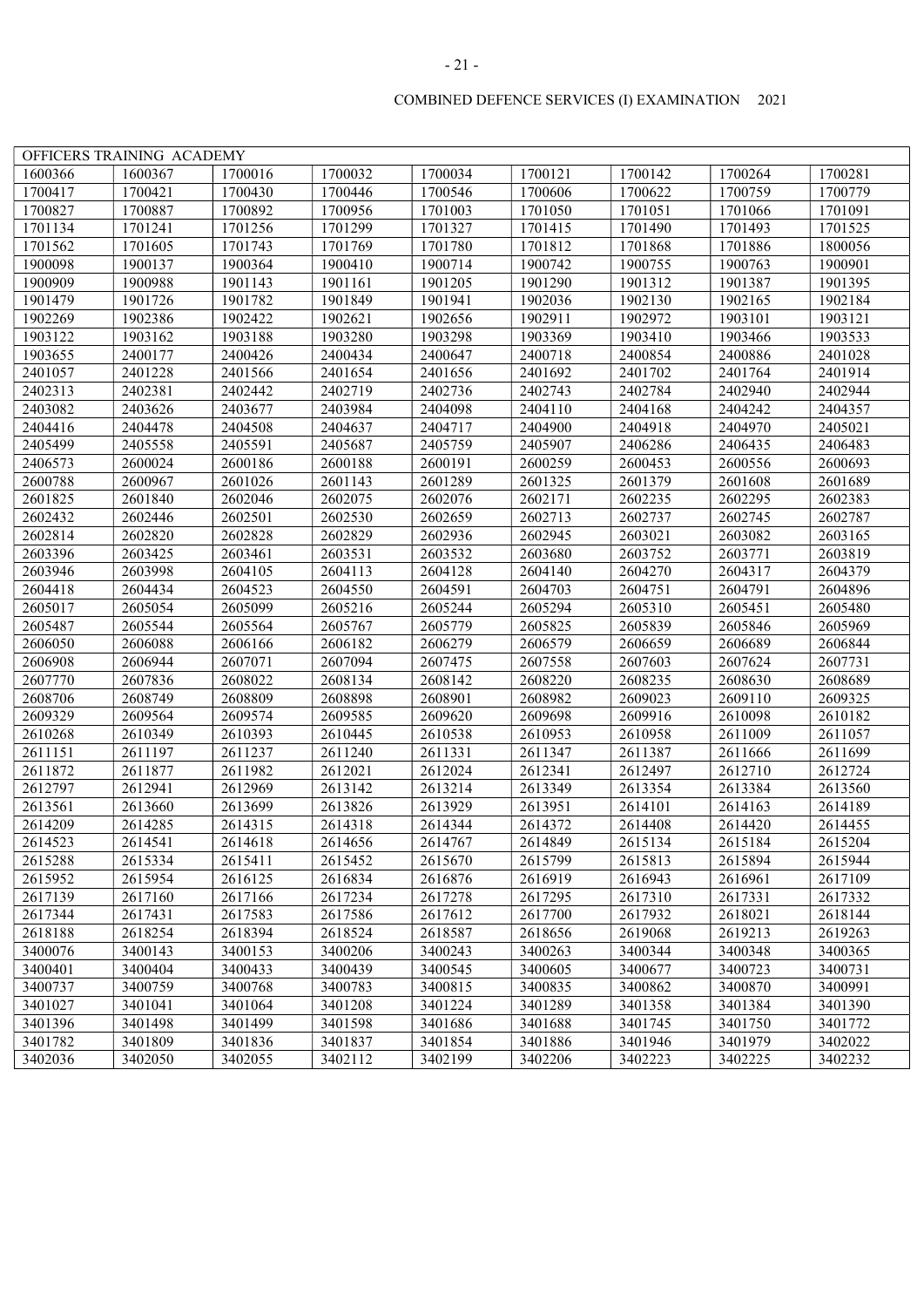|         | OFFICERS TRAINING ACADEMY |         |         |         |         |         |         |         |
|---------|---------------------------|---------|---------|---------|---------|---------|---------|---------|
| 3402259 | 3402285                   | 3402363 | 3402384 | 3402426 | 3402446 | 3402485 | 3402520 | 3402598 |
| 3402610 | 3402612                   | 3402617 | 3402690 | 3402694 | 3402719 | 3402886 | 3402889 | 3402999 |
| 3403055 | 3403061                   | 3403090 | 3403093 | 3403318 | 3403442 | 3403453 | 3403459 | 3403484 |
| 3403485 | 3403497                   | 3403568 | 3403587 | 3403635 | 3403741 | 3403771 | 3403886 | 3403887 |
| 3500052 | 3500082                   | 3500084 | 3500097 | 3500108 | 3500133 | 3500265 | 3500283 | 3500366 |
| 3500374 | 3500582                   | 3500586 | 3500589 | 3500590 | 3500667 | 3500788 | 3500794 | 3500804 |
| 3500832 | 3500909                   | 3500952 | 3500963 | 3501012 | 3501030 | 3501057 | 3501060 | 3501088 |
| 3501112 | 3501126                   | 3501140 | 3501211 | 3501249 | 3501250 | 3501288 | 3501347 | 3501370 |
| 3501373 | 3501390                   | 3501426 | 3501537 | 3501577 | 3501589 | 3501631 | 3501634 | 3501650 |
| 3501672 | 3501680                   | 3501687 | 3501812 | 3501945 | 3501994 | 3502001 | 3502033 | 3502136 |
| 3502137 | 3502148                   | 3502186 | 3502258 | 3502313 | 3502349 | 3502380 | 3502404 | 3502481 |
| 3502486 | 3502500                   | 3502535 | 3502537 | 3502552 | 3502567 | 3502669 | 3502690 | 3502709 |
| 3502737 | 3502776                   | 3502817 | 3502827 | 3502904 | 3502909 | 3502933 | 3502942 | 3503023 |
| 3503052 | 3503079                   | 3503094 | 3503104 | 3503118 | 3503121 | 3503193 | 3503322 | 3503329 |
| 3503330 | 3503399                   | 3503402 | 3503447 | 3503460 | 3503477 | 3503482 | 3503507 | 3503515 |
| 3503538 | 3503619                   | 3503663 | 3503701 | 3503744 | 3503763 | 3503813 | 3503832 | 3503908 |
| 3503910 | 3503943                   | 3503951 | 3504122 | 3504138 | 3504189 | 3504190 | 3504198 | 3504200 |
| 3504213 | 3504225                   | 3504244 | 3504323 | 3504366 | 3504402 | 3504513 | 3504519 | 3504547 |
| 3504667 | 3504698                   | 3504805 | 3504812 | 3504823 | 3504923 | 3504956 | 3504987 | 3504993 |
| 3505024 | 3505093                   | 3505128 | 3505130 | 3505230 | 3505243 | 3505271 | 3505289 | 3505360 |
| 3505541 | 3505545                   | 3505592 | 3505598 | 3505613 | 3505638 | 3505695 | 3505771 | 3505775 |
| 3505841 | 3505867                   | 3505868 | 3505886 | 3505889 | 3505893 | 3505923 | 3505955 | 3505970 |
| 3505975 | 3506048                   | 3506104 | 3506125 | 3506280 | 3506428 | 3506458 | 3506483 | 3506492 |
| 3506655 | 3506664                   | 3506678 | 3506725 | 3506751 | 3506773 | 3506805 | 3506817 | 3506818 |
| 3506870 | 3506892                   | 3506930 | 3506960 | 3506970 | 3507038 | 3507102 | 3507134 | 3507160 |
| 3507165 | 3507228                   | 3507278 | 3507329 | 3507336 | 3507523 | 3507528 | 3507569 | 3507611 |
| 3507679 | 3507688                   | 3507771 | 3507800 | 3507814 | 3507824 | 3507847 | 3507889 | 3507908 |
| 3507981 | 3507999                   | 3508084 | 3508134 | 3508413 | 3508431 | 3508441 | 3508460 | 3508471 |
| 3508504 | 3508534                   | 3508674 | 3508679 | 3508758 | 3508766 | 3508782 | 3508793 | 3508809 |
| 3508822 | 3508830                   | 3508836 | 3508876 | 3508922 | 3508957 | 3508970 | 3509015 | 3509017 |
| 3509106 | 3509196                   | 3509212 | 3509286 | 3509293 | 3509300 | 3509333 | 3509406 | 3509429 |
| 3509504 | 3509536                   | 3509578 | 3509584 | 3509600 | 3509613 | 3509626 | 3509655 | 3509685 |
| 3509723 | 3509742                   | 3509785 | 3509794 | 3509913 | 3510055 | 3510058 | 3510187 | 3510283 |
| 3510311 | 3510313                   | 3510326 | 3510331 | 3510377 | 3510482 | 3510490 | 3510498 | 3510544 |
| 3510546 | 3510559                   | 3510565 | 3510611 | 3510695 | 3510701 | 3510733 | 3510939 | 3510961 |
| 3510971 | 3510986                   | 3511134 | 3511196 | 3511240 | 3511283 | 3511367 | 3511422 | 3511488 |
| 3511491 | 3511552                   | 3511558 | 3511692 | 3511697 | 3511744 | 3511811 | 3511879 | 3511904 |
| 3511905 | 3511930                   | 3511945 | 3512000 | 3512131 | 3512158 | 3512212 | 3512259 | 3512282 |
| 3512351 | 3512359                   | 3512482 | 3512543 | 3512555 | 3512582 | 3512604 | 3512650 | 3512674 |
| 3512699 | 3512759                   | 3512845 | 3512854 | 3512872 | 3512888 | 3512895 | 3512928 | 3512932 |
| 3512946 | 3512952                   | 3513016 | 3513128 | 3513152 | 3513231 | 3513262 | 3513319 | 3513350 |
| 3513368 | 3513375                   | 3513386 | 3513389 | 3513423 | 3513451 | 3513473 | 3513476 | 3513477 |
| 3513526 | 3513654                   | 3513687 | 3513761 | 3513794 | 3513798 | 3513801 | 3600007 | 3600067 |
| 3600169 | 3600177                   | 3600223 | 3600238 | 3600376 | 3600594 | 3600603 | 3600679 | 3600684 |
| 3600690 | 3600711                   | 3600715 | 3600918 | 3601013 | 3601105 | 3601148 | 3601169 | 3601288 |
| 3700030 | 3900036                   | 3900188 | 3900353 | 3900423 | 3900478 | 3900875 | 3900877 | 3900999 |
| 3901050 | 3901192                   | 3901200 | 3901246 | 3901296 | 3901306 | 3901425 | 3901552 | 3901560 |
| 3901619 | 3901624                   | 3901641 | 3901755 | 3901901 | 3902010 | 4000091 | 4000449 | 4000516 |
| 4000732 | 4000965                   | 4001173 | 4001272 | 4001287 | 4001389 | 4001399 | 4001497 | 4001686 |
| 4001690 | 4001896                   | 4001915 | 4001929 | 4002083 | 4002088 | 4002119 | 4002142 | 4002147 |